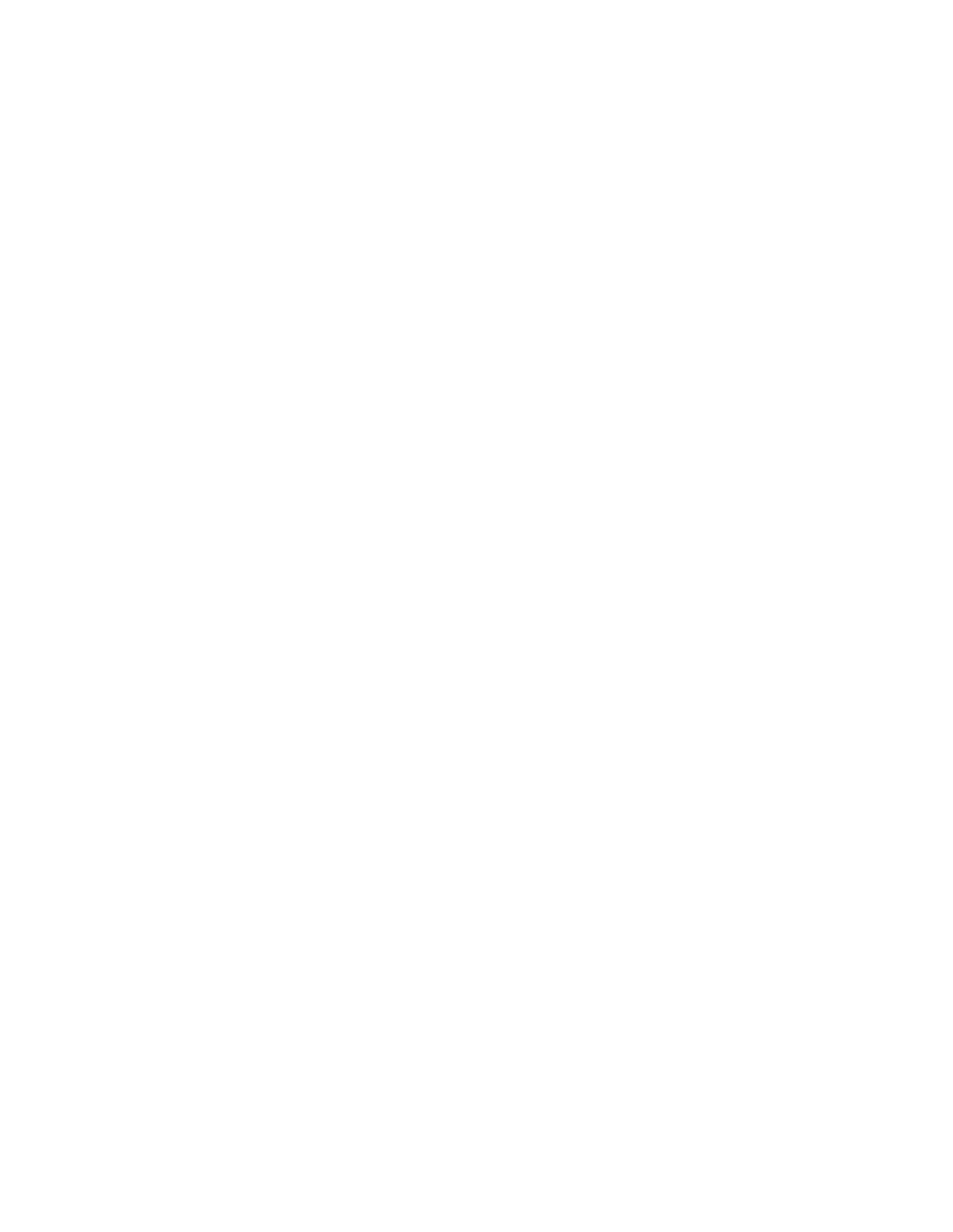## **Copyright Notice**

The information contained herein is the property of Omron Adept Technologies, Inc., and shall not be reproduced in whole or in part without prior written approval of Omron Adept Technologies, Inc. The information herein is subject to change without notice and should not be construed as a commitment by Omron Adept Technologies, Inc. The documentation is periodically reviewed and revised.

Omron Adept Technologies, Inc., assumes no responsibility for any errors or omissions in the documentation. Critical evaluation of the documentation by the user is welcomed. Your comments assist us in preparation of future documentation. Please submit your comments to: [techpubs@adept.com](mailto:techpubs@adept.com).

Copyright © 1994 - 2016 by Omron Adept Technologies, Inc.

Created in the United States of America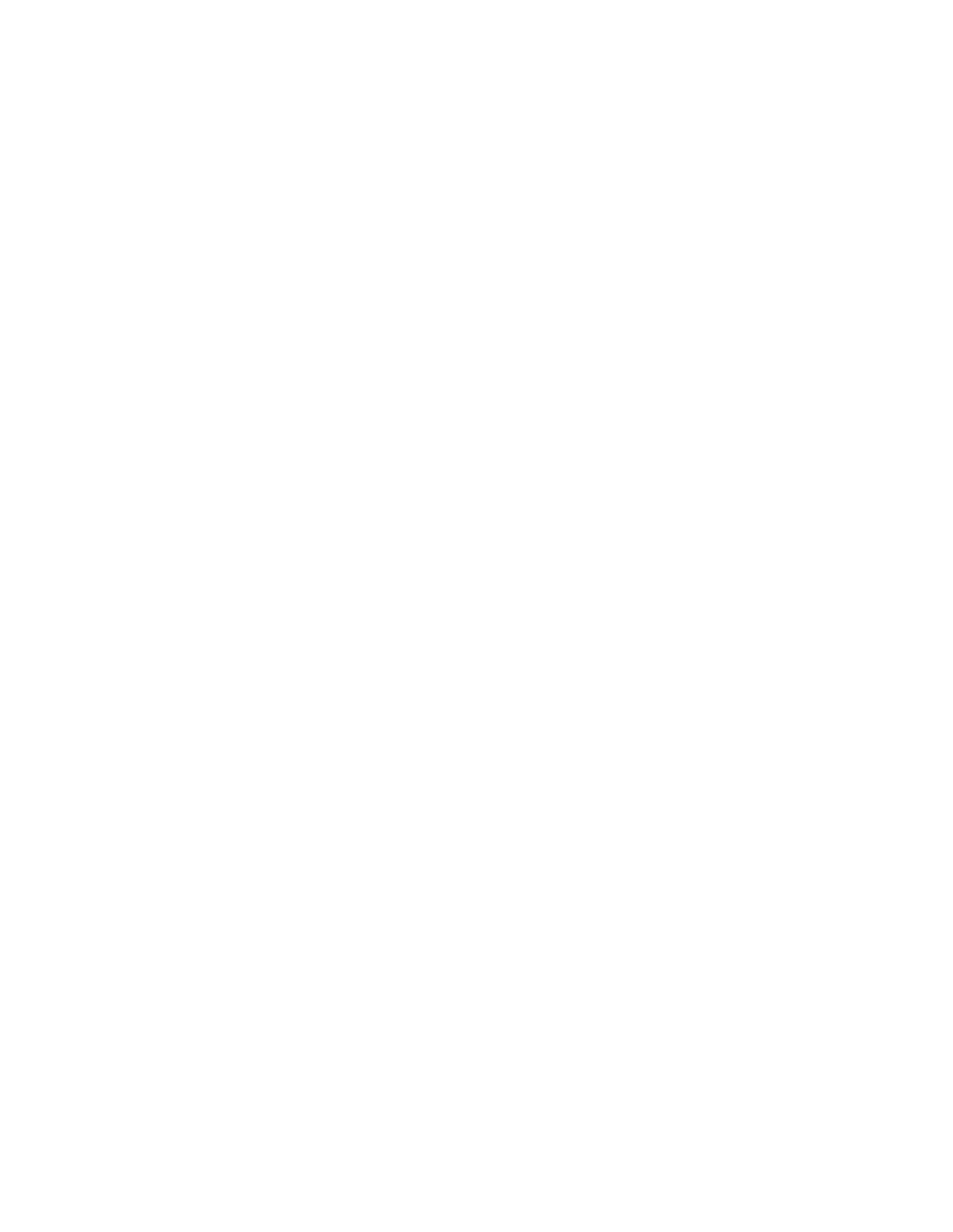## **Table Of Contents**

| 54 |
|----|
|    |
|    |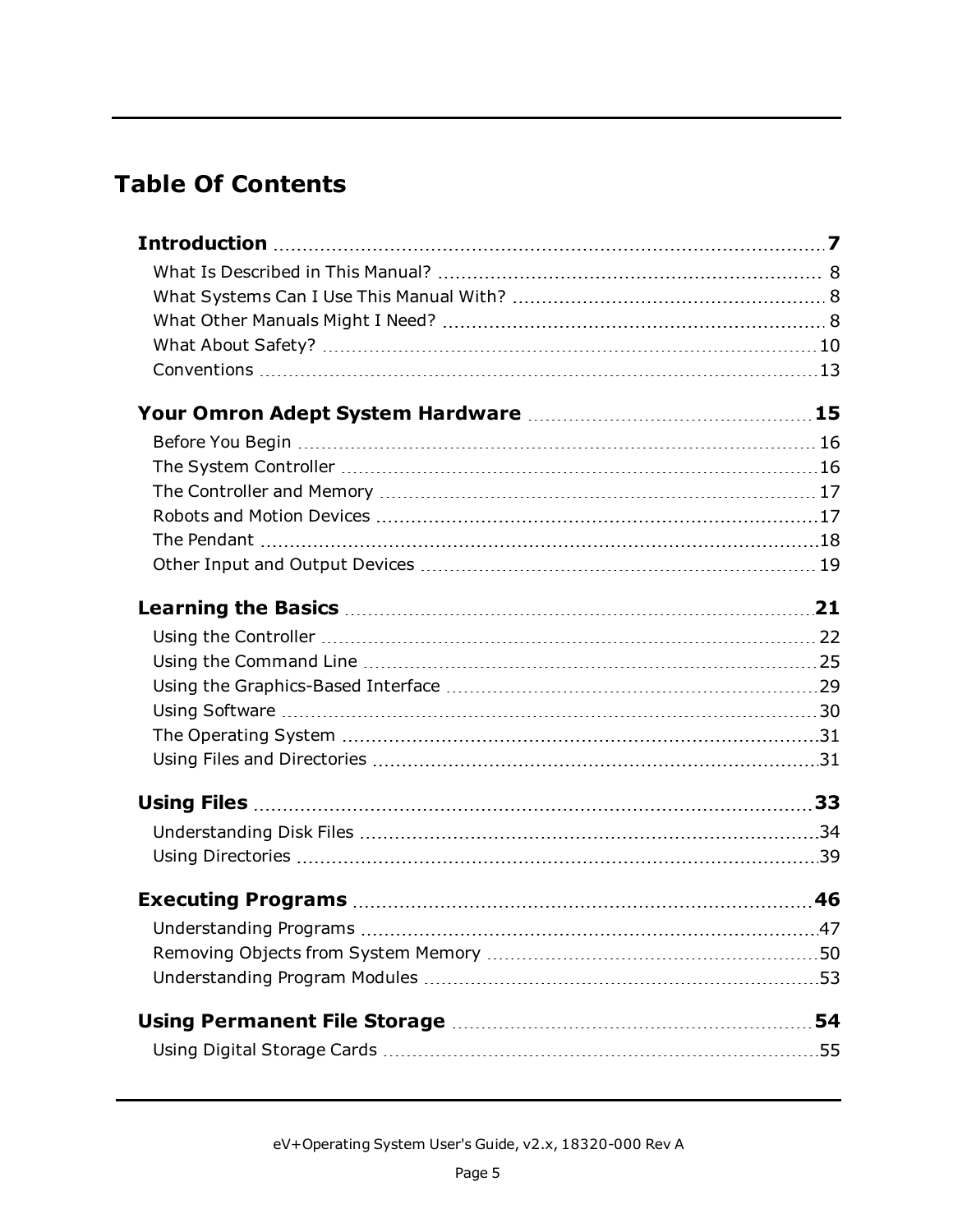| 56  |
|-----|
|     |
|     |
|     |
|     |
|     |
|     |
|     |
|     |
|     |
|     |
| .66 |
|     |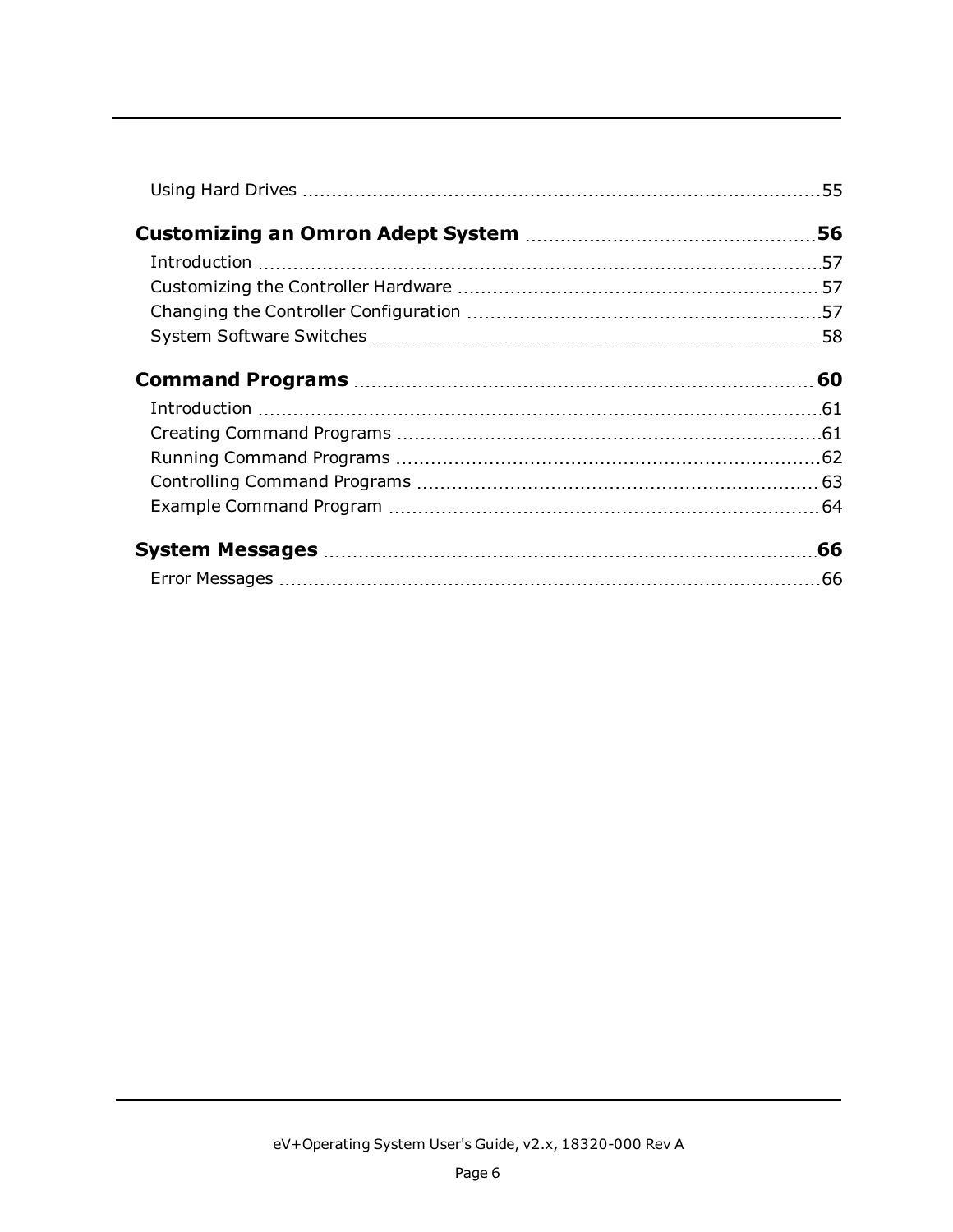## <span id="page-6-0"></span>**Introduction**

The following topics are described in this chapter: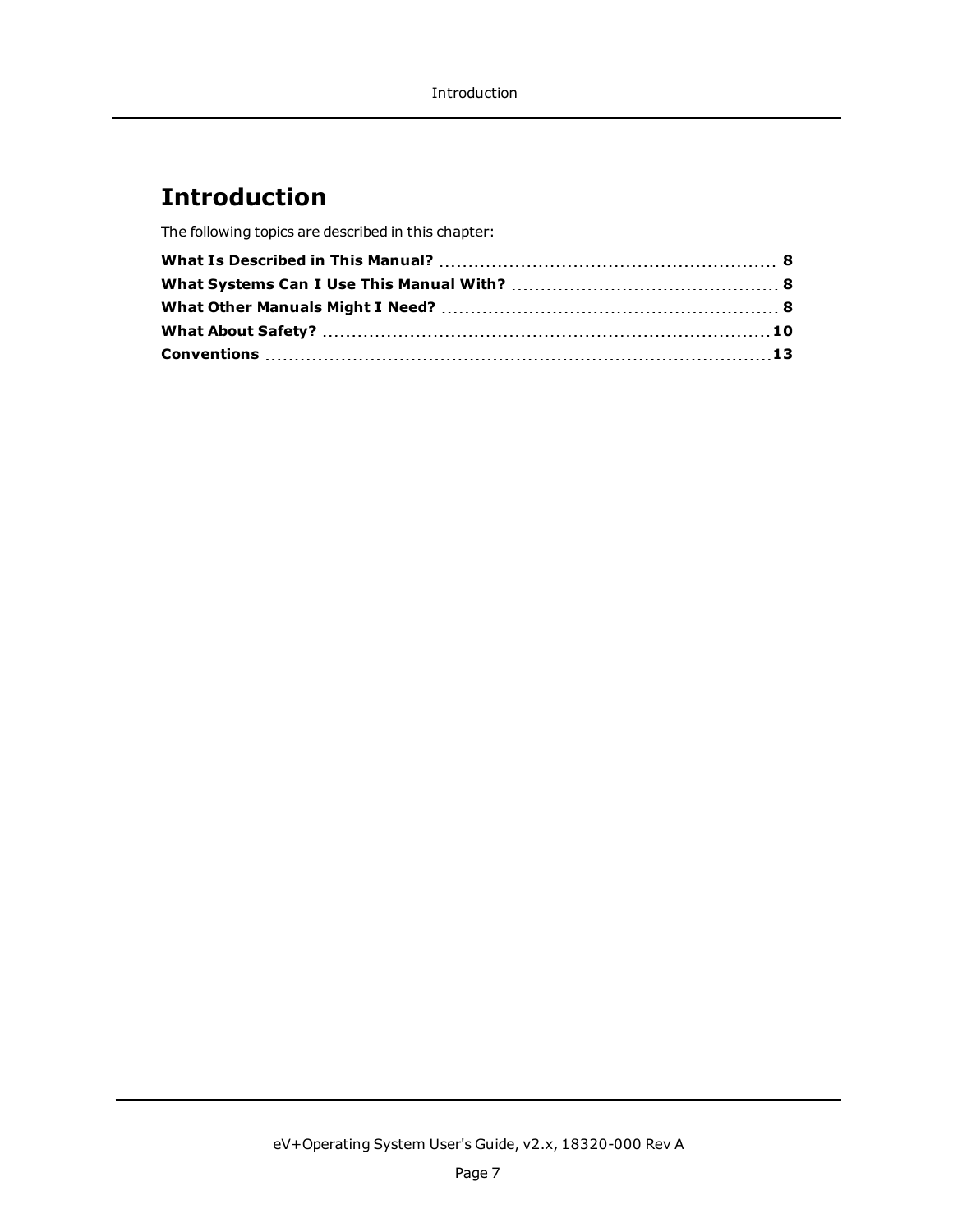## <span id="page-7-0"></span>**What Is Described in This Manual?**

This manual describes the eV+ operating system for v2.x and later. After your Omron Adept controller (if used) and any attached devices are installed, the text in this manual describes what you need to know to start, operate, and shut down the system. If you are running a system that is already programmed and configured, this manual contains most of the information you will need.

## <span id="page-7-1"></span>**What Systems Can I Use This Manual With?**

<span id="page-7-2"></span>This manual is for use with eV+ version v2.x and later.

## **What Other Manuals Might I Need?**

If you will be modifying the system configuration, installing new equipment, or programming in the eV+ language, you may need the following manuals:

| <b>Manual</b>                                                     | <b>Material</b><br><b>Covered</b>                                                                                                                                  | <b>Recommended for:</b>                                                  |
|-------------------------------------------------------------------|--------------------------------------------------------------------------------------------------------------------------------------------------------------------|--------------------------------------------------------------------------|
| Robot or motion device<br>instruction handbook or user's<br>quide | Installation of<br>robot or motion<br>device.                                                                                                                      | All users, service personnel, and<br>programmers using the robot         |
|                                                                   | Periodic<br>maintenance of<br>the device.                                                                                                                          |                                                                          |
| eV+ Operating System<br>Reference Guide                           | Detailed<br>descriptions of<br>all Monitor<br>commands,<br>some of which<br>are described<br>only briefly in<br>the $eV +$<br>Operating<br>System User's<br>Guide. | All programmers and users<br>installing or configuring the<br>controller |
| eV+ Language User's Guide                                         | A description of<br>the structure<br>and elements of<br>the $eV +$<br>programming<br>language.                                                                     | All programmers                                                          |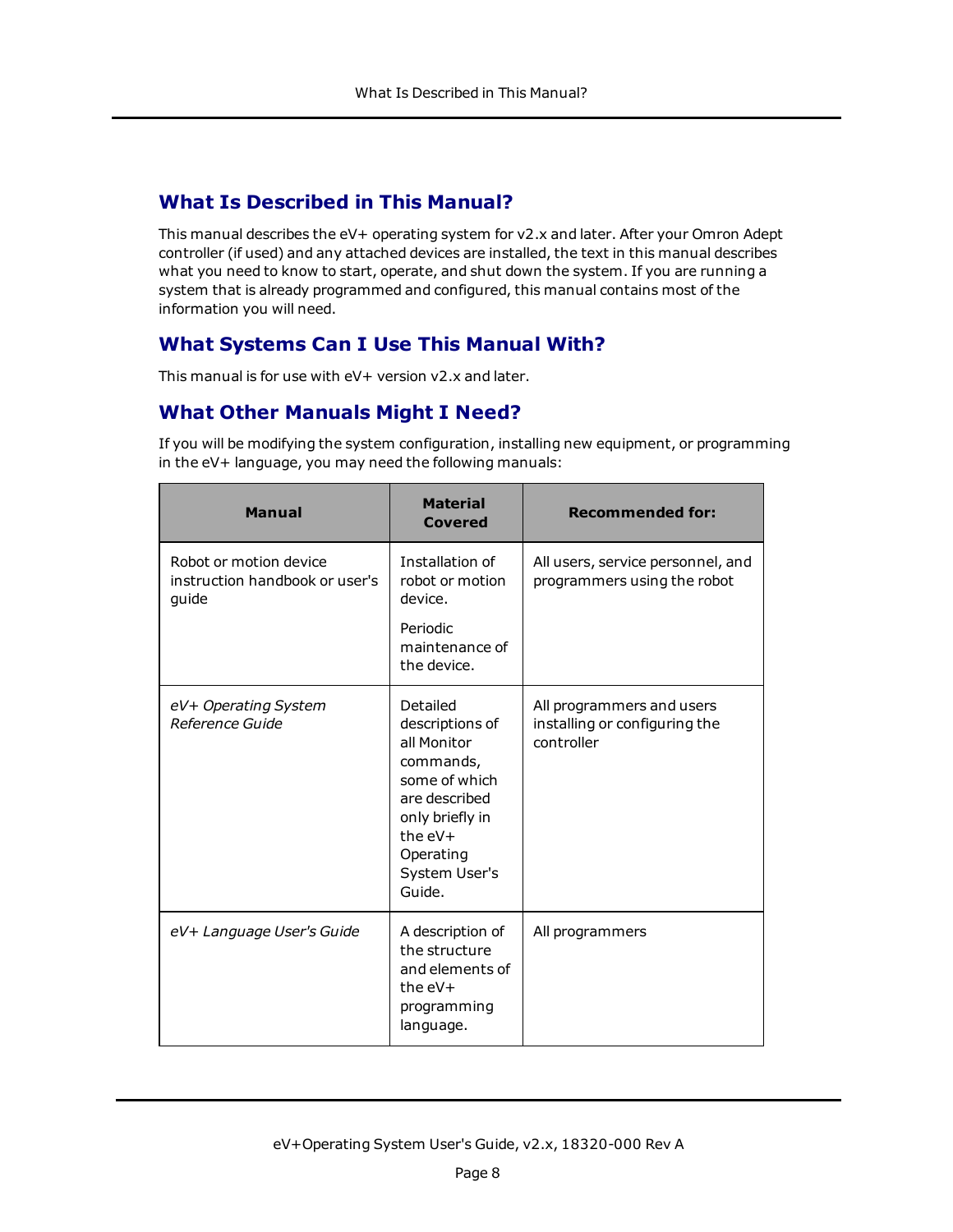| <b>Manual</b>                                   | <b>Material</b><br><b>Covered</b>                                                                                                                                                                                                                                    | <b>Recommended for:</b>                            |
|-------------------------------------------------|----------------------------------------------------------------------------------------------------------------------------------------------------------------------------------------------------------------------------------------------------------------------|----------------------------------------------------|
| eV+ Language Reference<br>Guide                 | A complete<br>description of<br>the keywords<br>used by the<br>$eV +$<br>programming<br>language. This<br>manual<br>contains a list of<br>all system<br>messages.                                                                                                    | All programmers                                    |
| <b>ACE Sight User's Guide</b>                   | A description of<br>the structure<br>and elements of<br>the ACE Sight<br>extension to<br>the ACE<br>software.                                                                                                                                                        | Vision application programmers<br>and users        |
| Adept SmartController EX<br><b>User's Guide</b> | This manual<br>details the<br>installation,<br>configuration,<br>and<br>maintenance of<br>your Omron<br>Adept<br><b>SmartController</b><br>system. The<br>controller must<br>be set up and<br>configured<br>before control.<br>programs will<br>execute<br>properly. | Programmers and system<br>installers.              |
| AIM application module user's<br>guides         | Installing and<br>using AIM<br>application<br>modules                                                                                                                                                                                                                | Programmers and users of the<br>application module |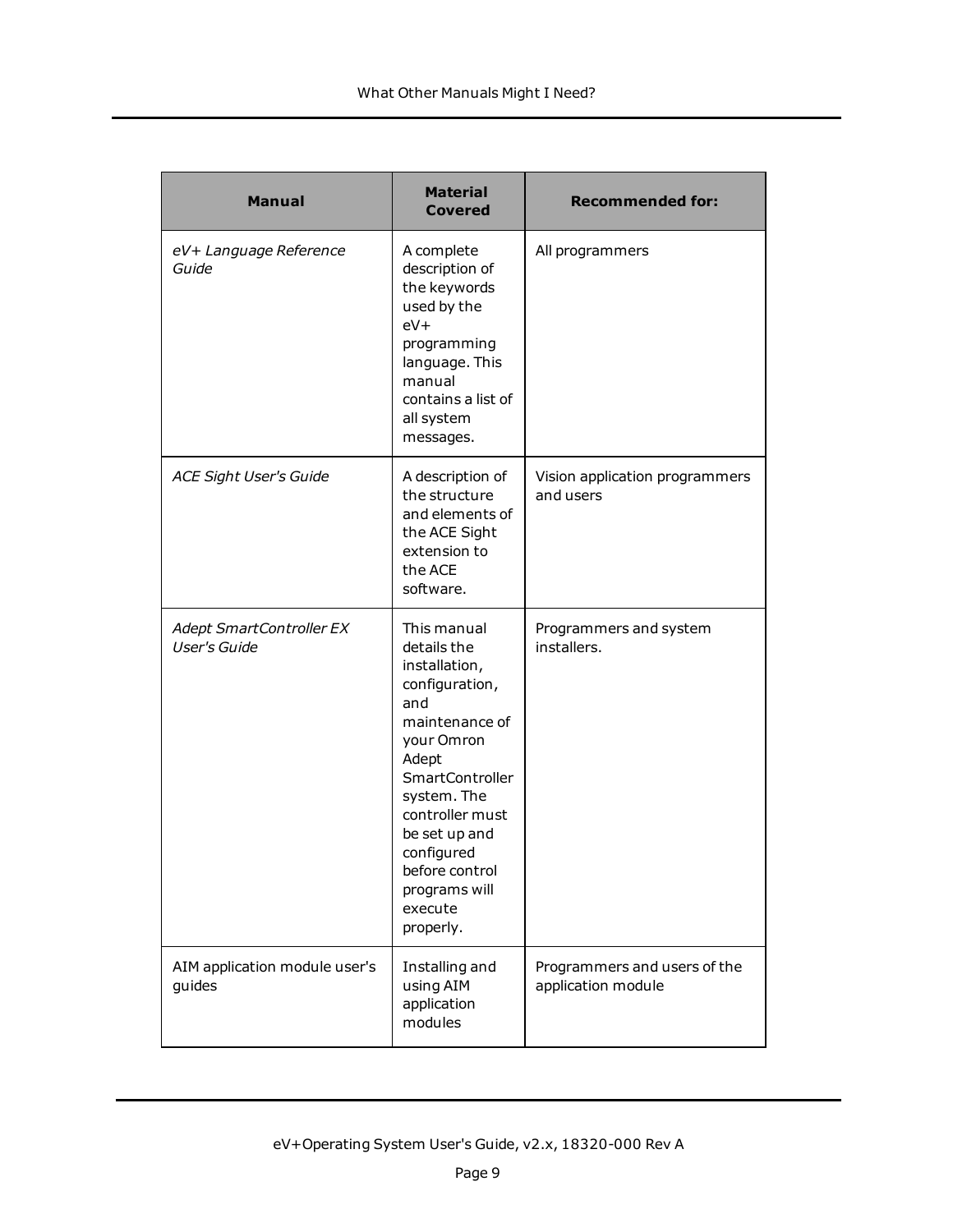| <b>Manual</b>               | <b>Material</b><br><b>Covered</b>                                                                   | <b>Recommended for:</b> |
|-----------------------------|-----------------------------------------------------------------------------------------------------|-------------------------|
|                             | (Vision Ware,<br>MotionWare,<br>AIM PCB, etc.).                                                     |                         |
| AIM module reference guides | Customizing<br>AIM baseline<br>modules and<br>applications<br>modules.                              | AIM customizers         |
| <b>ACE User's Guide</b>     | Configuration of<br>the Omron<br>Adept<br><b>SmartController</b><br>system through<br>ACE software. | All programmers         |

## <span id="page-9-0"></span>**What About Safety?**

Safety is critical! Read the following section carefully and follow the cautions and warnings that are placed throughout this manual. There are three levels of safety notation used in Omron Adept eV+ manuals. They are:



**WARNING:** If the actions indicated in a warning are not complied with, injury or major equipment damage could result. A warning typically describes the potential hazard, its possible effect, and the measures that must be taken to reduce the hazard.



**CAUTION:** If the action specified in a caution is not complied with, damage to your equipment or data could result.

**NOTE:** A note provides supplementary information, emphasizes or supplements a point or procedure, or gives a tip for easier operation.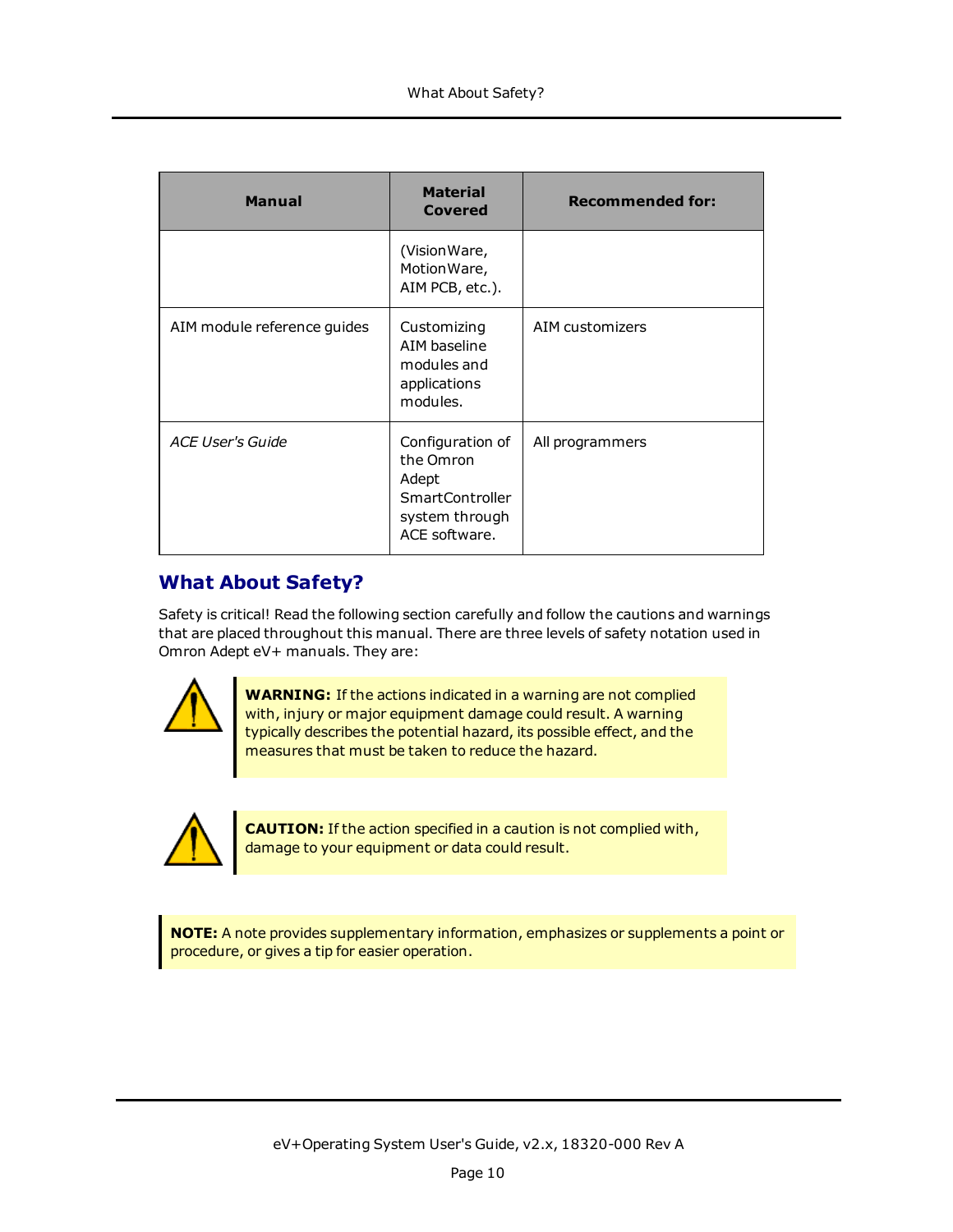## **Reading and Training for System Users**

Omron Adept robot systems include computer-controlled mechanisms that are capable of moving at high speeds and exerting considerable force. Like all robot systems and industrial equipment, they must be treated with respect by the system user.

We recommend you read the American National Standard for Industrial Robot Systems-Safety Requirements, published by the Robotic Industries Association in conjunction with the American National Standards Institute. The publication, ANSI/RIA R15.06-1992, contains guidelines for robot system installation, safeguarding, maintenance, testing, startup, and operator training. The document is available from the American National Standards Institute, 1430 Broadway, New York NY 10018. All Omron Adept robot systems sold in Europe must conform to European Certification requirements. For details, see the manual supplied with your robot.



*Impacts and Trapping Points*

## **System Safeguards**

Safeguards should be an integral part of robot workcell design, installation, operator training, and operating procedures. Omron Adept robot systems have various communication features to aid you in constructing system safeguards. These include remote emergency stop circuitry and digital input and output lines.

#### **Computer-Controlled Robots**

Omron Adept robots are computer controlled, and the program that is running the robot may cause it to move at times or along paths you may not anticipate. When the white HIGH POWER light<sup>[1](#page-12-1)</sup> on the Front Panel is illuminated, do not enter the workcell because the robot may move unexpectedly.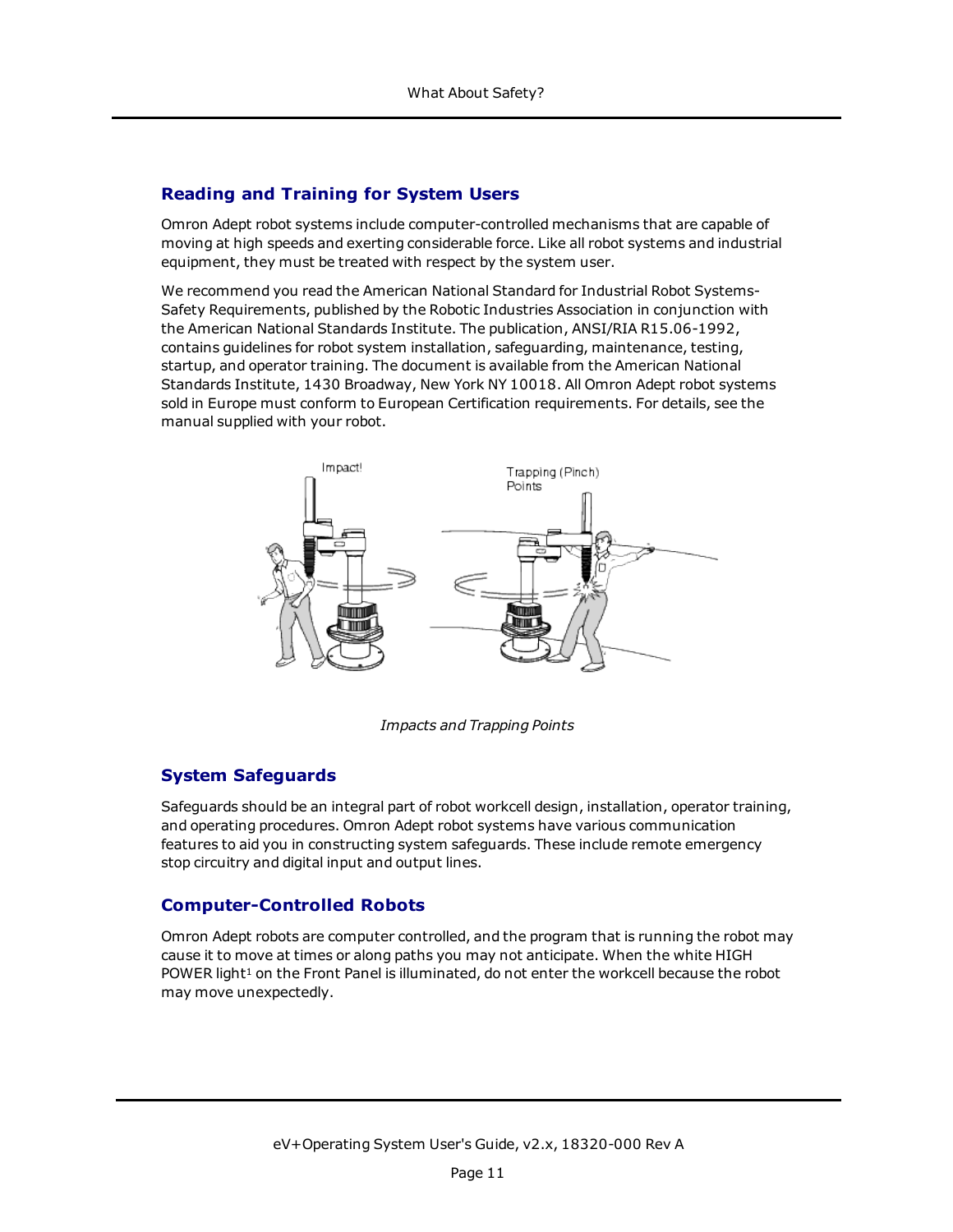

*High Power Enable Light*

## **Manually Controlled Robots**

Omron Adept robots can also be controlled manually when the white HIGH POWER light on the front panel is illuminated. When this light is lit, robot motion can be initiated from the system keyboard or the manual control pendant. If you enter the workcell, set the keyswitch to manual mode, press the MAN/HALT button on the manual control pendant, and take the key with you. This prevents anyone else from initiating unexpected robot motions from the keyboard.

## **Other Computer-Controlled Devices**

In addition, these systems can be programmed to control equipment or devices other than the robot. As with the robot, the program controlling these devices may cause them to operate at times not anticipated by personnel. Make sure that safeguards are in place to prevent personnel from entering the workcell when the white HIGH POWER light on the front of the Front Panel is illuminated.



**WARNING:** Omron Adept Technologies, Inc. recommends the use of additional safety features such as light curtains, safety gates, or safety floor mats to prevent entry to the workcell while HIGH POWER is enabled. These devices may be connected using the controller's remote emergency stop circuitry (see the *Adept SmartController User's Guide*).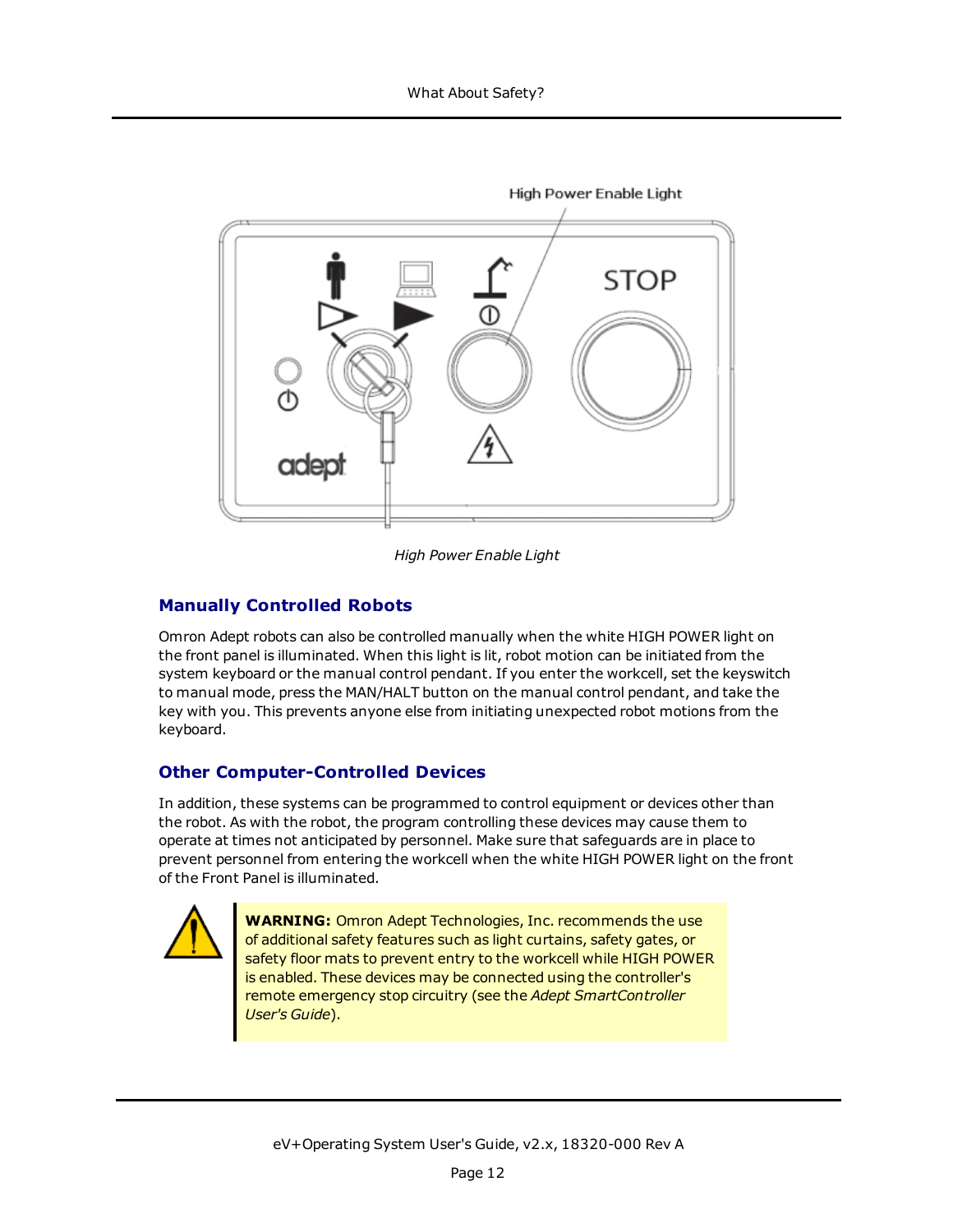<span id="page-12-1"></span><sup>[1](#page-29-1)</sup>White is the color of the light on the Front Panel. If a remote front panel has been installed by another party, the color may vary.

## <span id="page-12-0"></span>**Conventions**

This section discusses:

- Typographic conventions
- Keyboard conventions
- Selecting, choosing, and pressing items

## **Typographic Conventions**

The following typographic conventions are used throughout this manual:

| <b>This</b>                   | <b>Represents</b>                                                                                                                                                                                                                                                                                                                                                                                                                                                                                                                                                                                                                                                                                                                                                                                                                                                                   |
|-------------------------------|-------------------------------------------------------------------------------------------------------------------------------------------------------------------------------------------------------------------------------------------------------------------------------------------------------------------------------------------------------------------------------------------------------------------------------------------------------------------------------------------------------------------------------------------------------------------------------------------------------------------------------------------------------------------------------------------------------------------------------------------------------------------------------------------------------------------------------------------------------------------------------------|
| <b>ALL</b><br><b>CAPITALS</b> | eV+ file names, directory names, commands, keywords, and<br>attributes; also acronyms.                                                                                                                                                                                                                                                                                                                                                                                                                                                                                                                                                                                                                                                                                                                                                                                              |
|                               | The name of a <i>physical</i> key or button that you must press, such as the<br>ENTER key and the PROGRAM START button.                                                                                                                                                                                                                                                                                                                                                                                                                                                                                                                                                                                                                                                                                                                                                             |
| monospace                     | Screen displays, code examples, nonplaceholder terms in formal<br>syntax definitions, and case-sensitive words.                                                                                                                                                                                                                                                                                                                                                                                                                                                                                                                                                                                                                                                                                                                                                                     |
| bold                          | When typing or entering a command or instruction, bold indicates<br>anything that you must type exactly as it appears. For example, if you<br>are asked to type execute 1 a.diskcopy, you type all the bold<br>characters exactly as they are printed. What you type is shown in<br>lowercase letters unless it must be typed in uppercase letters to work<br>properly. You may always substitute a currently valid shortcut form<br>when typing $eV + keywords$ . In order for the $eV + system$ to process<br>your typing, you must conclude your entry by pressing the ENTER or<br>RETURN key. Bold type is used for lowercase names such as<br>subroutine names, variable names, and program names; for example,<br>a.diskcopy. Bold type also is used for window items that you choose<br>and window items that do not have initial capital letters in all principal<br>words. |
| italic                        | Placeholders that you must provide in typed input. This font also<br>indicates new terms and other emphasized words.                                                                                                                                                                                                                                                                                                                                                                                                                                                                                                                                                                                                                                                                                                                                                                |
| Initial                       | The name of an object such as a window, screen, menu, button, dialog                                                                                                                                                                                                                                                                                                                                                                                                                                                                                                                                                                                                                                                                                                                                                                                                                |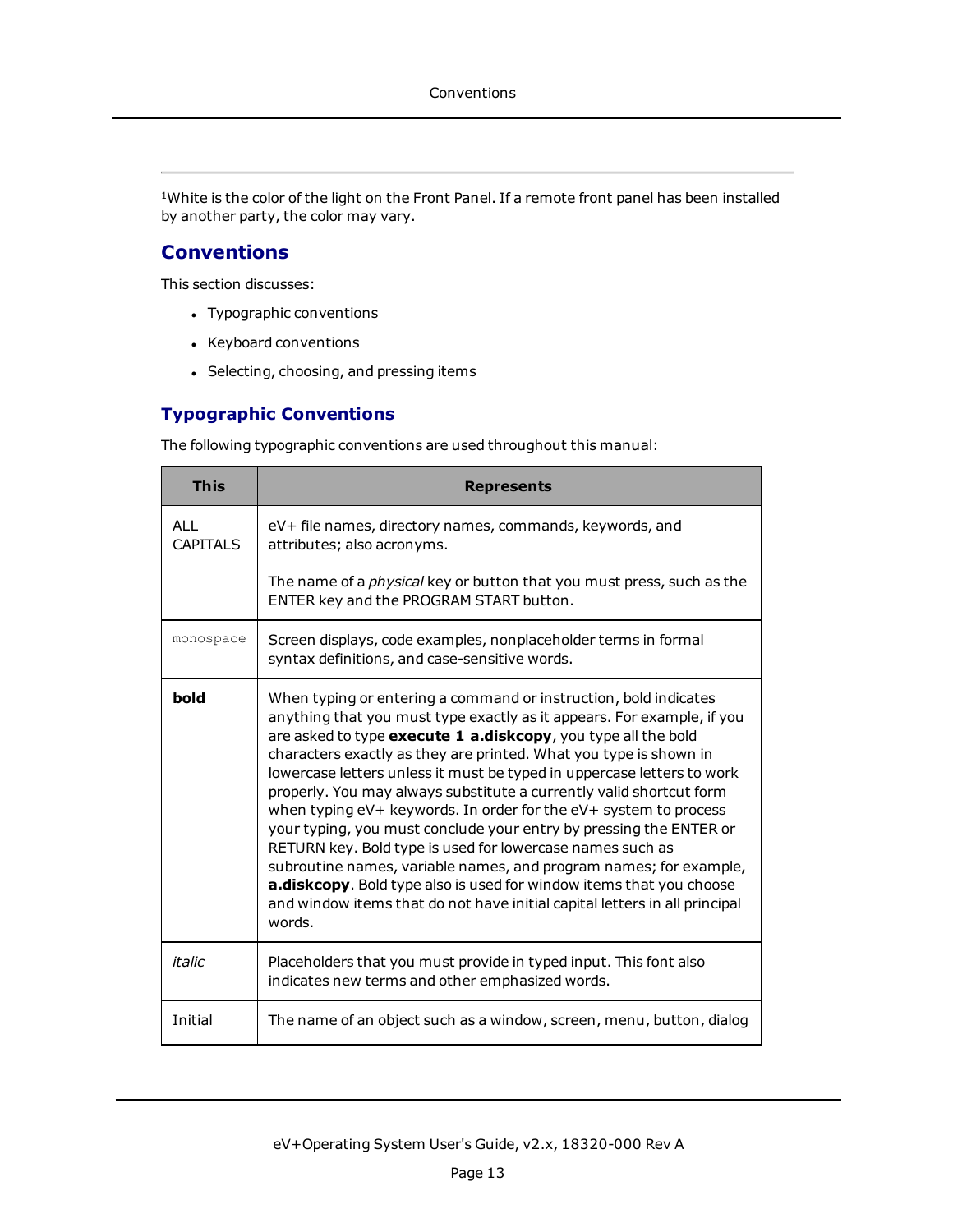| <b>This</b> | <b>Represents</b>                                                                                                                                                                                                                                                                       |
|-------------|-----------------------------------------------------------------------------------------------------------------------------------------------------------------------------------------------------------------------------------------------------------------------------------------|
| Capitals    | box, or dialog box component. Examples are the Display menu and the<br>Task Profiler window. The logical names of physical function keys or<br>buttons use regular font and follow the interface's capitalization, which<br>usually has initial capital letters in all principal words. |

## **Keyboard Conventions**

Key combinations appear in the following format:

| <b>Notation</b> | <b>Meaning</b>                                                                                                                                                                      |
|-----------------|-------------------------------------------------------------------------------------------------------------------------------------------------------------------------------------|
| KEY1+KEY2       | A plus sign $(+)$ between keys means that you must press the keys at<br>the same time. For example, "Press CTRL+Z" means that you press<br>CTRL and hold it down while you press Z. |

## **Abbreviations**

The following abbreviations may appear in this manual:

| <b>Abbreviation</b> | <b>Meaning</b>                 |
|---------------------|--------------------------------|
| СE                  | European Certification         |
| DAC.                | Digital-to-Analog<br>Converter |
| I/O                 | Input/output                   |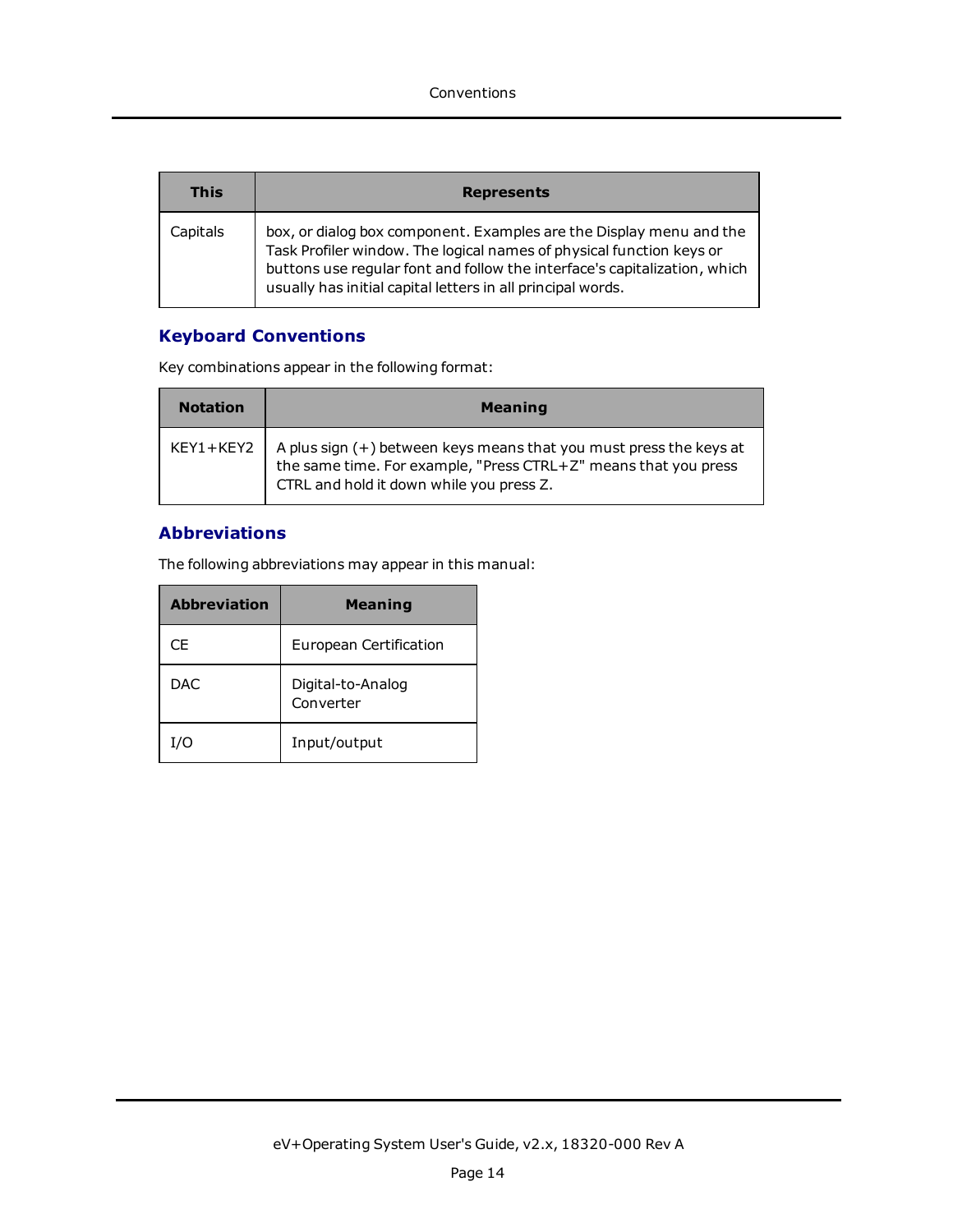## <span id="page-14-0"></span>**Your Omron Adept System Hardware**

The following topics are described in this chapter: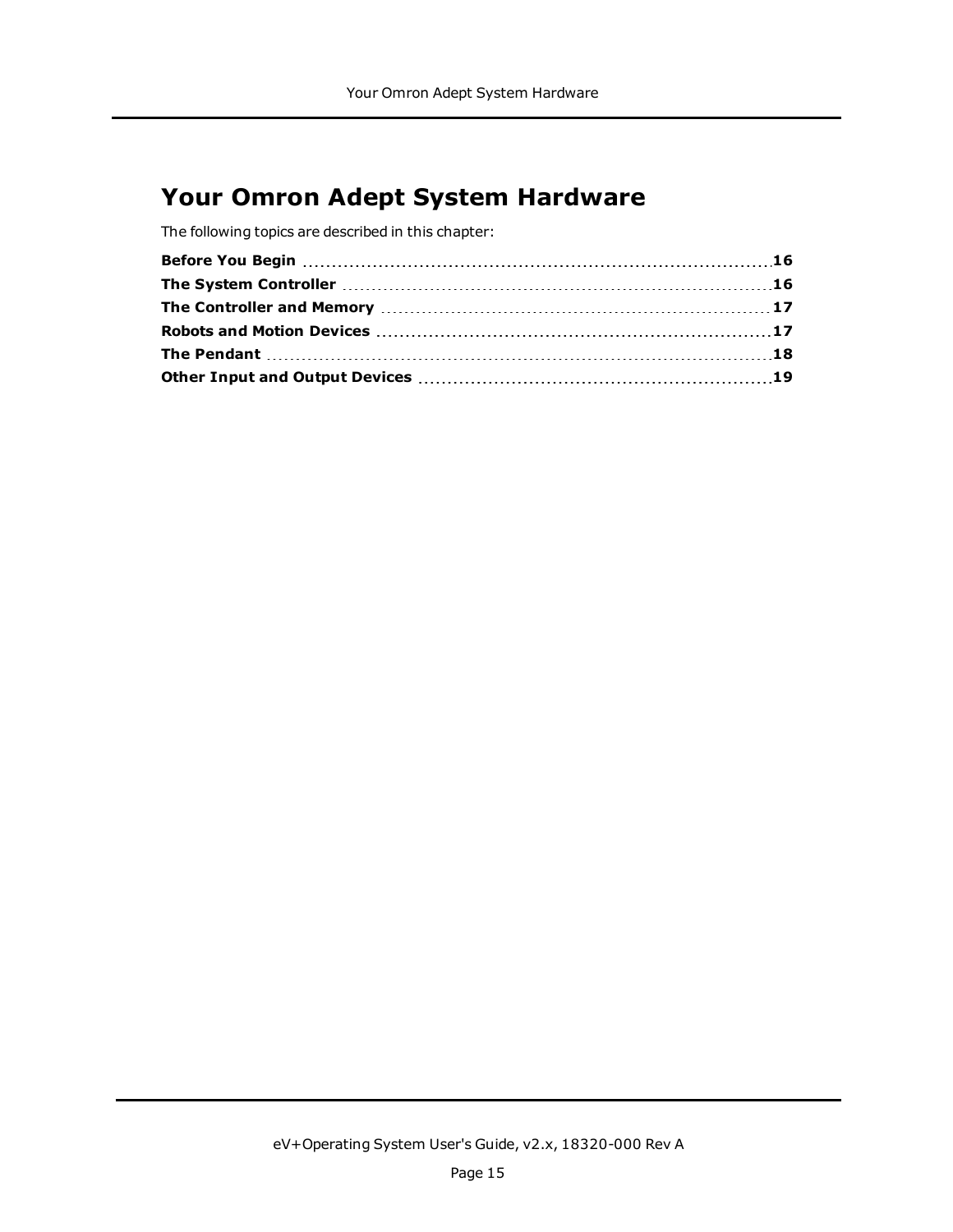## <span id="page-15-0"></span>**Before You Begin**

In this part of the manual you will learn the basics of using an Omron Adept controller. You will learn to execute programs, enter Monitor commands, and customize your controller. Before you begin, you must have the Omron Adept controller installed and connected to any peripheral equipment. The minimum installation required is:

An Omron Adept SmartController EX (see the *Adept SmartController EX User's Guide*)

In addition, you may have the following equipment installed:

- A motion system, including:
	- <sup>l</sup> A motion device (see the User Guide for your robot or the *Adept SmartMotion Installation Guide*)

or

- <sup>l</sup> Motion interface module (sMI6) (see the *Adept SmartMotion Installation Guide*)
- Conveyor belts
- A vision system, including:
	- <sup>l</sup> An Omron Adept SmartVision EX vision processor (see the *Adept SmartVision EX User's Guide)*
	- <sup>l</sup> ACE Sight software (see the *ACE Sight User's Guide*)

The following topics summarize the hardware components that may be part of your Omron Adept system. See [Learning](#page-20-0) the Basics on page 21 for the basics about using the eV+ operating system software.

## <span id="page-15-1"></span>**The System Controller**

Most Omron Adept systems have an Omron Adept SmartController EX. A system will also normally have a PC as the interface device. Optionally, the Omron Adept SmartVision EX vision processor, equipped with an optional keyboard and monitor, can be used as the interface device.

Systems supporting vision will have either an Omron Adept SmartVision EX vision processor or a Windows PC, running ACE Sight software. This will be connected to the controller by Ethernet.

The *Adept SmartController User's Guide* covers the installation of the Omron Adept SmartController EX as well as the interconnection to the equipment in your automation system.

All the other hardware described in this topic is optional and may or may not be included in your system.

The following figure shows the Omron Adept SmartController EX.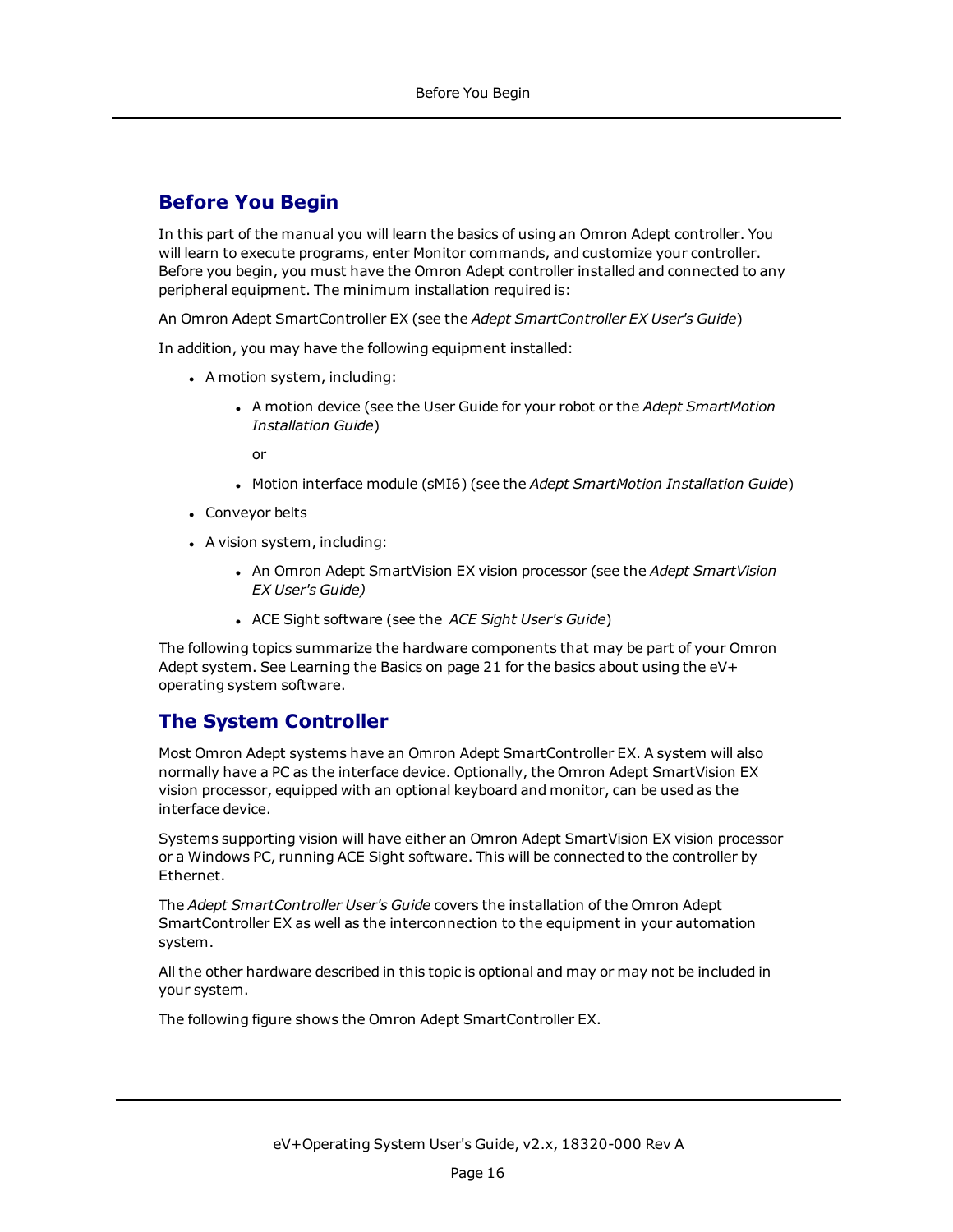

*Omron Adept SmartController EX*

## <span id="page-16-0"></span>**The Controller and Memory**

The Omron Adept controller runs the robot-control programs. The controller contains circuits for driving the robot joints.It also contains circuits for communicating with other equipment in the workcell, such as networking equipment, sensors, feeders, etc.

The controller also contains memory chips for the system's Random Access Memory (RAM). Programs that are actively executing, and the data needed by those programs, reside in RAM. See your Omron Adept controller user's guide for more details.

Information that is not actively being used is stored on mass storage devices, such as a Secure Digital (SD) card. For more details, see the section Using [Permanent](#page-53-0) File Storage on [page](#page-53-0) 54.

## <span id="page-16-1"></span>**Robots and Motion Devices**

Your system may be equipped with one or more Omron Adept robots, or with the Adept SmartMotion option, which provides a means of controlling many types of motion devices. An example of an Omron Adept robot, the Omron Adept Quattro s650HS robot, is shown in the following figure.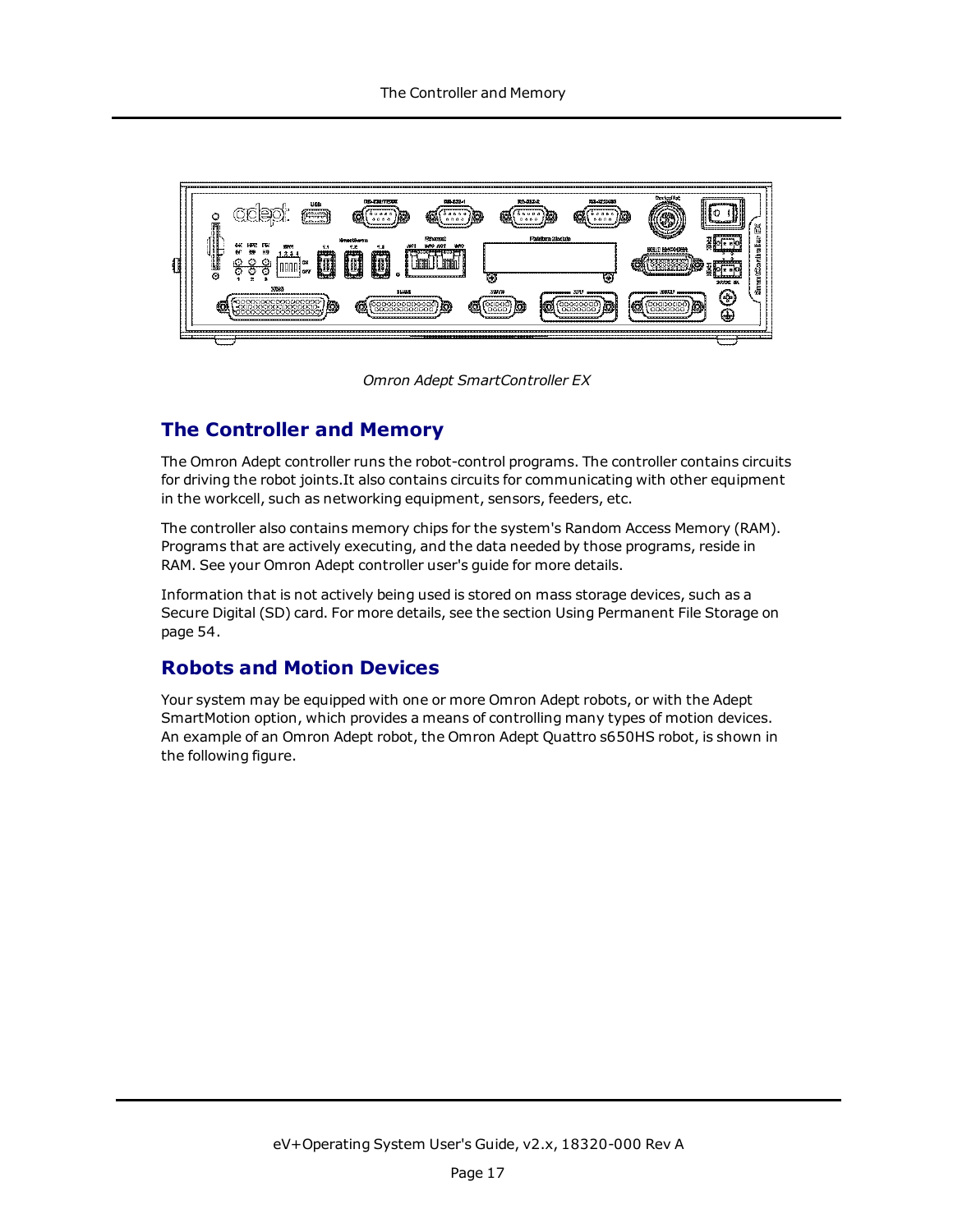

*The Quattro s650HS Robot*

See your Omron Adept robot user's guide for details on the installation and configuration of the Omron Adept hardware and the interconnection between the Omron Adept controller and your Omron Adept robot. See the *Adept SmartMotion Developer's Guide* for details on configuring and tuning a motion system on the Omron Adept SmartMotion platform.

## <span id="page-17-0"></span>**The Pendant**

The Omron Adept pendant, shown in the following figure, allows you to move a robot or motion device and to teach locations used by motion control programs. The features of the pendant are covered in the *Adept T20 Pendant User's Guide.*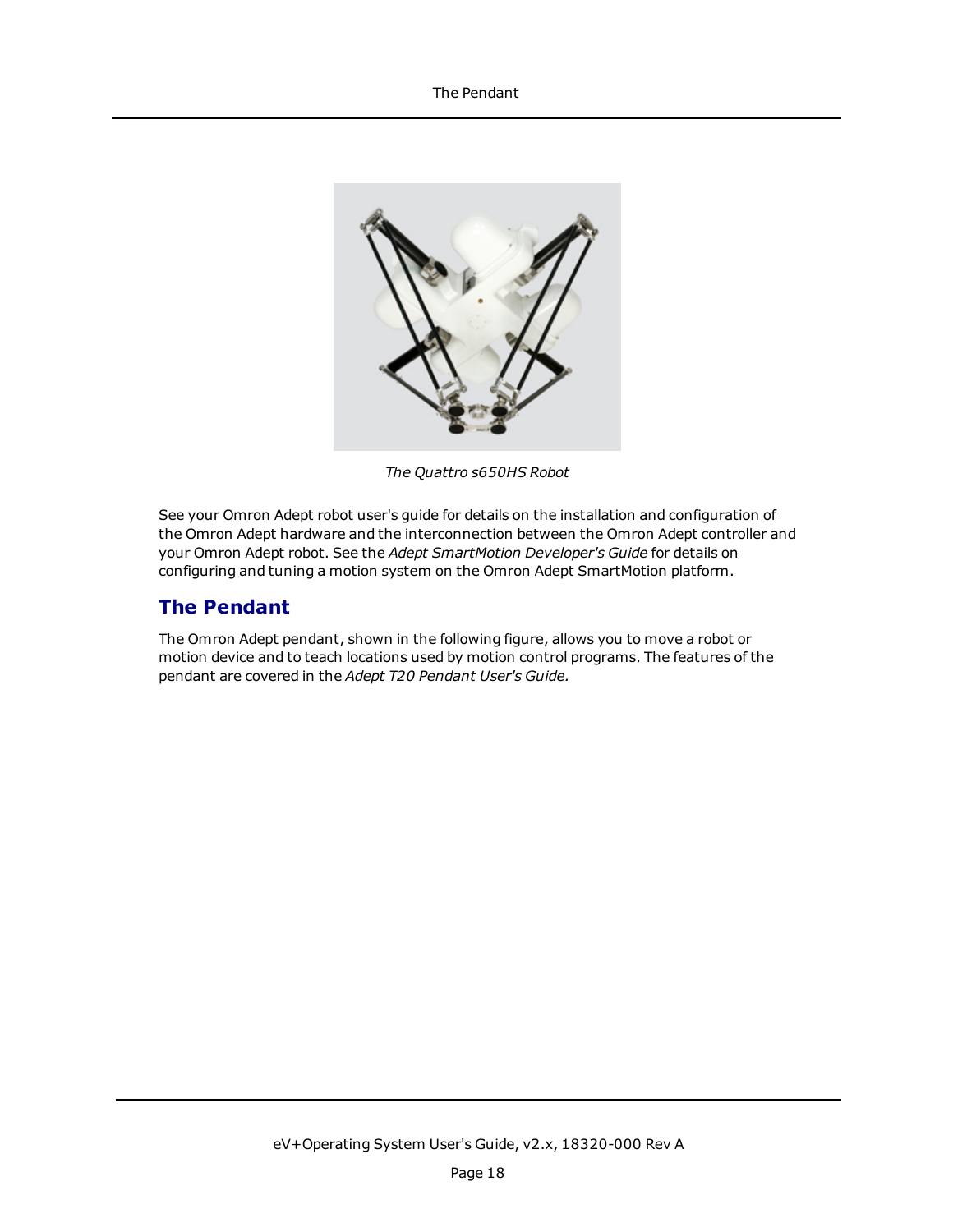

*T20 Pendant*

## <span id="page-18-0"></span>**Other Input and Output Devices**

In most cases, an automation task requires coordination between the motion device and other workcell equipment, such as part feeders, conveyor belts, and other controllers or production floor computers.

## **Cameras and Lighting Equipment**

The *Adept SmartVision EX vision processor* incorporates a vision processor into the Omron Adept controller system. The vision system may be used with or without a motion device. *Stand-alone* vision systems perform quality and process-control inspections. *Guidance* vision systems can perform inspections as well as providing a means of guiding the motion device to pick up and place objects that are not in precise or predictable locations. The *Adept SmartController User's Guide* details the installation and hardware configuration of machine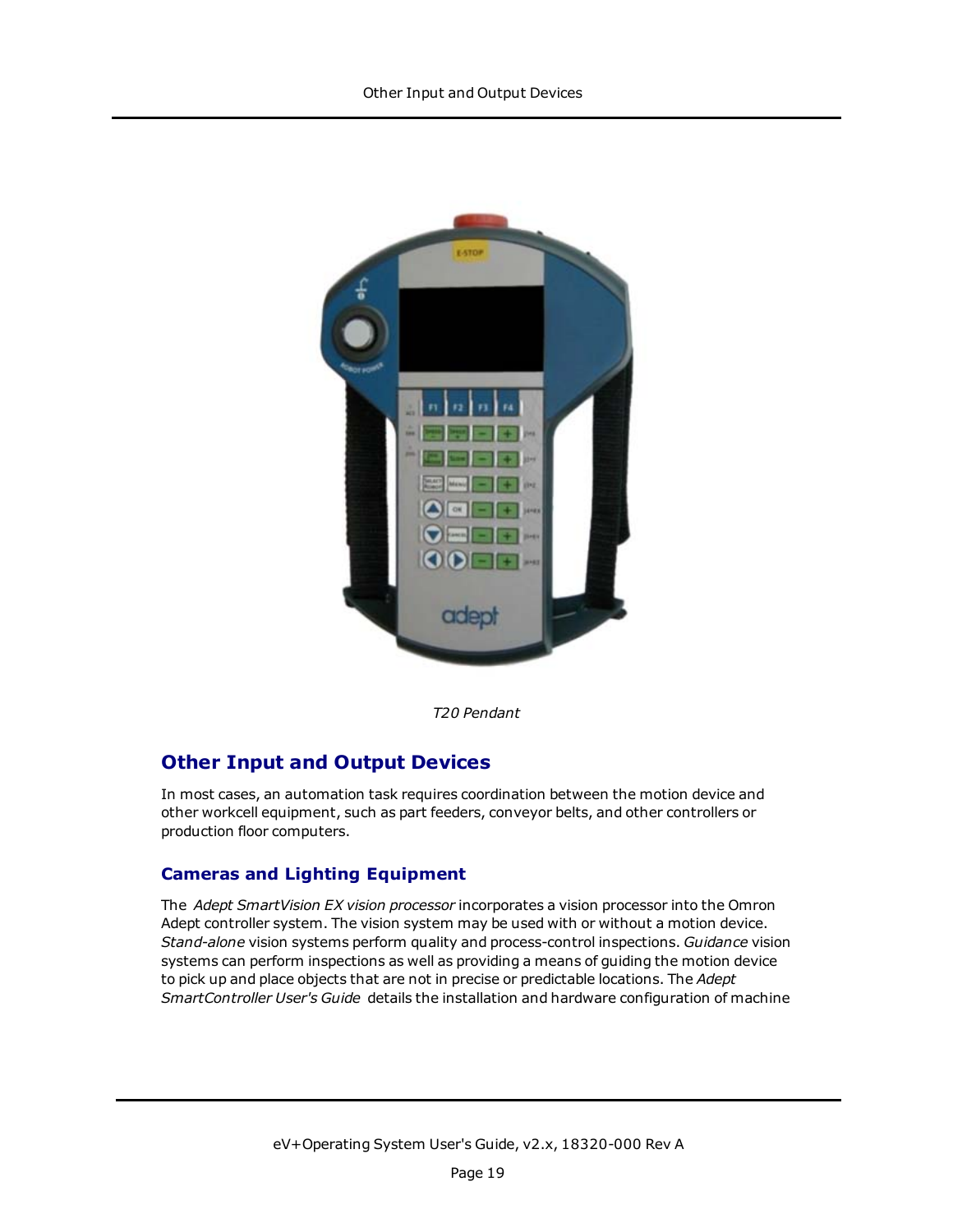vision equipment. The *ACE Sight User's Guide* covers the use of Omron Adept's vision software.

## **The Controller Disk Drives**

Mass storage is used to store programs and information not actively being used by the controller. System RAM is limited, so only a certain number of programs can be resident in RAM at one time, and RAM memory is erased when power is turned off. Secure Digital (SD) cards, on the other hand, provide extensive, permanent storage capacity. For details on the system mass storage device(s), see Using [Permanent](#page-53-0) File Storage on page 54.

### **Serial I/O**

The Omron Adept SmartController has connectors for RS-232 and RS-422/RS-485 communication with other controllers or computers. See the *Adept SmartController User's Guide* for details on installing serial I/O devices. See the *eV+ Language User's Guide* for details on programming serial I/O.

## **Digital I/O**

Omron Adept's digital I/O system behaves similarly to programmable logic controllers (PLCs), allowing input from and output to devices generating and receiving simple on/off signals. Digital I/O uses optical isolation modules to insulate the controller from noise generated by inductive devices in the workcell. See the *Adept SmartController User's Guide* for details on installing digital I/O devices. See the *eV+ Language User's Guide* for details on programming digital I/O.

#### **Ethernet**

The Omron Adept SmartVision EX and the Omron Adept SmartController EX products include shielded RJ45 Ethernet receptacles. The hardware (and required option licenses) provide TCP/IP and FTP capabilities. See the *Adept SmartController User's Guide* and the *Adept SmartVision EX User's Guide* for details on Ethernet communications on the Omron Adept SmartController EX and Omron Adept SmartVision EX products.

#### **Remote Emergency Stop**

Motion systems must be able to react immediately to interruptions and dangerous conditions in the workcell. Adept's remote E-stop circuitry monitors user-supplied series-wired sensors that detect dangerous conditions in the workcell. The controller connection for the user emergency stop is on the Adept SmartController EX XUSR port. See the *Adept SmartController User's Guide* for details on installing remote E-stop devices.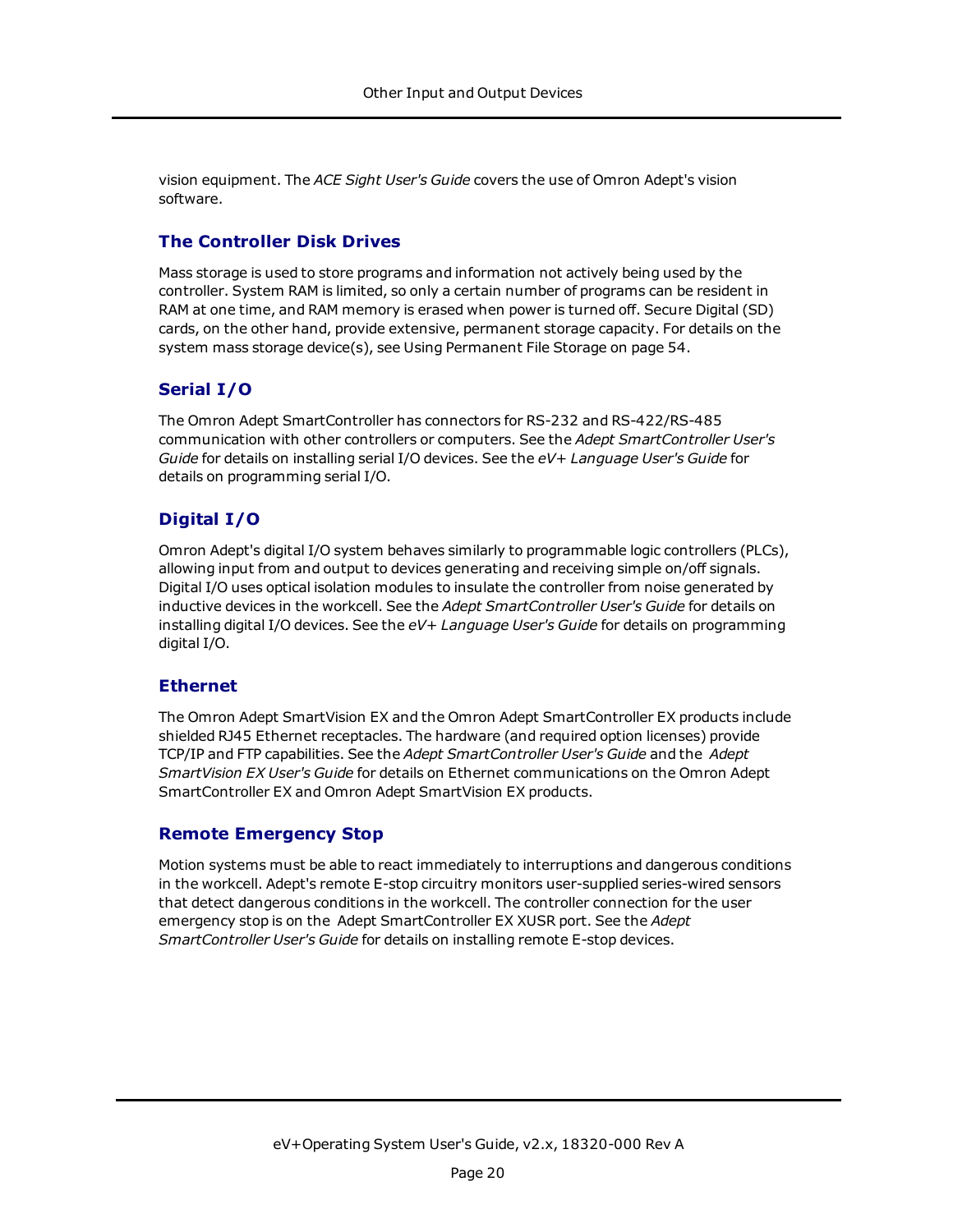## <span id="page-20-0"></span>**Learning the Basics**

The following topics are described in this chapter: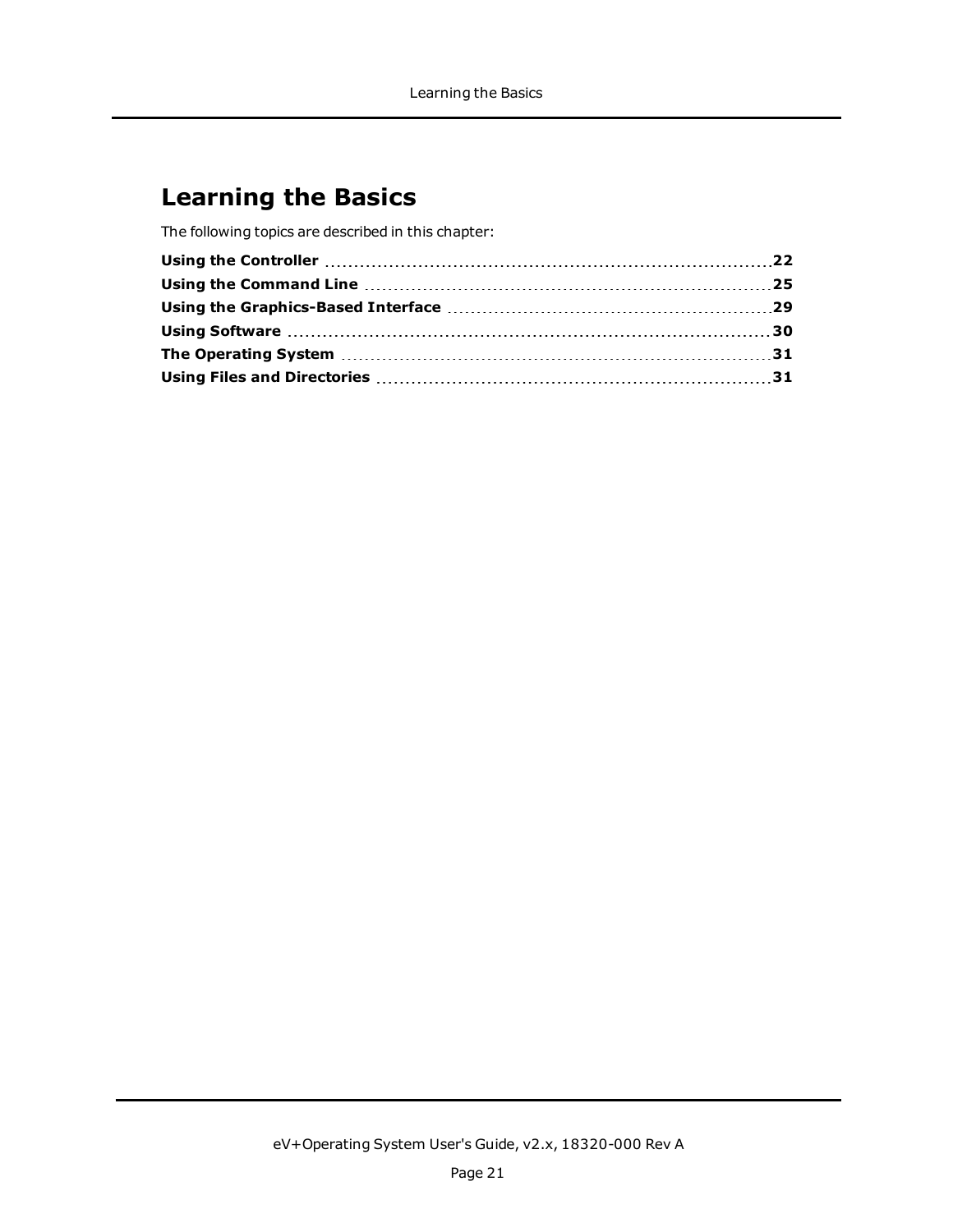## <span id="page-21-0"></span>**Using the Controller**

You interact with the controller by:

- Using a pointing device to make selections. This type of interaction is used with programs written for ACE-based systems. For details on the ACE user interface basics, see the *ACE User's Guide*.
- Initiating actions and responding to system requests with the pendant. The pendant is generally used with motion systems.
	- <sup>l</sup> Use of the T20 pendant is described in the *Adept T20 Pendant User's Guide.*
- <sup>l</sup> Entering commands and responding to system requests by typing entries at the command line. This is the most basic type of interaction and is used by all Omron Adept controllers. For details on the basics of the command line, see [Using](#page-24-0) the eV+ [Command](#page-24-0) Line.

The following are the minimum steps required to get an Omron Adept system up and running.

## **Install the Equipment and Set the Hardware Configuration**

All the equipment must be installed and tested. The *Adept SmartController User's Guide* covers installation and hardware configuration of the controller. As delivered from Omron Adept, all systems have their hardware configuration set to the most common defaults. You will not have to perform any hardware configuration changes if these defaults are acceptable to your installation. The controller hardware configuration options are detailed in the controller user's guide.

In addition to the controller, your system may include the following:

- An Omron Adept robot, or a motion device and the Adept SmartMotion system option.
	- Installation of the Omron Adept robot or motion device should be covered in the documentation provided with that robot or motion device.
	- Interconnection of the robot with the controller is covered in the robot user guide.
	- <sup>l</sup> The motion servo hardware configuration is covered in the *Adept SmartMotion Installation Guide*. See the *Adept SmartMotion Developer's Guide* for details on software configuration for systems using the Adept SmartMotion option.
- Safety equipment.
	- In workcells with robots or motion devices, it is critical that sensors be placed that will prevent personnel from entering the workcell when the motion device may move. Make sure this equipment is installed and functioning properly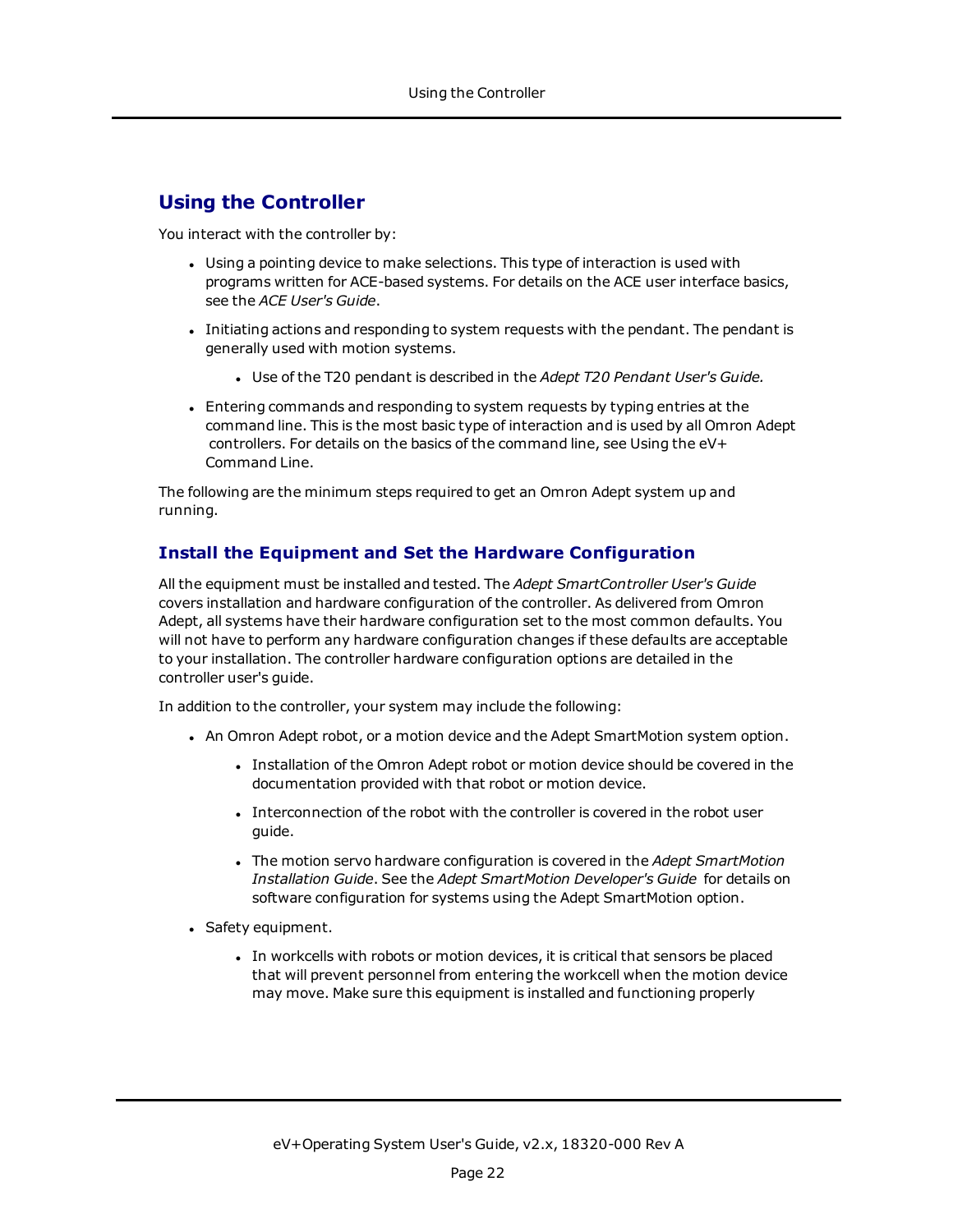before proceeding.

- <sup>l</sup> The interconnection of safety devices to the controller is covered in the *Adept SmartController User's Guide.*
- Peripheral input/output devices.
	- <sup>l</sup> The *Adept SmartController User's Guide* covers the physical interconnect of I/O devices.
	- <sup>l</sup> The *ACE User's Guide* describes using peripheral devices with the ACE interface and eV+.
	- <sup>l</sup> The *eV+ Language User's Guide* covers eV+ programming considerations for accessing the peripheral devices.
- Conveyor Belts.
	- <sup>l</sup> The *ACE User's Guide* describes using conveyor belts with the ACE interface and eV+.
	- <sup>l</sup> The *eV+ Language User's Guide* describes the eV+ programming considerations for coordinating robot motions with a conveyor belt connected to one of the external encoder ports on the controller.
- Cameras and strobe lights (requires the ACE Sight option).
	- <sup>l</sup> The *ACE Sight User's Guide* details installing and configuring cameras and strobe lights.

#### *Installing or Upgrading the System*

Your Omron Adept controller ships from the factory with the eV+ operating system installed and configured. The procedure for installing or upgrading the eV+ system is described in the *ACE User's Guide*.

#### **Power Up the System**

Before turning on the controller, make sure:

- All safety devices are installed and operating correctly.
- The workcell is free of obstructions and personnel.



**WARNING:** Do not turn on the controller unless all safety devices are in place and operating correctly. Make sure the workcell is free of obstructions and personnel.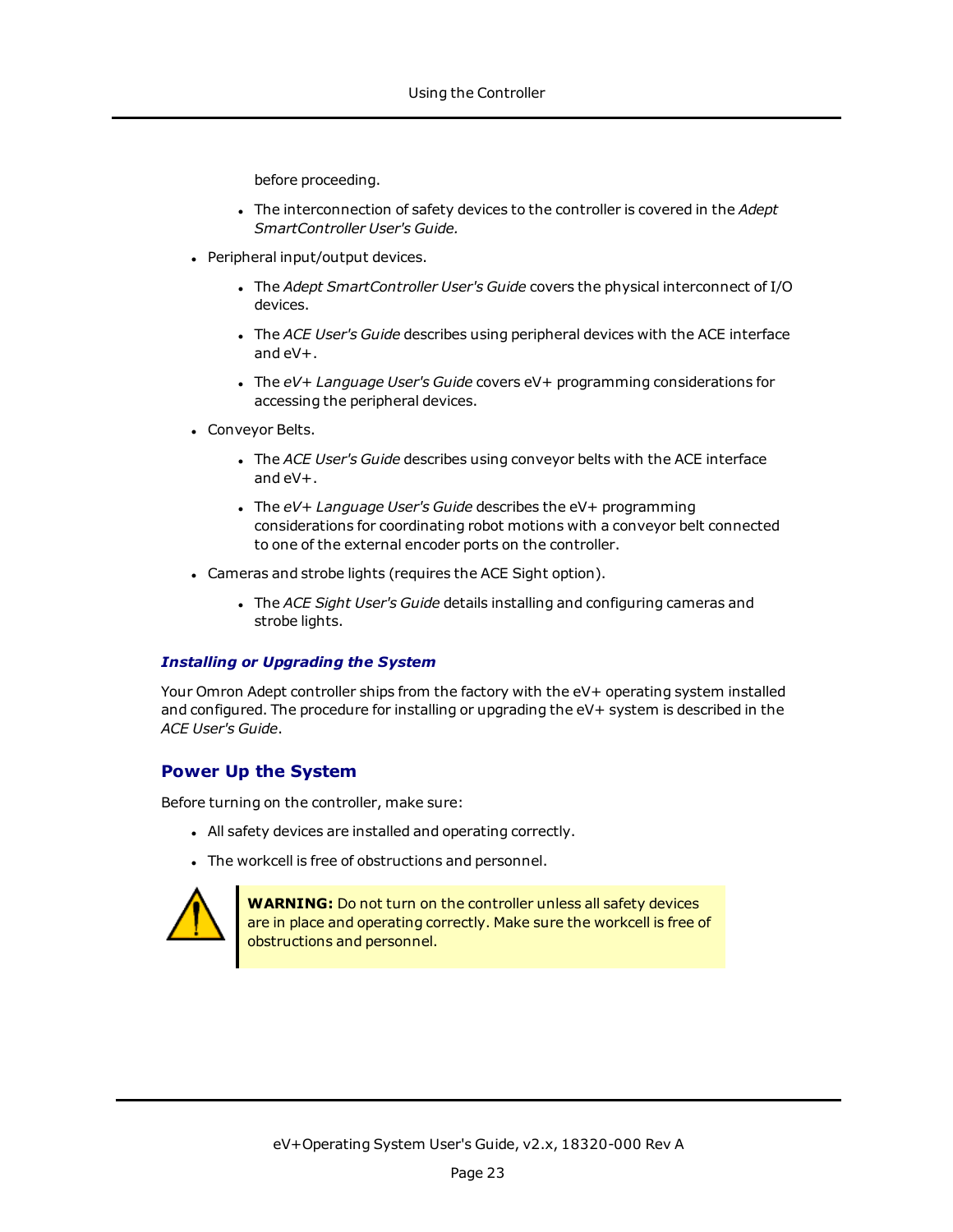

**WARNING:** Do not connect any cables or make any hardware configuration changes with the controller turned on.

#### *To Power Up the Controller*

Turn on the controller by pressing the on/off switch to ON. The controller will perform a series of self-tests and load the operating system. The system power-up and boot procedures will take about a minute.

When using the ACE interface, you can connect to the controller and power-up the motion device with the ACE software. For more details, see the Getting Started chapter in the *ACE User's Guide*.

<span id="page-23-0"></span>The remainder of this topic describes the operations when accessing the V+ system directly through the Monitor window.

#### *To Power Up the Motion [Device](#page-21-0)*

Each time the controller is turned on, a start-up calibration procedure must be performed for the motion device. The CALIBRATE command performs this start-up procedure. Programs that send instructions to a motion device will not execute properly unless this start-up procedure is completed.

When the controller is first turned on, power is not sent to the motion device. To enable power, enter the command:

#### ENABLE POWER

(See the next section for complete details on entering commands.)

The system begins executing a command as soon as you press the ENTER key. (When shown in the documentation, the symbol "↵" indicates that the ENTER key should be pressed.)

The Front Panel High Power Enable button has a default 10-second timeout period. For most systems, this button will blink during that time, and you must press and release the button to enable high power. The Timeout period can be modified or disabled in the eV+ system. If disabled, you will not need to press the High Power Enable button.



**WARNING:** When CALIBRATE is entered, the motion device might move. Before you enter this command, make sure the workcell is free of obstructions and that all personnel are out of the workcell.

Once robot HIGH POWER has been enabled, the motion device start-up calibration must be performed (if your system is not one of those listed below). To perform start-up calibration, enter the command: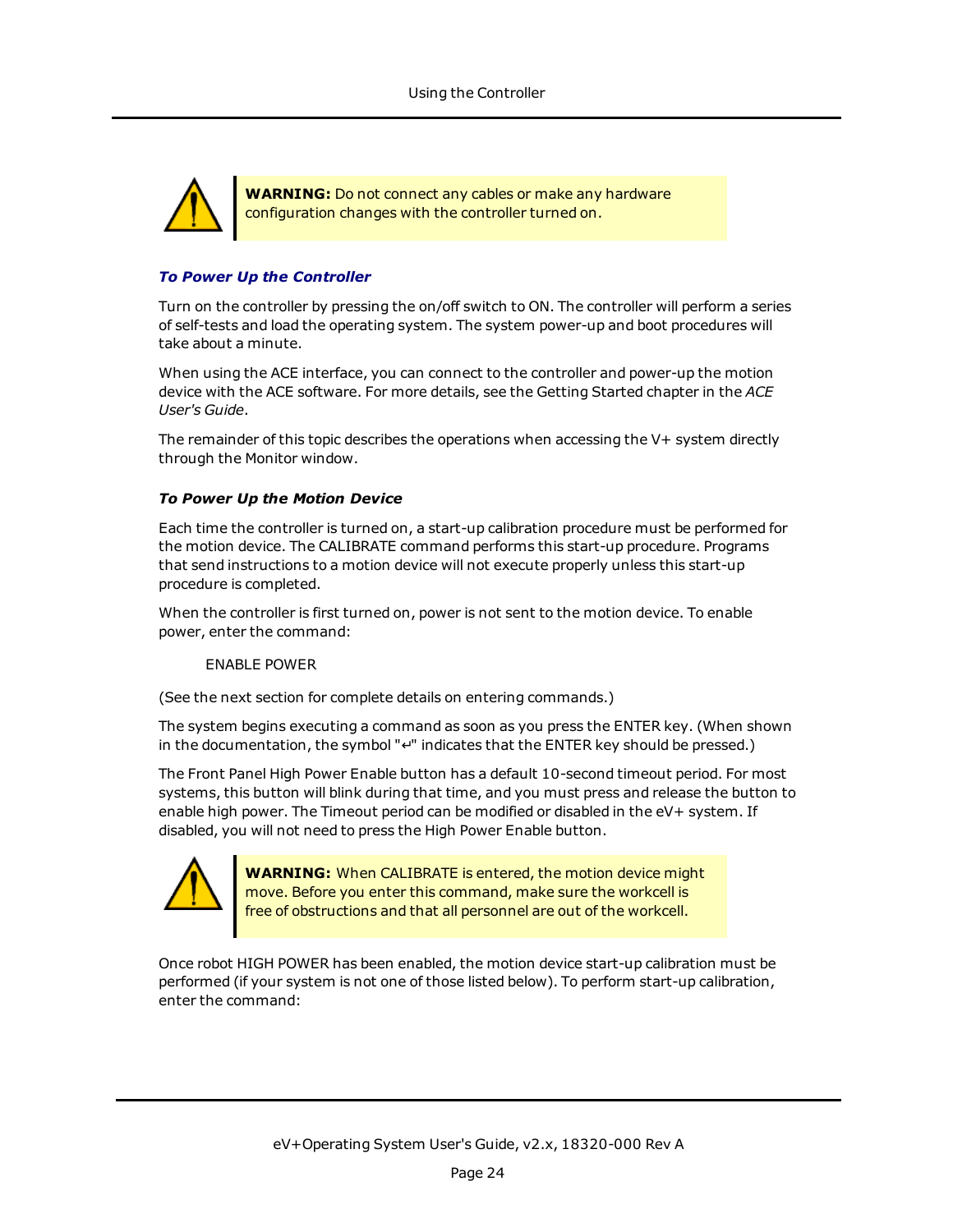#### CALIBRATE

The motion device will proceed through a series of motions to verify its current location and the state of its position encoders. Once the calibration procedure is complete, robot control programs can be executed. The calibration procedure is not required for the following:

- All Viper robots, the Cobra 350 robot, and Quattro robots. The auto-calibrate bit has been set for these robots, which causes these robots to be automatically calibrated when the system is turned on. Therefore, it is not necessary to use the CALIBRATE command with these robots.
- Systems (such as stand-alone vision systems) that do not have an attached motion device.

#### *To Reenable Power After an Emergency Shutdown*

When a PANIC button is pressed or other emergency stop switch is tripped, HIGH POWER is immediately removed from the motion device. Power is also removed from the device if a servo error is reported. For example, a servo error occurs if the motion device cannot attain a desired location (for example, if the device runs into something).

Before the motion device can be used again, you must enter the command:

ENABLE POWER

You do NOT have to reissue the CALIBRATE command.

**NOTE:** You can also enable power by pressing the Robot Power button on the pendant.

<span id="page-24-0"></span> ${}^{1}$ This switch provides terminals for the user to connect an AC power source. If this option is not used on your system, the switch will be inactive.

## **Using the Command Line**

There are two ways to communicate with the eV+ system: through the ACE graphical interface, and with the eV+ command line (typing commands directly at the eV+ system prompt). For more details on the eV+ system prompt, see The [System](#page-25-0) Prompt and Typing [Cursor](#page-25-0) on page 26.

By entering Monitor commands at the eV+ system prompt you can:

- Load program files and execute the programs
- Display system status
- Change certain characteristics of operating system behavior

**NOTE:** Many of the commands, formerly available only through the command line, are now more easily accessed through the ACE interface. However, you can still reach the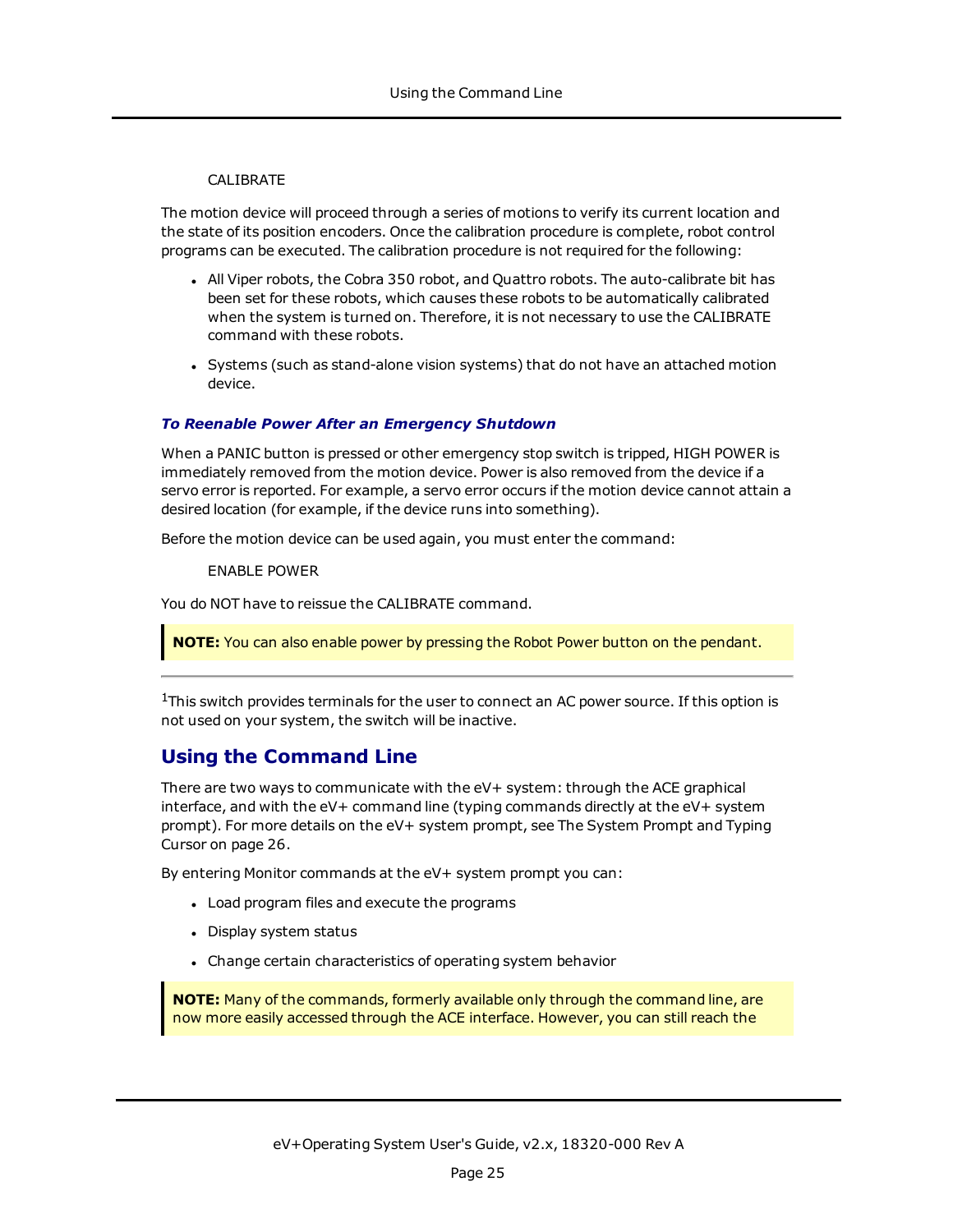command line through ACE, by clicking on the Monitor Window ( $\rightarrow$ ) icon on the ACE toolbar. For more details on the ACE interface, see the *ACE User's Guide*.

<span id="page-25-0"></span>The remainder of this topic describes the operations when accessing the V+ system directly through the Monitor window.

### **The System Prompt and Typing Cursor**

The eV+ system prompt is a period, "." (sometimes referred to as the dot prompt). When the system prompt is displayed, system commands (known as Monitor commands) can be entered. Monitor commands allow you to access disk files, execute programs, and display system status. The typing cursor is a black rectangle. When the system is first started, the last line displayed will show the dot prompt followed by the typing cursor. For details, see Using the [Controller.](#page-21-0)

Whenever the typing cursor appears, the system is ready to accept input from the keyboard. (At many times, you can even type before the cursor appears, and your typing will be buffered until the system is ready to accept it.)

**NOTE:** On ACE systems, Monitor commands cannot be entered when the Monitor window

is closed. To display the Monitor window, select the Monitor Window ( $\gg$ ) icon from the ACE toolbar. For more details on the ACE interface, see the *ACE User's Guide*.

### **The Parts of a Monitor Command**

Every Monitor command has a name. Most Monitor commands have one or more parameters.

### <span id="page-25-1"></span>**The Command Name**

Every command has a unique name that tells the  $eV+$  system what action to perform.<sup>[1](#page-28-1)</sup> The name must be typed exactly as shown in the manual. For example, to see the system ID Information, enter the command:

ID ↵

#### **Command Parameters**

Most commands require additional information that tells the system exactly how you want the command executed. This additional information is specified as parameters on the command line. You specify unique information for each command parameter. Command parameters must be entered in the order they are listed, and they must be separated (delimited) in exactly the fashion shown. A comma is normally used to separate parameters. Occasionally, an equal sign, "=", is used. You must always type a space between a command and its list of parameters. Spaces before and after parameter separators are optional.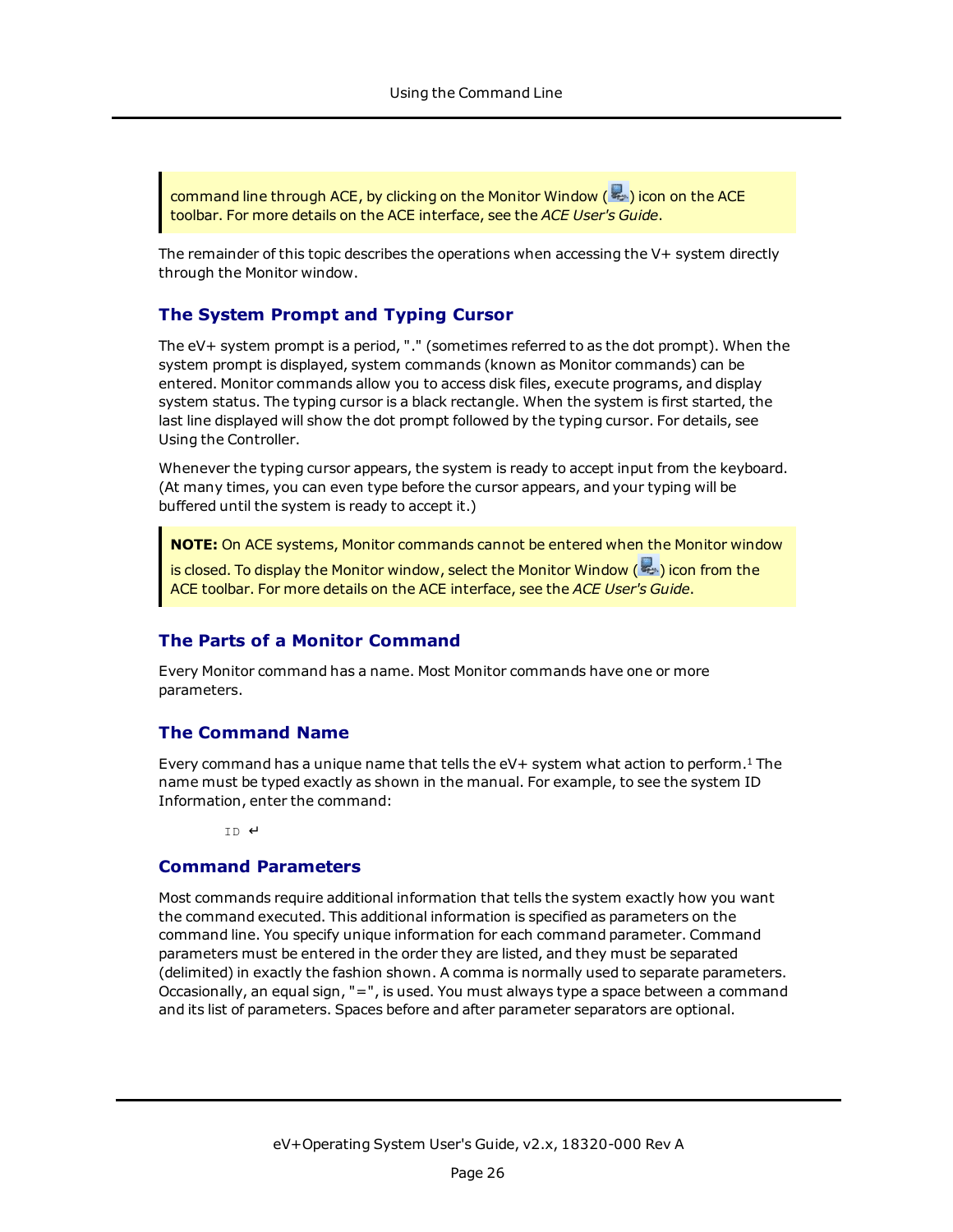#### **Required and Optional Parameters**

Command parameters can be optional or required. If a parameter is required, a value must be entered on the command line or the command will not execute correctly. If a parameter is optional, its value can be omitted and the system will substitute a default value. For example, the command STATUS has one optional parameter. If the command:

```
STATUS ↵
```
is entered, status information for all the used system tasks will be displayed. If the command:

STATUS 1 ↵

is entered, status information will be displayed only for system task number 1.

If one or more parameters follow an omitted parameter, the parameter separator(s) must be typed. If all the parameters following an omitted parameter are optional, and those parameters are also omitted, the separators do not need to be typed (see below for an example).

## **Using the ID Command**

The ID command displays identity information about the components of the system:

```
Software: version.revision opt1-opt2
Controller: model-serial options
Processor n: version.revision type-options memMb
Robot n: model-serial options module
```
A sample display from the command "ID" is:

```
Software: 16.4 87-31E0 (Edit D3, 10-May-2007, Maintenance Release)
Controller: 2000-394 105 0
Processor 1: 0.52 7-7 32MB
Robot 1: 100-0 0 8
```
For more detailed information, see the *eV+ Operating System Reference Guide*.

## **Monitor Command Syntax Conventions**

To help present the required syntax in the clearest, simplest manner, this manual uses the following syntax conventions:

- The command name is shown in capital letters.
- Parameters shown in bold lowercase letters are required and should be replaced with values you provide. For example, **drive** should be replaced with a drive letter you choose.
- Parameters shown in non-bold lowercase letters are optional. If you omit an optional parameter, the system will use a default value.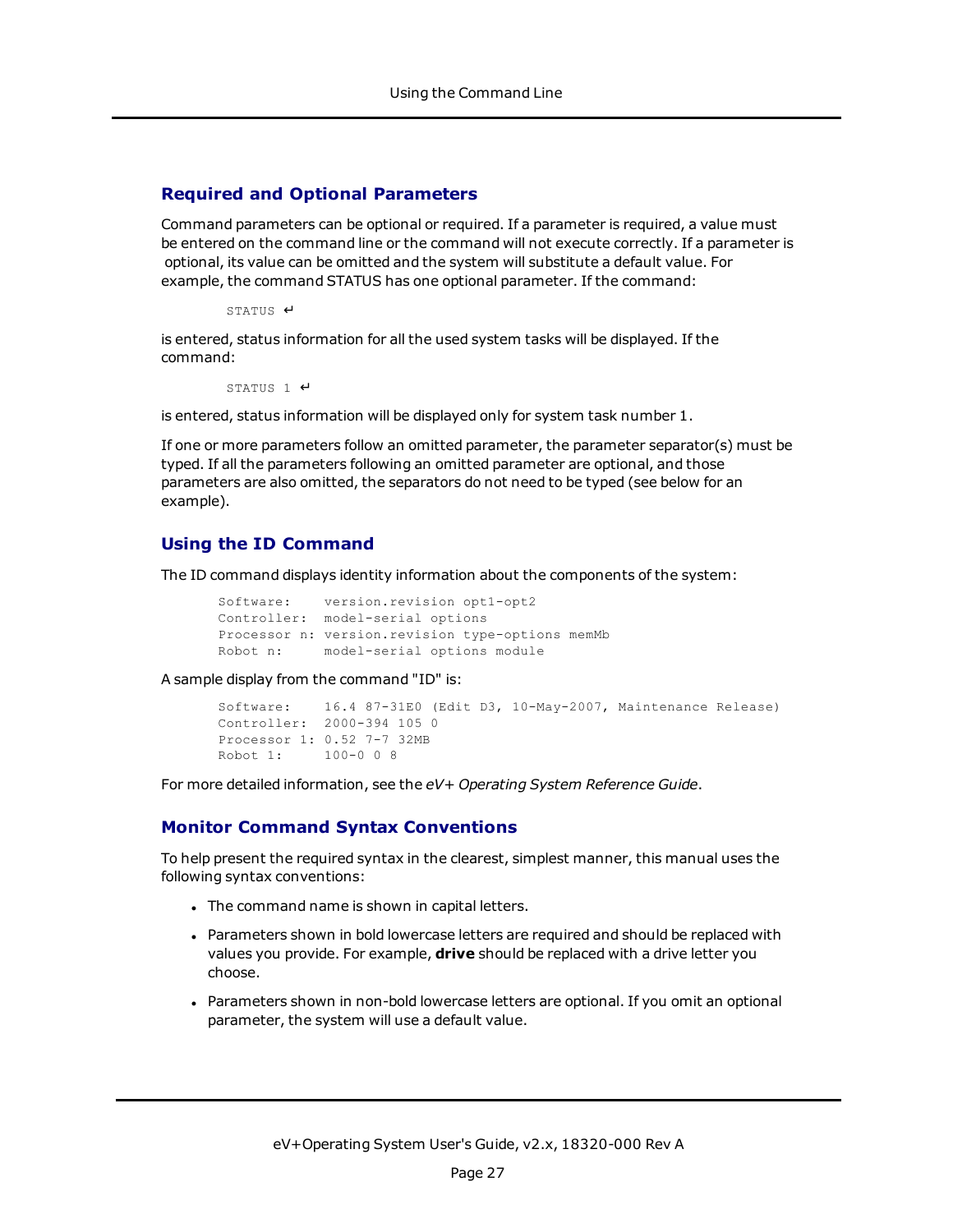The following sample command has one required and one optional parameter:

SAMPLECOMMAND **param required**, param optional

If both parameters are specified, the comma separating the parameters must be entered. If the optional parameter is not specified, the comma can be omitted.

## **Shortcuts to Typing a Command**

Some command names do not have to be typed completely. You need to type only enough characters to uniquely identify the command. For example, the only command that begins with STAT is STATUS. Therefore, typing:

STAT ↵

is sufficient to execute the STATUS command. Typing:

STA ↵

will result in the error:

\*Ambiguous name\*

because it could refer to either the STATUS or STACK command.

## **To Cancel a Command**

To cancel an executing command, press CTRL+C. These keystrokes will NOT halt a program that was started with the EXECUTE command. The ABORT command halts an executing program.[2](#page-28-2)

Many commands output information to the monitor. This output can be temporarily halted by pressing the SCROLL LOCK key. To restart the output, press SCROLL LOCK again.

## **To Edit the Current Command**

The  $\triangle$ Backspace  $\big)$  key erases characters to the left of the typing cursor.

The following keys move the typing cursor on the command line:

The  $\ominus$  and  $\ominus$  keys move the typing cursor left and right. Shift+  $\ominus$  or Ctrl+  $\ominus$  moves the typing cursor to the beginning of the line. Shift+ $\Box$  or Ctrl+ $\Box$  moves the typing cursor to the end of the line.

Ctrl+U erases all the characters from the typing cursor to the beginning of the line.

The system prompt is always in insert mode. If the typing cursor is not at the end of the line, entered characters will be inserted to the right of the cursor and the remaining characters are pushed to the right.

Regardless of the position of the typing cursor, the whole command line will be submitted when the ENTER or RETURN key is pressed.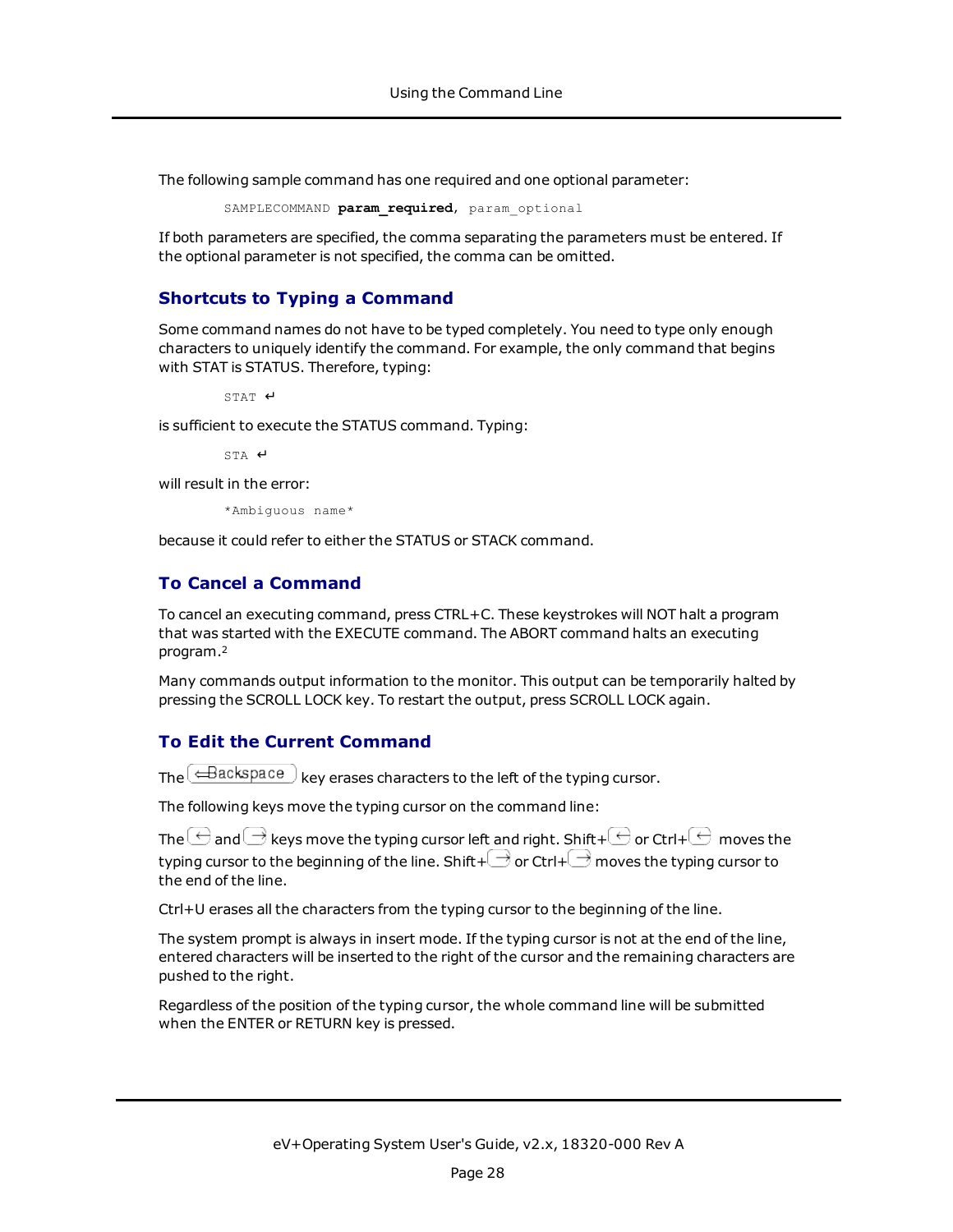## **To Retrieve Previously Entered Commands**

The twenty most recently entered commands are stored in the command history buffer. The  $\Diamond$  key moves backward through the history displaying successive commands. The  $\Box$  key moves forward through the history. The displayed command can be re-executed by pressing  $\left(\rightleftharpoons$   $_{\text{Enter}}\right)$  . The command can also be edited as described above and then executed by  $presing$   $\Box$  Enter

### **To Enter a Command While a Program Is Executing**

The Adept system is a multitasking system (i.e., multiple programs can be executing concurrently in different tasks). This allows you to enter Monitor commands any time the Monitor window is displayed. While a program is executing, you can start other programs in different tasks, get status information, or abort programs before they have completed.

Once a program has begun execution in task number 0, the "." prompt will disappear. However, any time the system is not actively requesting input, you can begin typing a Monitor command. As soon as you begin typing, the asterisk "\*" prompt will be displayed along with any characters you type.

The only time you cannot enter a command is when the system is waiting for input from the keyboard. For example, suppose the following message is displayed in the Monitor window:

Are you sure (Y/N)? [ ]

The typing cursor at the end of the line tells you the system is waiting for you to enter a response at the keyboard. (Entering CTRL+Z at this point will generally abort the program that displayed the prompt.)

**NOTE:** If you are entering a command while a program is executing, the program will wait until you press ENTER before displaying to the Monitor window any output generated by the program. Therefore, you should not leave a partially-typed command in the Monitor window, since it may cause programs with screen output to wait indefinitely.

<span id="page-28-1"></span>[1](#page-25-1)This manual covers the most commonly used Monitor commands and parameters. All the Monitor commands and their complete syntax are covered in the *eV+ Operating System Reference Guide*.

<span id="page-28-2"></span><span id="page-28-0"></span><sup>2</sup> ABORT does not stop any robot motion that has already begun. Use any emergency stop button to immediately halt robot motion.

## **Using the Graphics-Based Interface**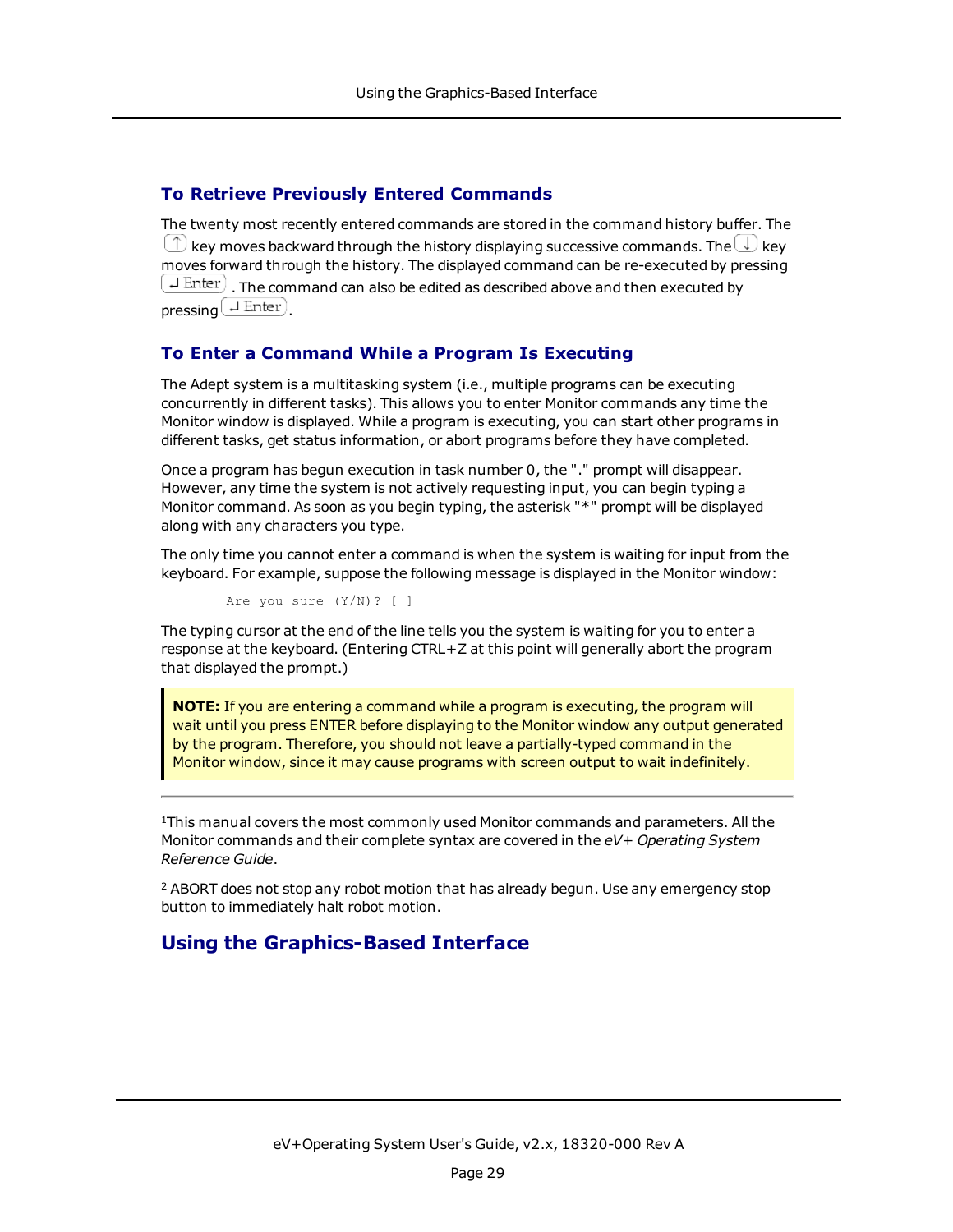## **Working with Pointing Devices**

Pointing devices (such as a mouse or trackball) control the position of the pointer on the screen. The pointing device selects windows, moves windows on the screen, opens applications, and helps you interact with application programs. The basic pointing functions described in this section use the CLICK button (the large left button on the integrated trackball, the center button on a three-button mouse, or the left button on a two-button mouse).

#### *To Move the Pointer*

You move the pointer arrow around the screen by rolling the trackball (see the following figure) or sliding the mouse in the direction you want to move the pointer. Do not press any pointer device buttons when you simply want to move the pointer to a different location on the screen.

#### *To Click*

To Click the pointing device, move the pointer until it is over the area you want to click on, then press and release the CLICK button (see the following figure). Clicking selects windows, presses buttons, and performs other actions within an application.

#### *To Drag*

To drag the pointing device, move the pointer to the starting location, press and hold the CLICK button, then move the pointer to a different location and release the CLICK button. Some of the uses for dragging are to move or resize windows and to select items in pulldown menus.

## **Working with the ACE Interface**

A basic Omron Adept system ships with the ACE software. This graphical user interface provides a point-and-click environment for configuring and programming your Omron Adept system. Optional licenses can be purchased, which enable ACE Sight vision, PackXpert packaging application, and other options.

**NOTE:** The ACE software uses the basic Microsoft Windows format. Refer to the *AdeptWindows User's Guide* and the Windows Operating System online help for more information.

## <span id="page-29-1"></span><span id="page-29-0"></span>**Using Software**

In the course of using an Omron Adept system you will deal with two primary types of software: operating system software and application programs. If you are using an AIM-based application<sup>[1](#page-30-2)</sup>, you will also access special database software.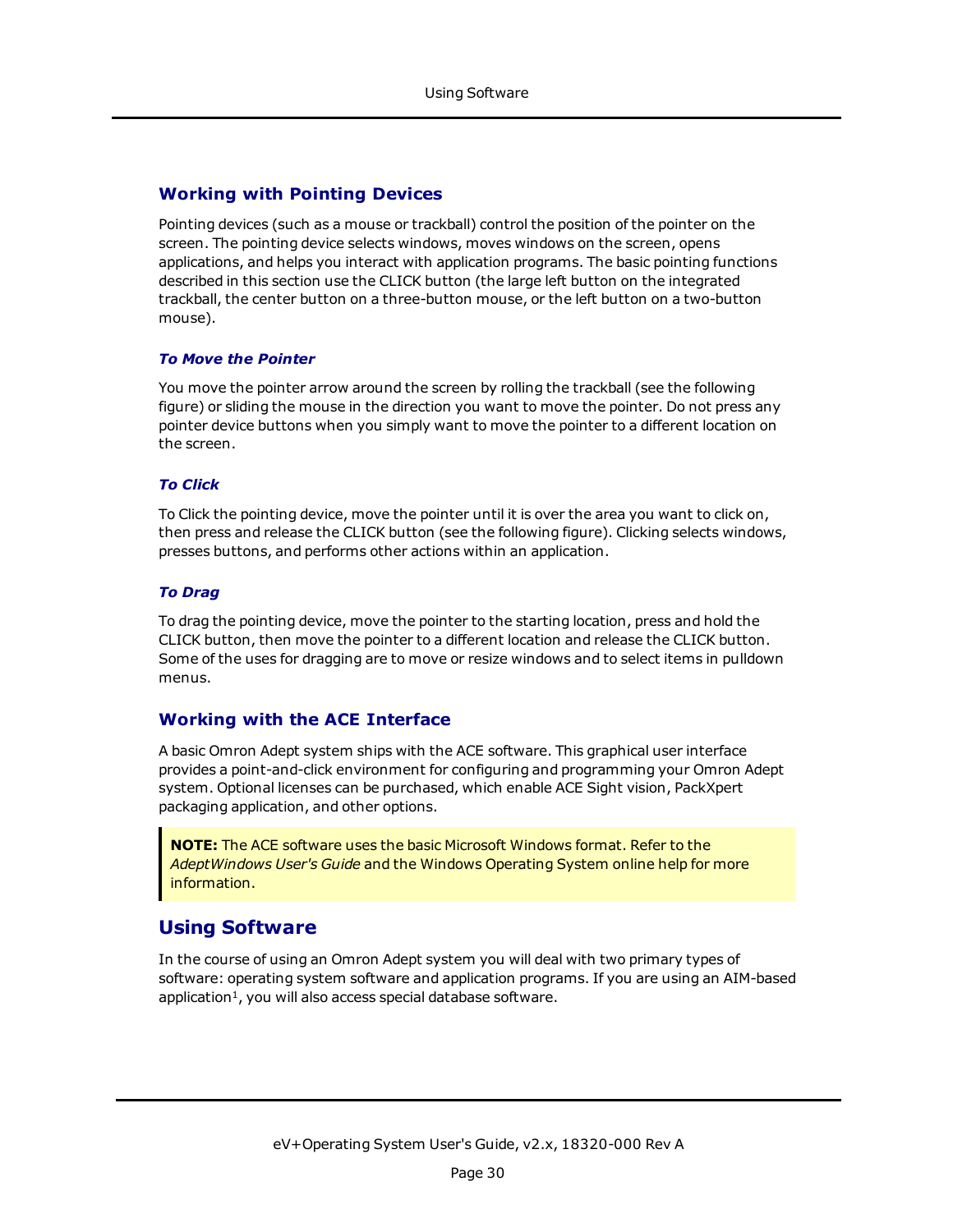## **The Operating System Software**

Before a computer can perform any work it must boot and make active special software known as an operating system. The eV+ operating system coordinates the activities of all the computer components and any external equipment used by the system.

When you first turn on the Omron Adept controller, this software is automatically loaded and made ready for use. You do not have to do anything special to make this software active. For details on customizing and optimizing the operating system behavior, see [Customizing](#page-55-0) an Omron Adept [System](#page-55-0), which lists several options for customizing and optimizing the operating system behavior. However, as delivered from Omron Adept, the operating system will correctly run your basic system.

## **Application Software**

Application software makes the Omron Adept system perform the tasks required by your particular automation system. Application software has many sources: Omron Adept provides standard graphical interface and optional application packages; Omron Adept system integrators provide custom software programs; or you may create your own application software. Application software must be specifically loaded from the Secure Digital card to system RAM each time the controller is turned on, or after each time the programs are removed to make room in RAM to run other programs. For details on loading and unloading the software, see [Understanding](#page-46-0) eV+ Programs.

<span id="page-30-2"></span><span id="page-30-0"></span>[1](#page-29-1)Omron Adept's "Assembly and Information Management" system.

## **The Operating System**

The eV+ operating system manages the flow of information within the controller. The operating system accepts instructions from application programs, input from workcell peripheral devices, and operator input from the pendant. The tasks performed by the operating system include:

- Managing the execution of application programs
- Managing the flow of information to and from mass storage devices
- Monitoring external devices attached to the controller
- Reporting errors generated during processing

In general, unless you are programming applications, you do not have to be concerned with the internal operation of the operating system.

## <span id="page-30-1"></span>**Using Files and Directories**

Application programs and other data are stored in files on the system storage device (Secure Digital card, or USB device) when not being actively used by the controller. The eV+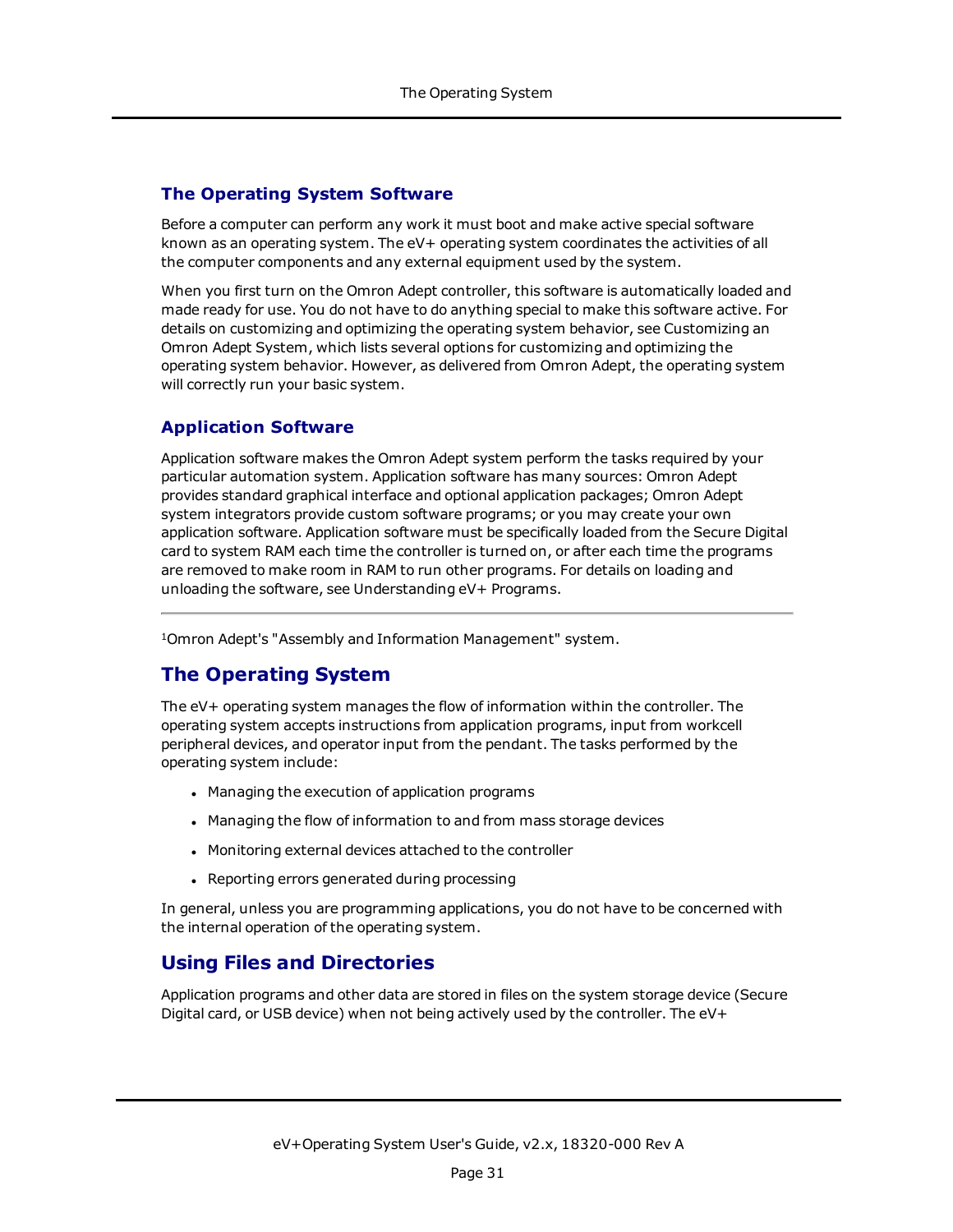operating system uses a hierarchical file system for organizing files and isolating related files.

The section [Understanding](#page-33-0) Disk Files describes the file directory structure.

With large storage devices, it is particularly important that you carefully organize your file structure so you can quickly locate needed files. Carefully-organized files make common operations, such as copying, deleting, and renaming files, much easier. It is very difficult to clean up a badly disorganized file structure. Therefore, before you begin copying large quantities of files to your system storage device(s), carefully read the section [Understanding](#page-33-0) Disk [Files](#page-33-0) .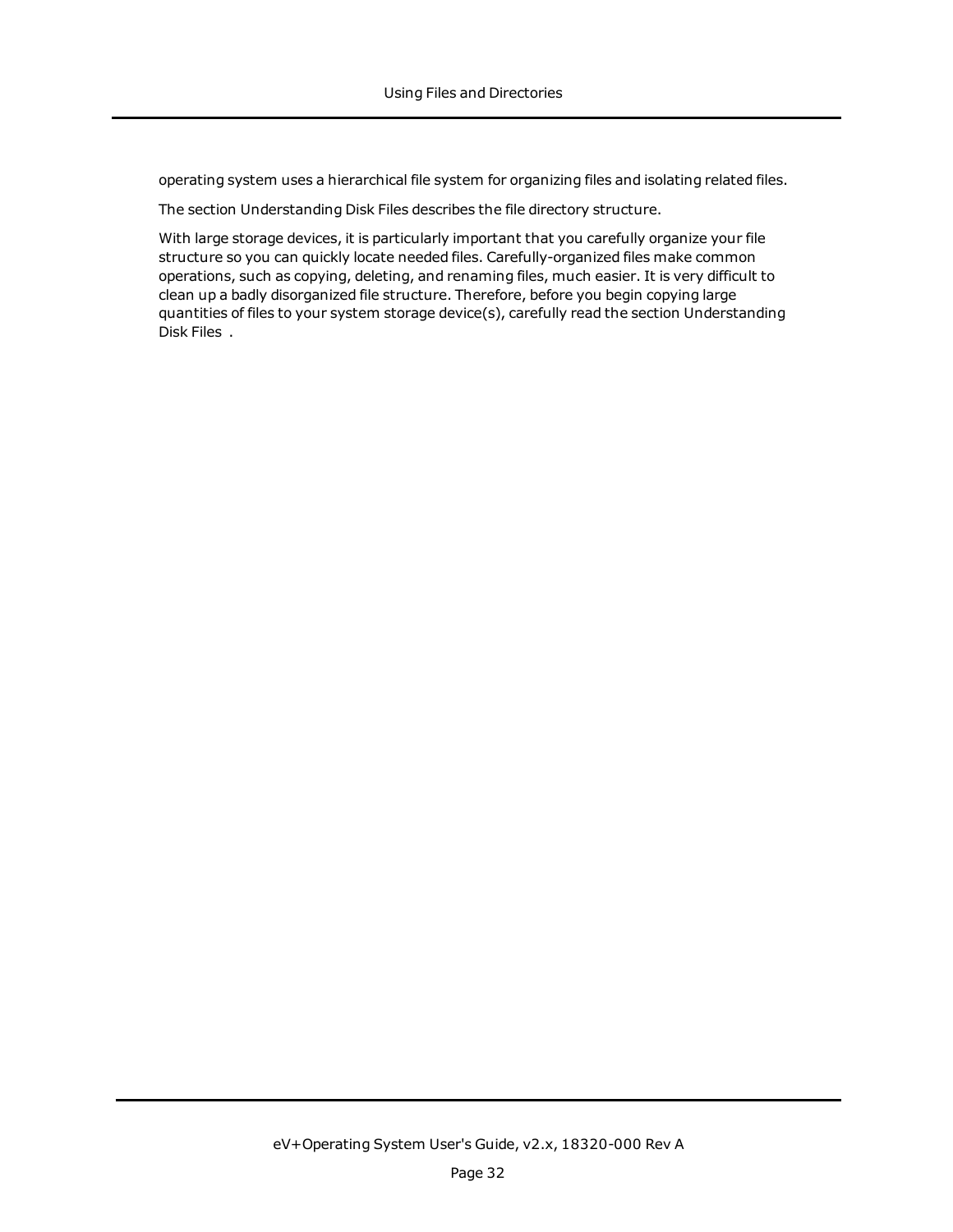## <span id="page-32-0"></span>**Using Files**

The following topics are described in this chapter: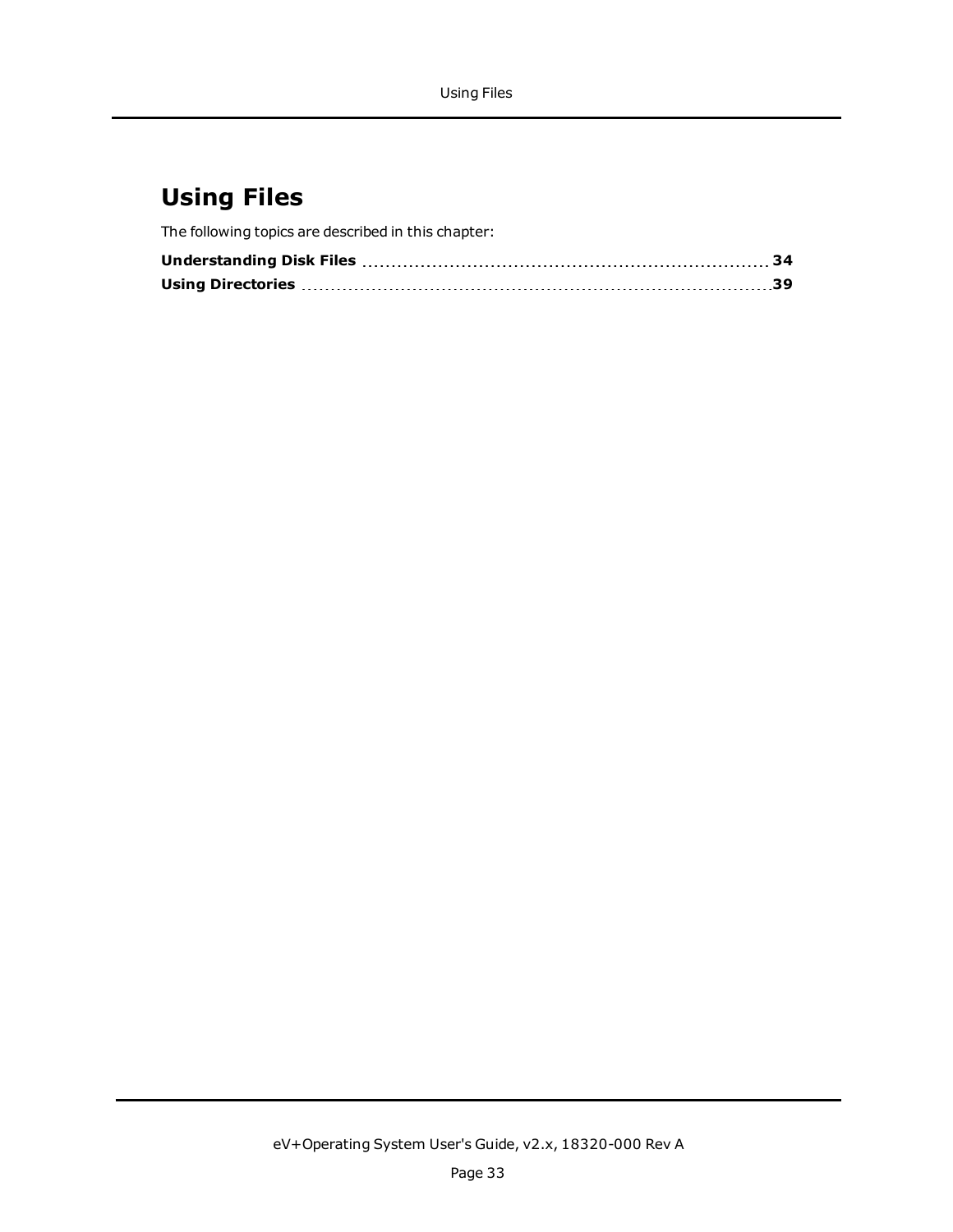## <span id="page-33-0"></span>**Understanding Disk Files**

Information used by your Omron Adept controller is stored in files on a Secure Digital (SD) card in the Omron Adept controller. Unlike information stored in RAM, disk files provide permanent storage. However, before the data in the files can be used, it must be loaded into RAM.

**NOTE**: Because they are handled the same way as files stored on a hard disk drive, files stored on an SD card are referred to as disk files.

When the ACE interface is used, the Process Manager automates much of the programming and program/file management through a point-and-click interface. For those who wish to access the eV+ system directly, the Controller Development Tools are used for program/file management and direct V+ monitor prompt operations. These tools are accessed from the

Controller Development Tools ( $\frac{m}{n}$ ) icon on the ACE toolbar. For more details, see the topic Controller Development Tools in the *ACE User's Guide*.

The ACE File Explorer provides a graphical interface for copying, deleting, renaming, and

storing files. It is accessed from the File Explorer ( $\Box$ ) icon on the ACE toolbar. For more details, see the topic File Explorer in the *ACE User's Guide*.

The remainder of this topic describes the operations when accessing the V+ system directly through the Monitor window.

#### **Disk Files**

One of the biggest differences between the eV+ system and other operating systems is the nature of a disk file. In most operating systems, a disk file contains a single executable program, text document, or data file. With the eV+ system, a file can contain several items, the most common of which are programs and the values of global variables.

The reasons for this file strategy will become clear as later topics discuss the way the  $eV+$ system executes programs, handles subroutines, and stores the values of program variables. The important thing to remember as you become familiar with the eV+ file structure is that when you load or store a file, you are not necessarily loading or storing a single program.

#### **Subdirectories**

In normal operations, you may wind up with large quantities of files. If you had no way of organizing and isolating related files, your disk drives would quickly become awkward and difficult to use. The eV+ system supports use of a directory structure to help organize and manage disk files. Subdirectories and the directory structure are covered in the next section.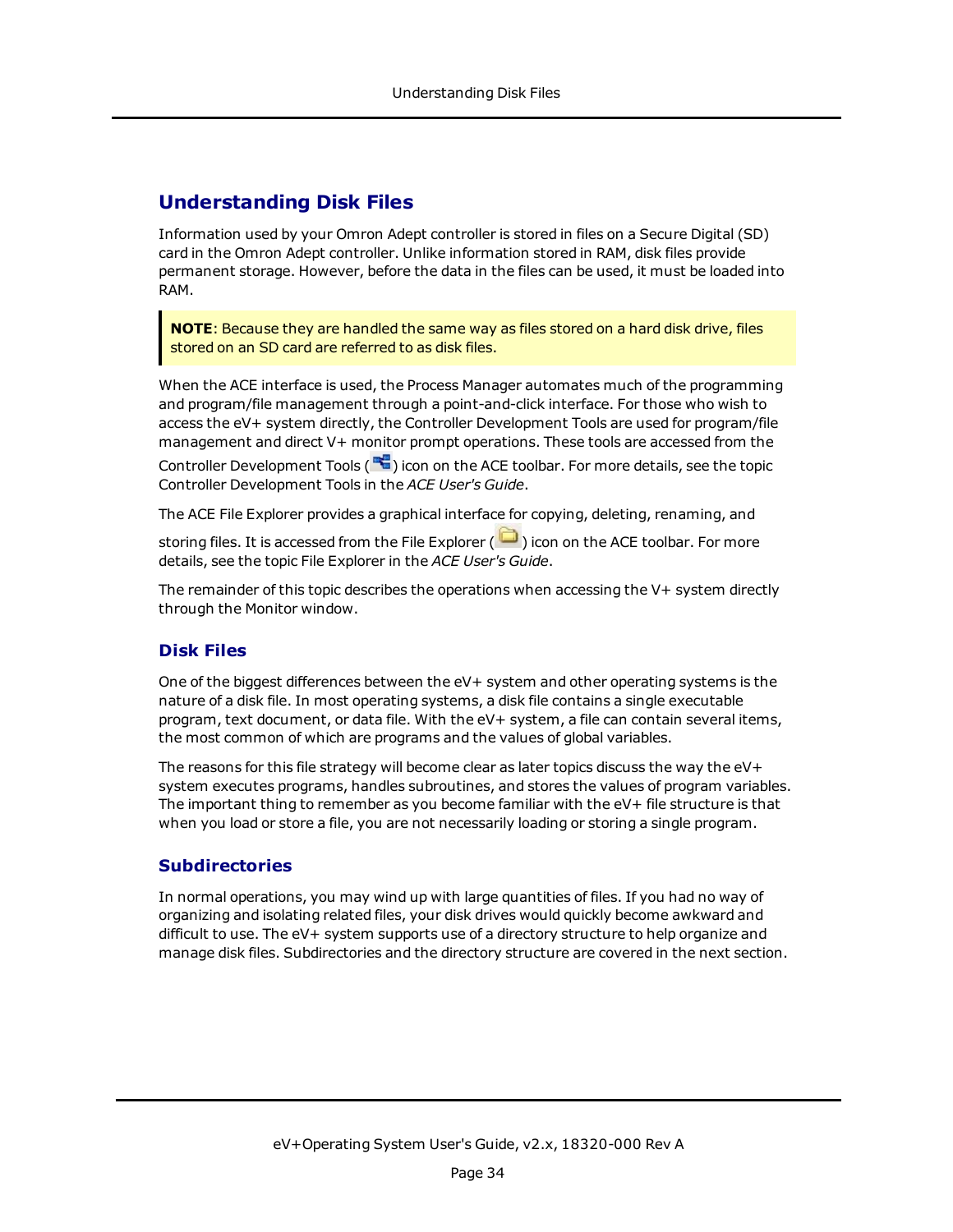### **File Names**

Each file within a subdirectory must have a unique name. The eV+ system uses this name to keep track of the file and to allow you to access the file. There are also several file extensions that are used for different types of files in the eV+ system.

#### *File Name Requirements*

eV+ file name requirements are similar to MS-DOS file name requirements. File names must:

- Have a maximum of eight characters plus a zero- to three-character extension.
- Use only letters (a z), digits (0 9), and the underscore  $(\_)$  character. (eV+ ignores the case of letters used in file names.)
- Not contain any spaces.
- Use only one period, which marks the beginning of the file name extension.

#### *File Name Extensions*

You may use any valid file name for your files. However, you might want to be aware that Omron Adept uses several common naming schemes, including the following file name extensions:

- <sup>l</sup> V+ program/module disk files use the extension **v2**.
- <sup>l</sup> Various calibration programs use the extension **cal**.
- **Robot specification files use the extension xml.**
- <sup>l</sup> Omron Adept's optional AIM software uses the extensions **ovr**, **ov2**, **db**, **mnu**, and **rfd**.

## **Contents of eV+ Disk File**

Disk files may contain three different types of information, as illustrated in the following figure:

- $\cdot$  eV+ programs
- $\cdot$  eV+ variables and their assigned values
- User Data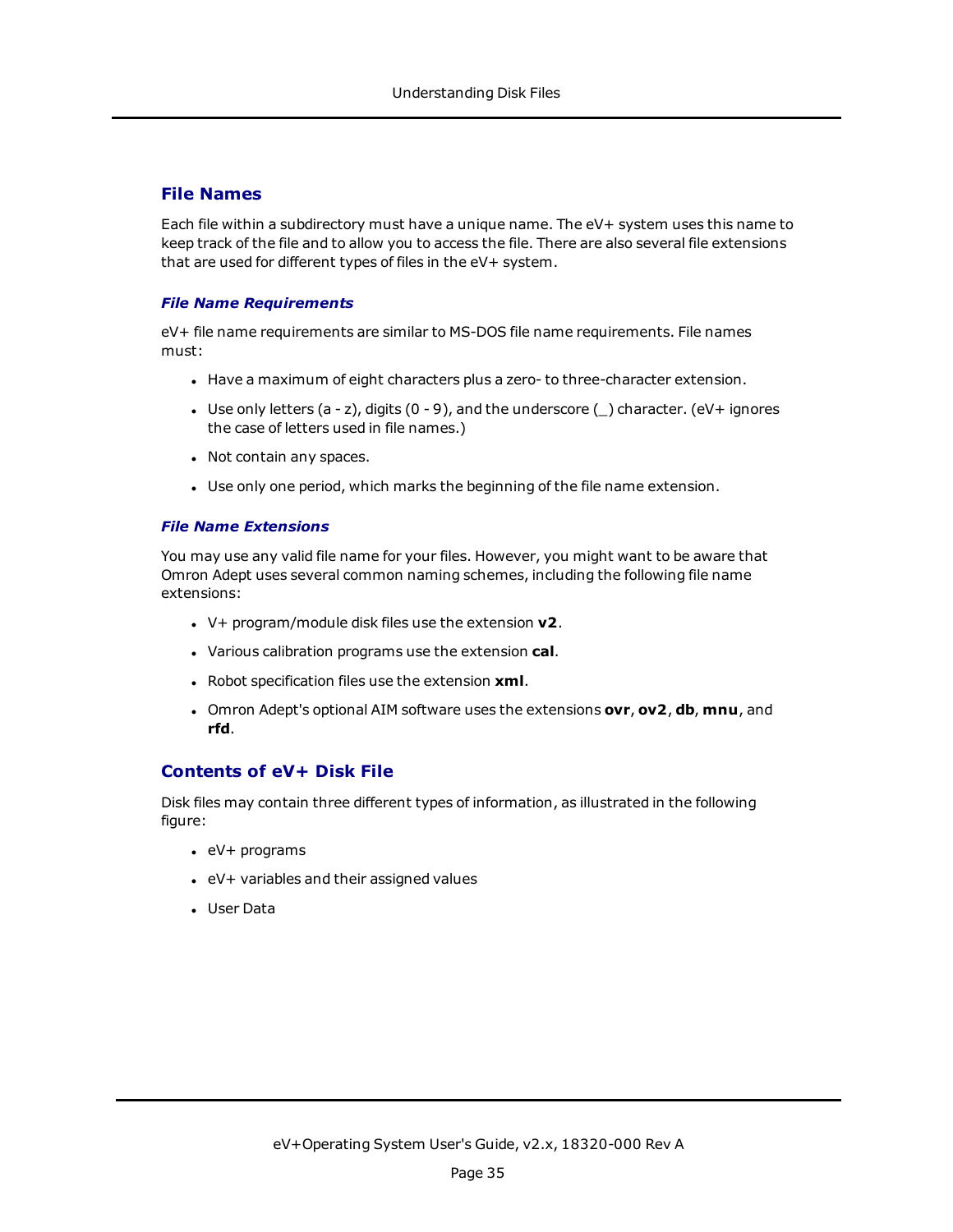

*Contents of a Disk File*

eV+ programs contain coded instructions that tell the computer what to do and which external devices to communicate with.

User data is generated by various  $eV+$  programs, such as camera calibration programs or the Omron Adept AIM database management system.

eV+ variables provide specific information needed by a program. For example, the location values that a robot is to move to can be stored in a disk file.

In general, unless you will be writing custom programs for the eV+ system, you do not need to be concerned about creating new data files. The files will be created already, or will be created and modified automatically by the programs that you run. You may need to copy existing files from one disk to another. Copying disk files is covered in the following sections .

#### **Working with Disk Files**

This section tells you how to view, load, copy, and delete stored files.

When the ACE system is used to access the  $V+$  system, the File Explorer is used for most file, directory, and file-management operations. The File Explorer is accessed from the ACE toolbar.

The File Explorer can be used to list, cut, copy, paste, or rename the files on a storage device (for example, a hard drive or Secure Digital (SD) card).

For details, refer to the topic File Explorer in the *ACE User's Guide.*

**NOTE:** After a file has been deleted, it cannot be recovered.

The following sections describe how to access files when the ACE system is not used, or when the ACE Monitor window is used.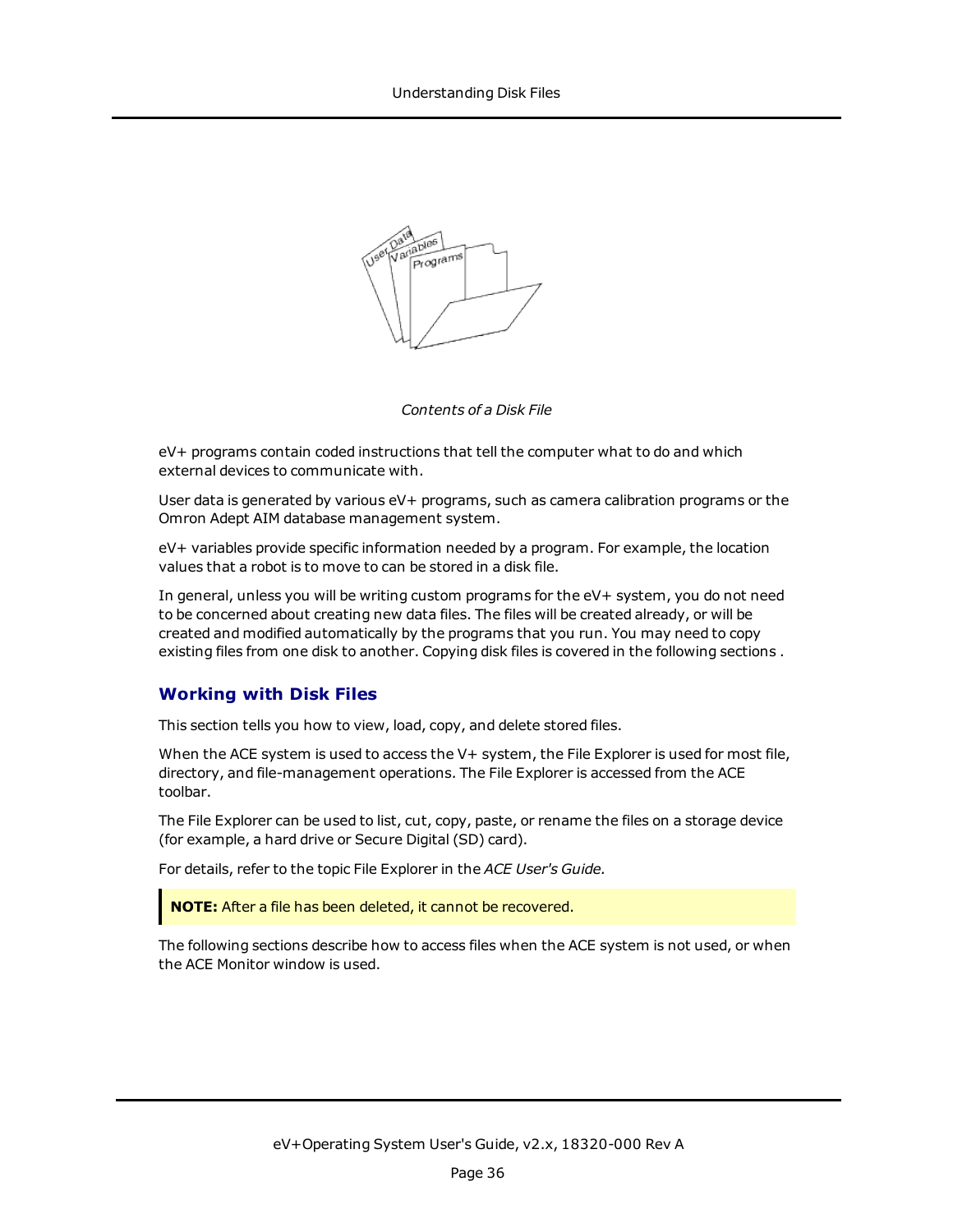#### *To List the Files on a Disk Drive*

The FDIRECTORY command lists all the files in a subdirectory (see [Working](#page-42-0) with [Subdirectories](#page-42-0) on page 43), along with information about each file's size, type, and creation date. After you enter the command:

```
FDIRECTORY ↵
```
the output on the Monitor will look something like this:

```
Directory of D:
D 0 31-May-07 21:02:42 SYSTEM.CPY
D 0 31-May-07 21:02:42 SYSTEM
D 0 31-May-07 21:07:04 CALIB
D 0 31-May-07 21:07:14 SPECDATA
27768/41744 sectors unused/total
```
The following information is included in this display.

- The first and second columns list the file name and extension (e.g., "SYSTEM.CPY").
- . The third column lists the file size in disk sectors (each sector holds 512 bytes).
- . The fourth column lists special attributes of the file:

**P** indicates that the file (and any programs it contains) is protected and cannot be modified or copied.

**D** indicates that the entry is a subdirectory.

**R** indicates that the file is read-only.

- The last columns list the date and time the file was created or copied.
- . The final line of the display lists the total number of unused sectors on the disk and the total capacity of the disk. In this example, the disk drive has 27,768 sectors unused out of 41,744 sectors available on the disk.

#### *Using Wildcards to List Groups of Files*

You can list specific groups of files using the wildcard character (an asterisk) and portions of a file name. The command:

FDIRECTORY MY\*.\* ↵

will list only the files that begin with "MY". The command:

FDIRECTORY \*.V2 ↵

will list all the files with the extension "V2". The command:

FDIRECTORY \*Y\*.\* ↵

will list all the files that have a "Y" as the second character of the file name. (Note that in this case, the initial asterisk represents only one character, while the second and third asterisks represent zero or more characters.)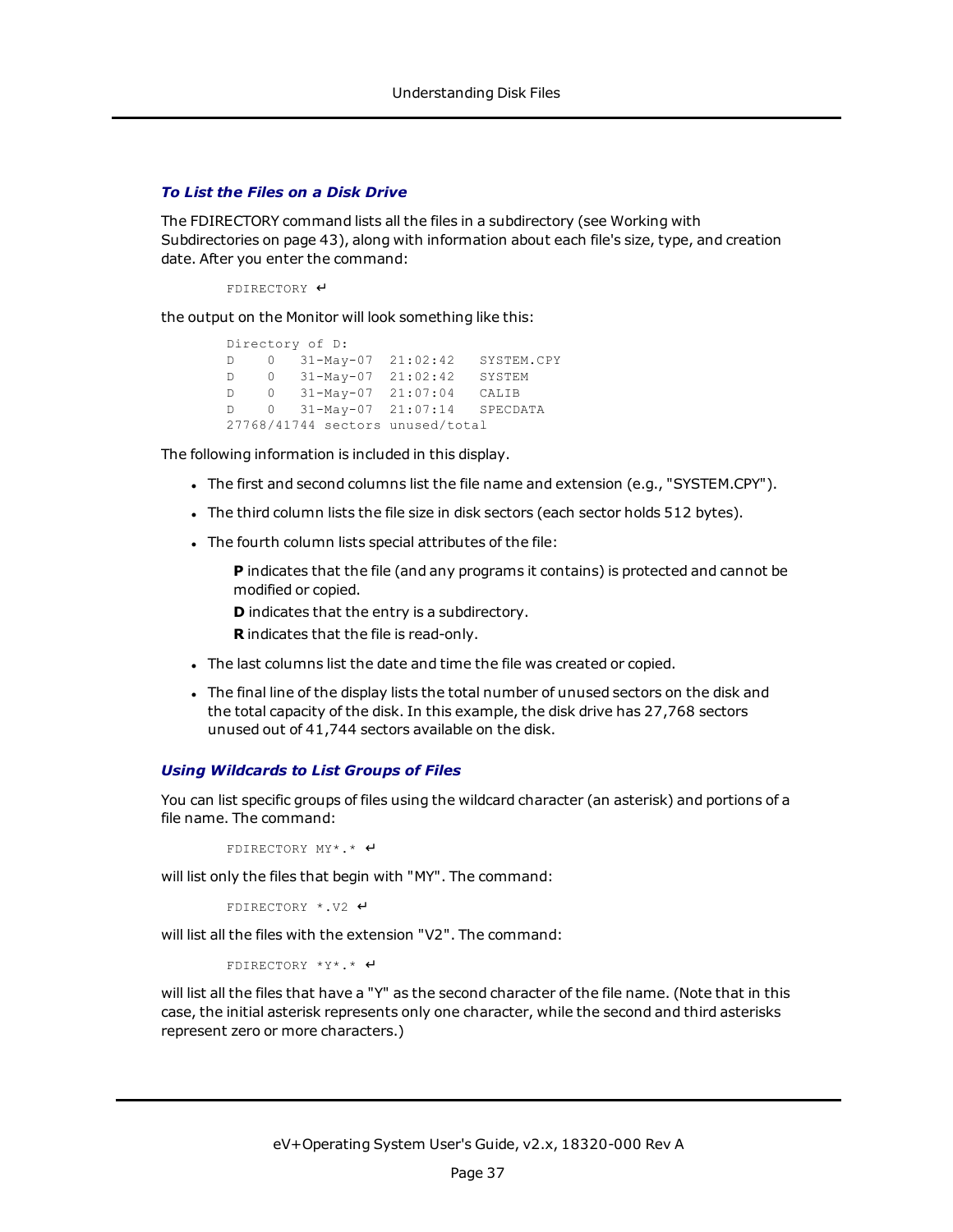You can also use wildcards in certain file copying and deleting operations.

#### *To Copy a Disk File*

The FCOPY command allows you to:

- Copy files from one disk or subdirectory to another.
- Change the name of a file while copying the file (useful for making backup copies of a file).

The command:

```
FCOPY new file = old file \downarrow
```
will make a copy of old file, name the copy new file, and place it in the same subdirectory as old\_file. The command:

FCOPY my file.v2 = a:my file.v2  $\downarrow$ 

will make a copy of my file.v2 from the A drive and place it in the current subdirectory with the name my\_file.v2. For details on setting the current directory, see The Current [Directory](#page-41-0) on [page](#page-41-0) 42.

The FCOPY command can be used for copying a few files. However, if you are copying many files, the ACE File Explorer should be used. For more details, see the topic File Explorer in the *ACE User's Guide*.

#### *To Rename a Disk File*

To change a file name without changing its location, use the FRENAME command. The command:

FRENAME new name = old name  $\downarrow$ 

will change the name of disk file "old name" to "new name". Note that any disk or directory specification must be included in the specification of "new\_name", not in "old\_name".

#### *To Delete a Disk File*

Disk files that are no longer used or needed should be deleted from the disk. This recovers space on the disk for other files. If you are copying or storing files to a disk and get a "disk full" message, the only way to continue with the copy or store operation is to delete some files from the disk (or specify a different disk device). The FDELETE command removes files from the disk.

**NOTE:** After a disk file has been deleted, it cannot be recovered.

To delete a single file, enter the command:

```
FDELETE old_file ↵
```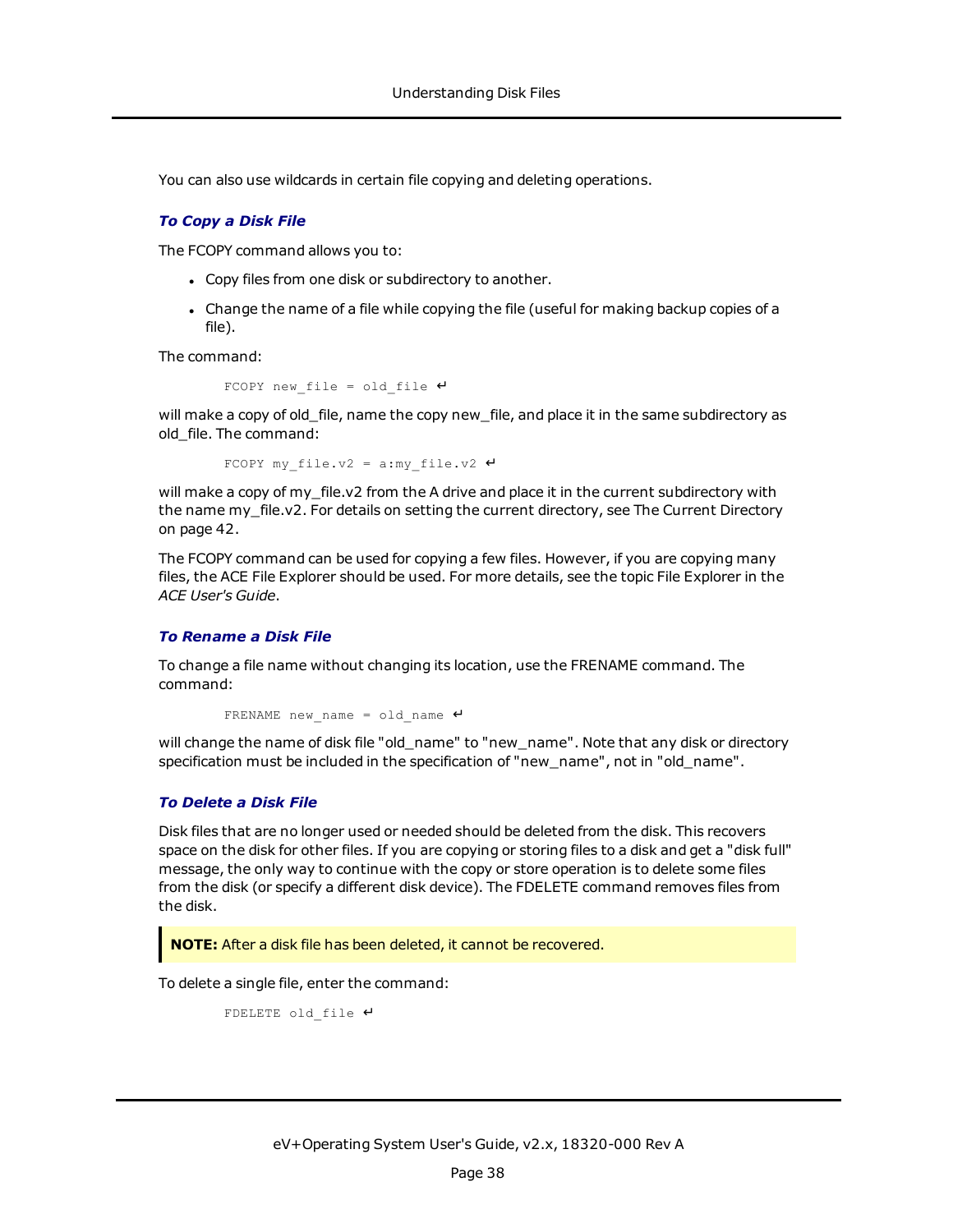and the file "old file" will be removed from the current subdirectory (after you respond to a confirmation prompt). Note that the file name "old file" is different from "old file.v2". You must specify the entire file name when deleting files.

To delete all the files in the current subdirectory with the extension "v2", enter the command:

FDELETE \*.v2 ↵

To delete all the files in the current subdirectory, enter the command:

FDELETE \*.\* ↵

<span id="page-38-0"></span>If you have the optional AIM software, the AIM File Manager provides a graphical interface for copying, deleting, renaming, and storing files. See the *AIM Baseline User's Guide* for details.

## **Using Directories**

When the ACE interface is used, the Process Manager automates much of the programming and program/file management through a point-and-click interface. For those who wish to access the eV+ system directly, the Controller Development Tools are used for program/file management and direct V+ monitor prompt operations. These tools are accessed from the

Controller Development Tools ( $\frac{m}{n}$ ) icon on the ACE toolbar. For more details, see the topic Controller Development Tools in the *ACE User's Guide*.

The ACE File Explorer provides a graphical interface for copying, deleting, renaming, and

storing files. It is accessed from the File Explorer ( $\Box$ ) icon on the ACE toolbar. For more details, see the topic File Explorer in the *ACE User's Guide*.

The remainder of this topic describes the operations when accessing the V+ system directly through the Monitor window.

#### **Understanding the Directory Structure**

The eV+ disk file structure allows you to organize your disk files in a manner similar to a filing cabinet. In this analogy the file cabinet represents a disk drive or Secure Digital card, the individual drawers and dividers in the cabinet are referred to as directories or subdirectories, the file folders in the drawers represent eV+ disk files, and the papers in a file folder represent the programs and other objects that can be placed in a disk file. The following figure shows this file structure.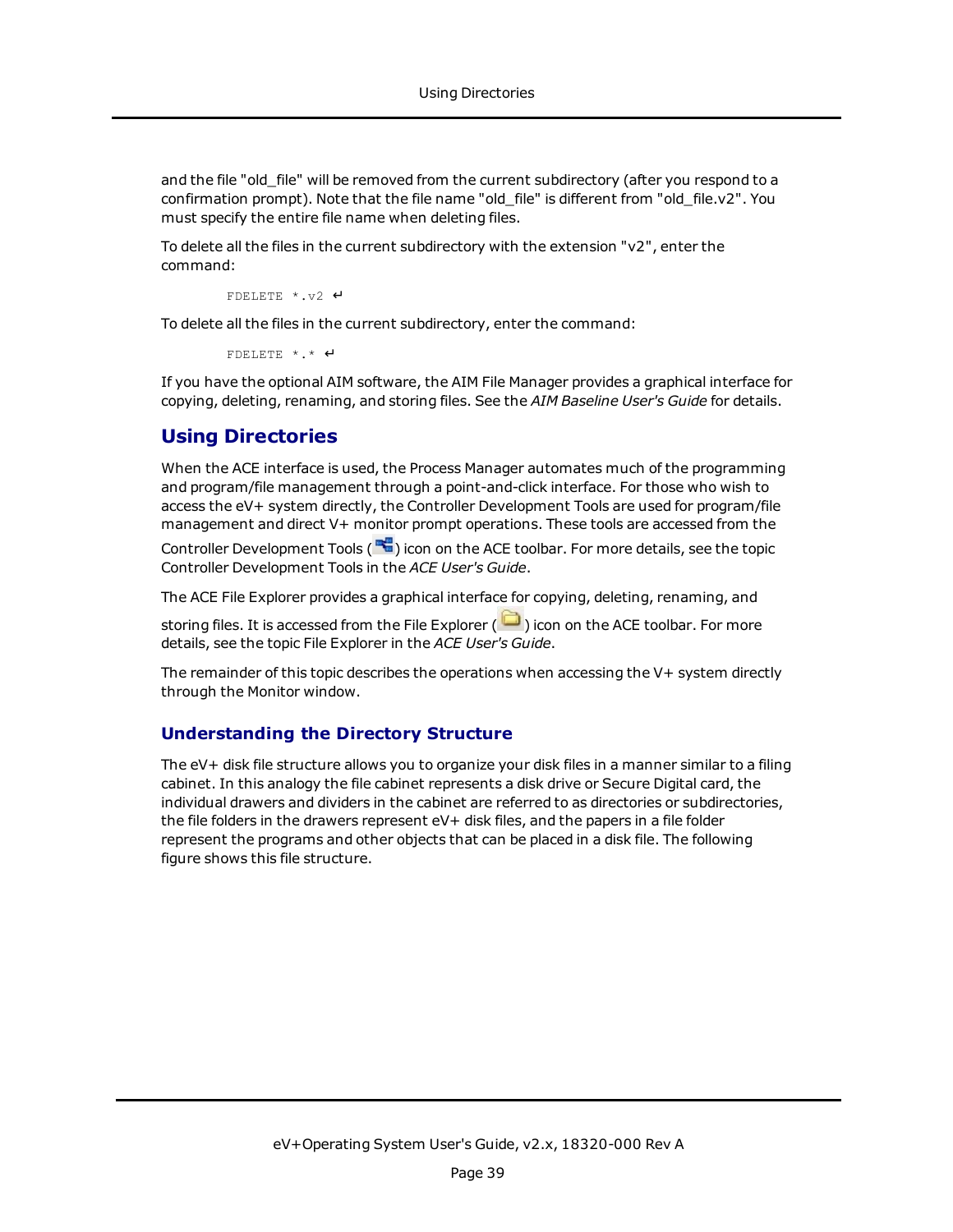

#### *Disk File Structure*

The eV+ file structure is a hierarchical file system. Files and subdirectories are organized in a multilevel tree structure. In order to get to the files stored in lower levels, you must go through all the levels starting at the top. The top-level directory is called the *root* directory (it forms the root of the inverted tree). The root directory can contain files and other directories. Each directory under the root directory can also contain other directories and files.

There are a few simple rules for using files and subdirectories:

- <sup>l</sup> Directories have the same naming requirements as files, except they cannot have an extension.
- At any one level, all directory and file names must be unique.
- Each disk can have only one root directory.

The following figure shows a simple directory structure.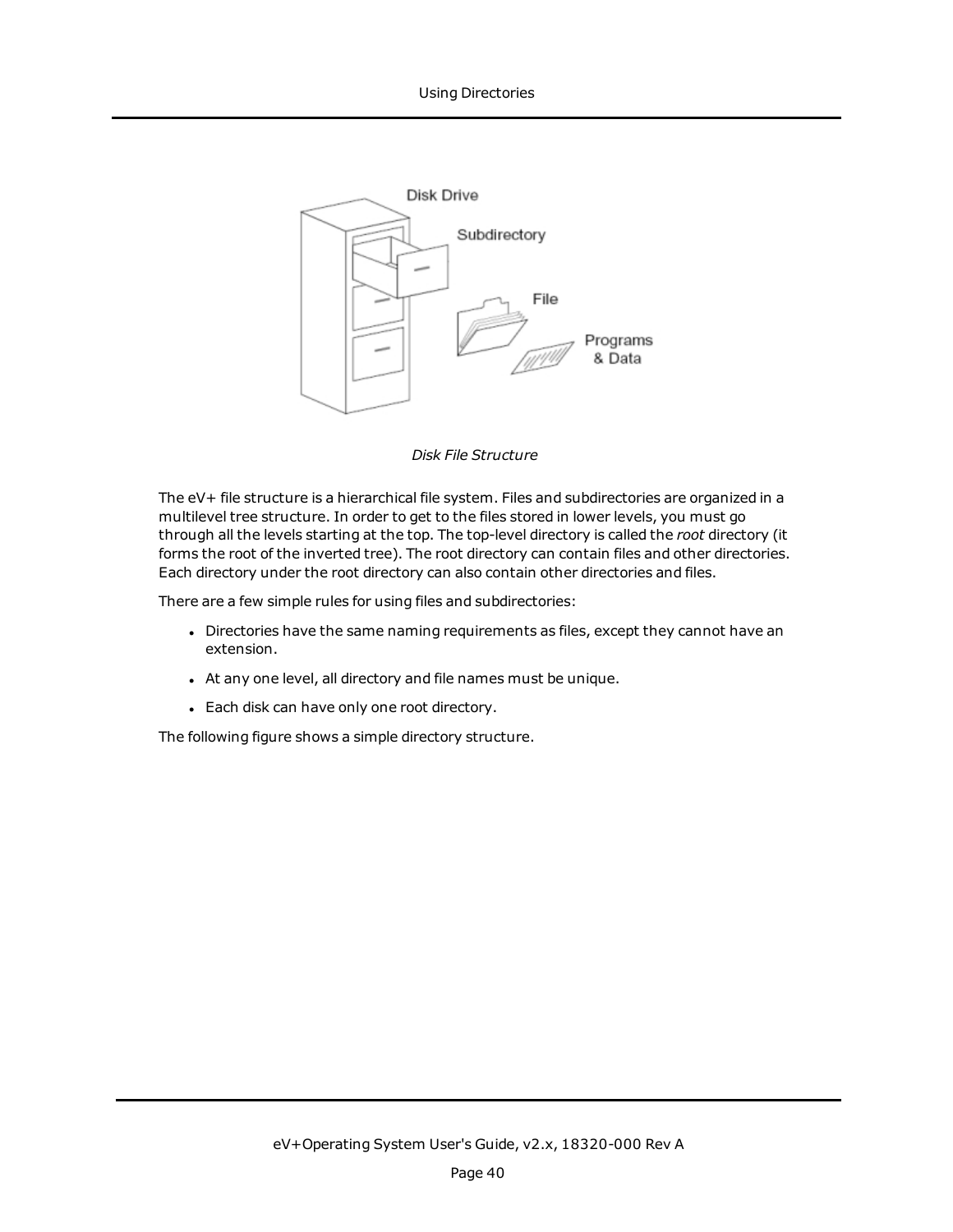<span id="page-40-0"></span>

*Directory Structure*

## **Understanding Paths**

A *path* consists of the directions to a specific file or directory within the directory structure. Paths are used with LOAD, FCOPY, FDELETE, and other file-related commands to identify a particular file. A full path always starts at the root directory and moves through each level until you reach the desired file. In the above example, the path to new\_file.v2 starts at the root directory and goes through subdirectory PROGS\_2 before arriving at new\_file.v2.[1](#page-44-0)

To specify a path in a command:

- Start with the letter of the drive you want to access followed by a colon (":").
- Separate the elements of the path with backslashes (" $\langle$ ").
- Enter the names of the elements exactly as they were created.

To load the file big file.lc, enter the command:

```
LOAD D:\PROGS_2\DATA_1\big_file.lc ↵
```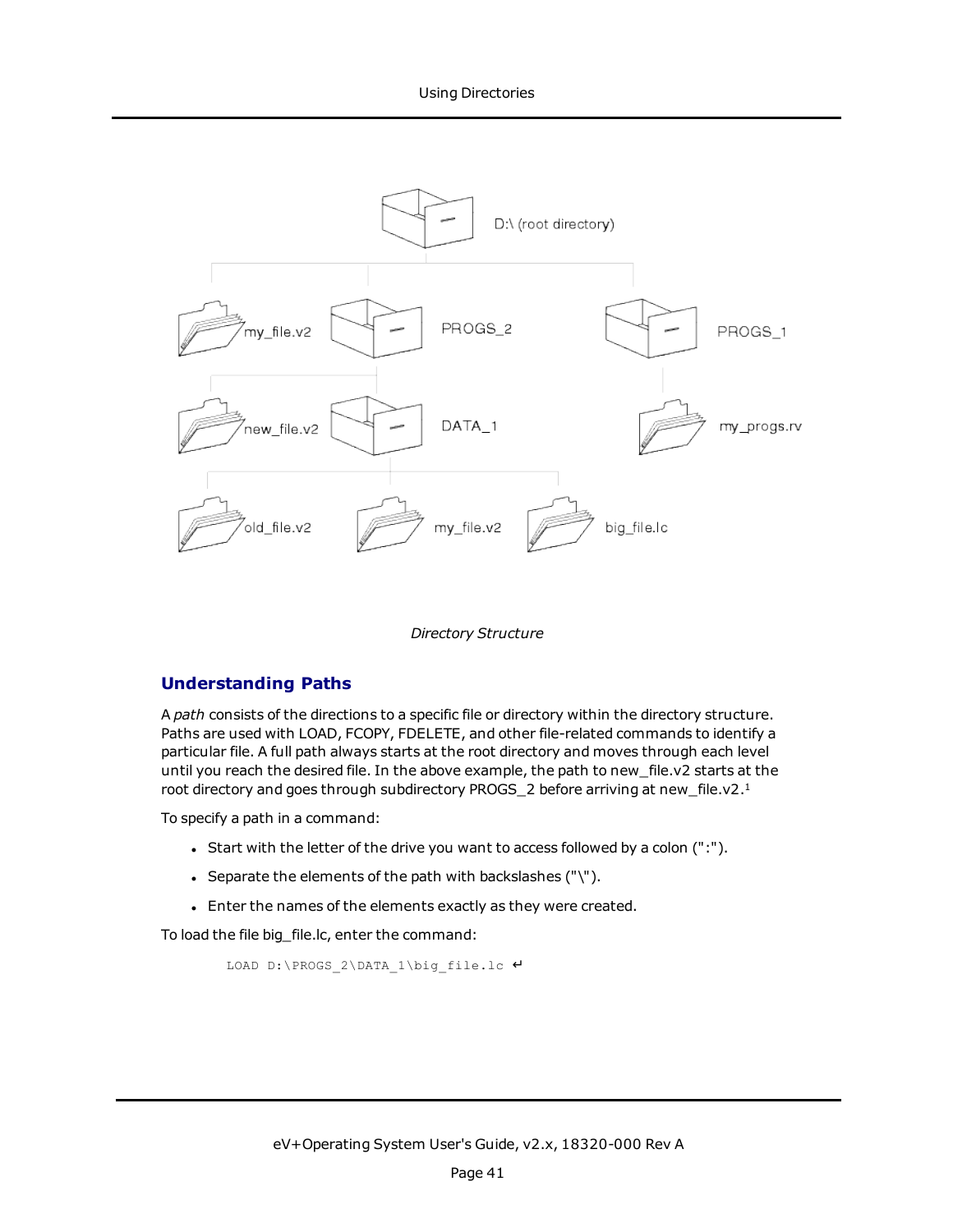## <span id="page-41-0"></span>**The Current Directory**

When you are working exclusively within a single subdirectory, it is inconvenient to specify the full path for every file operation. The CD command specifies a default path to use with all subsequent commands. To make DATA\_1 the default (current) directory, enter the command:

CD D:\PROGS\_2\DATA\_1 ↵

<span id="page-41-1"></span>The following figure shows the effect of the above command.



*Default Directory Specification*

After the above default path has been set, the command:

LOAD my\_file.v2 ↵

will load the copy of "my\_file.v2" that is in the subdirectory "DATA\_1" rather than the copy in the root directory.

You can also change relative to the current directory with the CD command. If the current directory is D:\PROGS\_2 and you enter the command:

CD DATA  $1$  ↵

The current directory will change to D:\PROGS\_2\DATA\_1. If you now enter the command: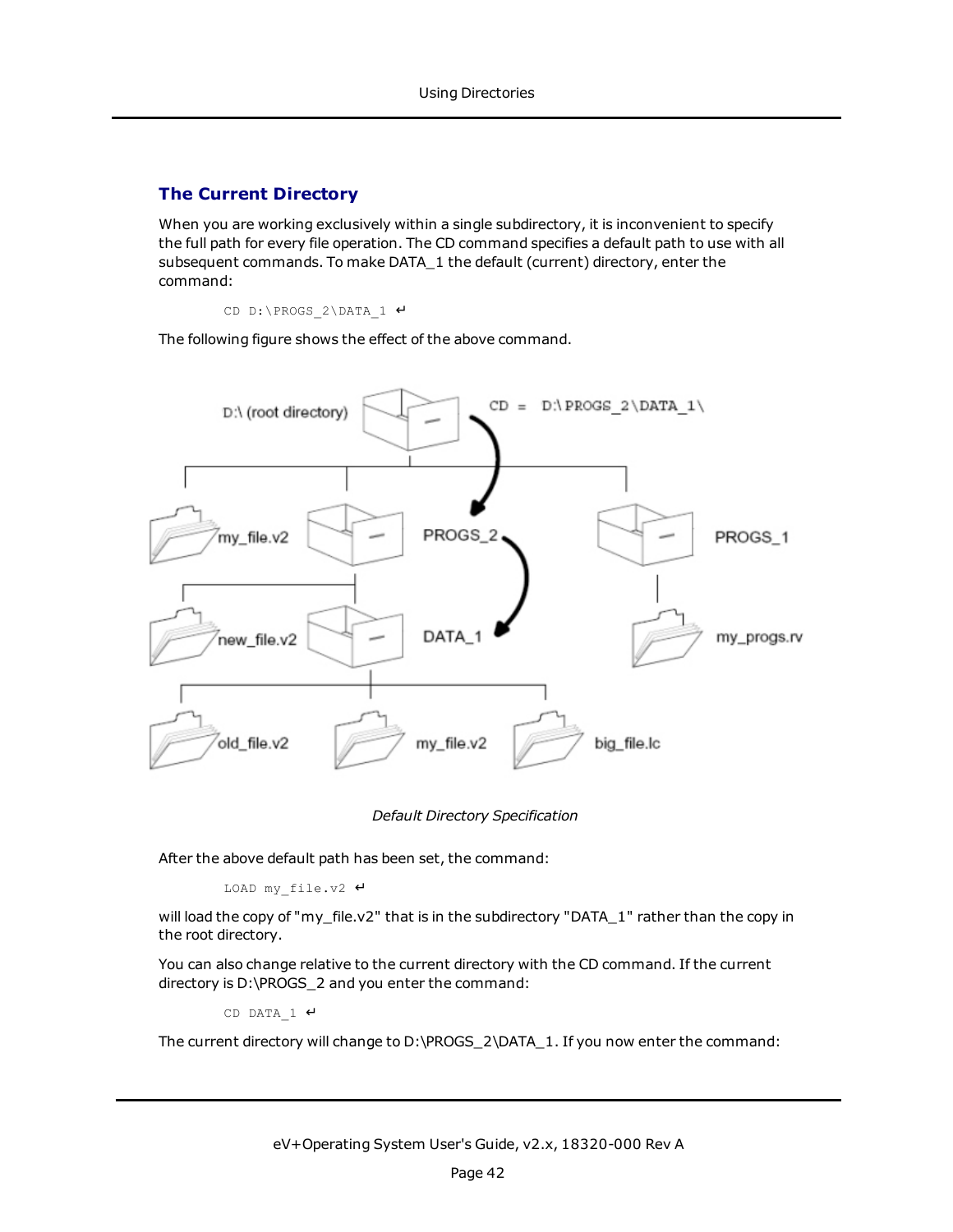CD .. ↵

the current directory will become D:\PROGS\_2\. The ".." tells the system to go up one level in the directory structure (note that there is a space between "CD" and "..").

#### *Absolute Paths*

The default subdirectory set with a CD command can always be overridden by using a full path specification. An *absolute* or *full* path starts with a backslash and may include the drive designation. The command:

```
LOAD D:\PROGS_1\my_progs.rv ↵
```
will load the disk file my\_progs.rv in the PROGS\_1 subdirectory regardless of the default set with a CD command.

#### *Relative Paths*

A partial path can be added to any default path that has been set with a CD command. The following commands will load the file old\_file.v2 (from the directory structure shown in the figure Default Directory [Specification](#page-41-1)):

```
CD D:\PROGS_2 ↵
LOAD DATA_1\old_file.v2 ↵
```
#### *To Display the Current Path*

To show the current path, enter the command:

CD ↵

The current directory path will be displayed.

#### *Path Examples*

Assume you set the default path to D:\PROGS\_2\. The following commands will attempt to load the indicated files (from the directory structure shown in the figure [Directory](#page-40-0) [Structure](#page-40-0)):

| LOAD my file.v2 $\downarrow$                     | Loads the disk file my file.v2 located in<br>$D:\PROGS$ 2)      |
|--------------------------------------------------|-----------------------------------------------------------------|
| LOAD DATA $1\$ {my file.v2 }\n                   | Loads the disk file my file.v2 located in<br>D:\PROGS 2\DATA 1\ |
| LOAD D: \PROGS 2\DATA 1\my file.v2 $\rightarrow$ | Loads the disk file my file.v2 located in<br>D:\PROGS 2\DATA 1\ |

### <span id="page-42-0"></span>**Working with Subdirectories**

#### *To View the Contents of a Directory*

To view all the files in the current subdirectory, enter the command: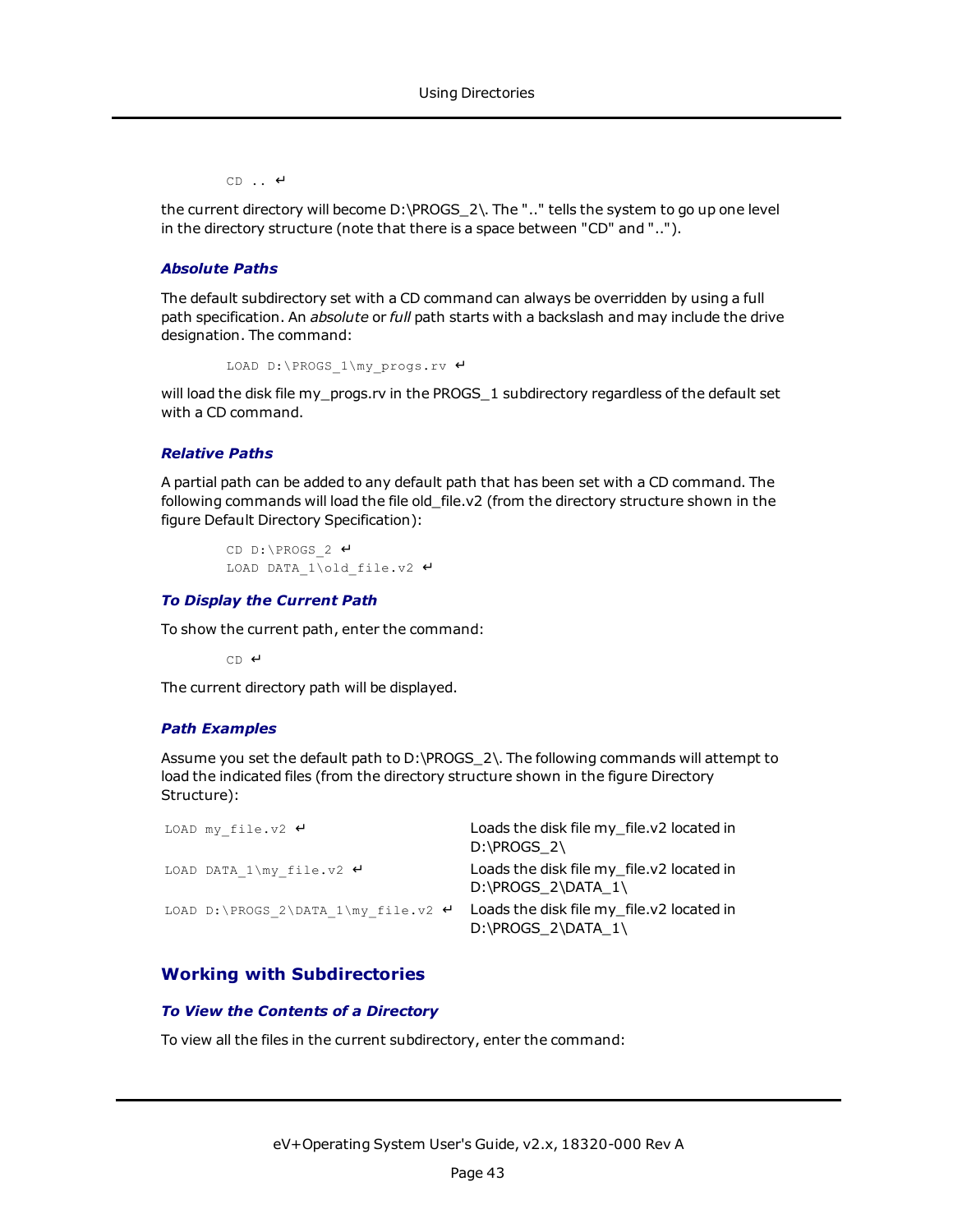FDIRECTORY ↵

To view all the files in a subdirectory other than the current one, use a path. The command:

```
FDIRECTORY D:\PROGS_2\DATA_1\ ↵
```
will display the contents of the DATA 1 subdirectory.

#### *To View Groups of Files*

Use wildcards to view a group of files. The command:

```
FDIRECTORY *.v2 ↵
```
will display the files in the specified directory that have the extension "v2". The command:

```
FDIRECTORY D:\PROGS_2\file*.* ↵
```
will display the files in the current directory that have names beginning with "file".

#### *To Create a Subdirectory*

To create a new subdirectory directly below the current directory, enter the command:

```
FDIRECTORY/C dir_name ↵
```
A full path can also be used when creating a subdirectory:

FDIRECTORY/C D:\PROGS\_2\DATA\_1\dir\_name ↵

#### *To Delete a Subdirectory*

**NOTE:** After a directory has been deleted, it cannot be recovered.

Before a subdirectory can be deleted, the subdirectory must be empty (no disk files and no subdirectories can be in the directory).

The command:

FDELETE \*.\* ↵

will delete all the files (but not subdirectories) in the current subdirectory. Since all file-related commands look only at the current directory or the directory specified at the end of a path, files in any other directories are not accessed regardless of whether they are above, below, or on the same level as the current directory. The subdirectory DATA\_1 can be deleted with either of the following groups of commands (assuming there are no files in DATA\_1):

```
FDELETE D:\PROGS_2\DATA_1\*.* ↵
FDIRECTORY/D D:\PROGS_2\DATA_1 ↵
```
or:

```
CD D:\PROGS_2 ↵
```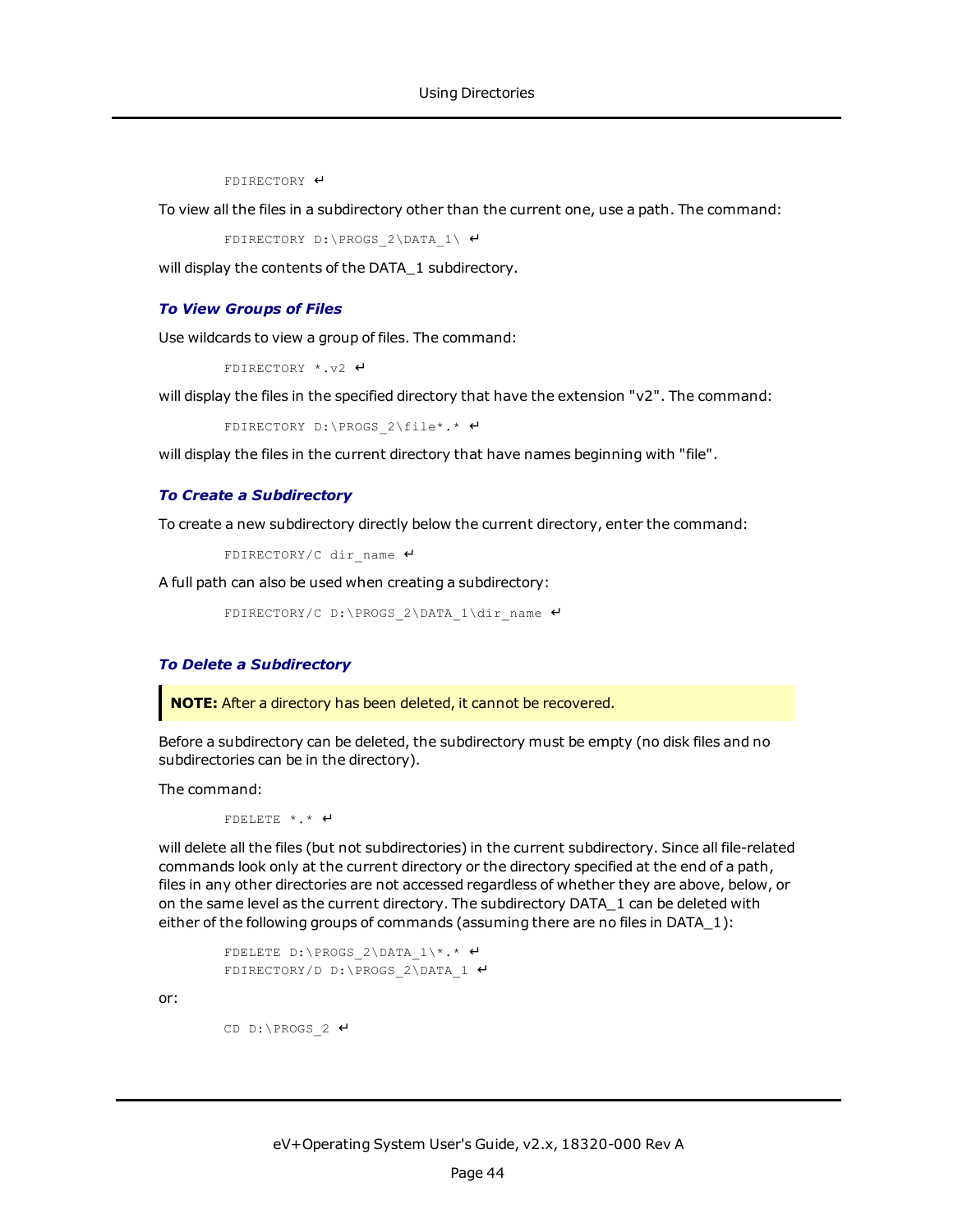```
FDELETE DATA_1\*.* ↵
FDIRECTORY/D DATA_1 ↵
```
<span id="page-44-0"></span><sup>[1](#page-29-1)</sup> Directory names and file names are shown here in capital and small letters to help illustrate the directory structure. They are normally both shown in all capital letters (and can always be typed either way).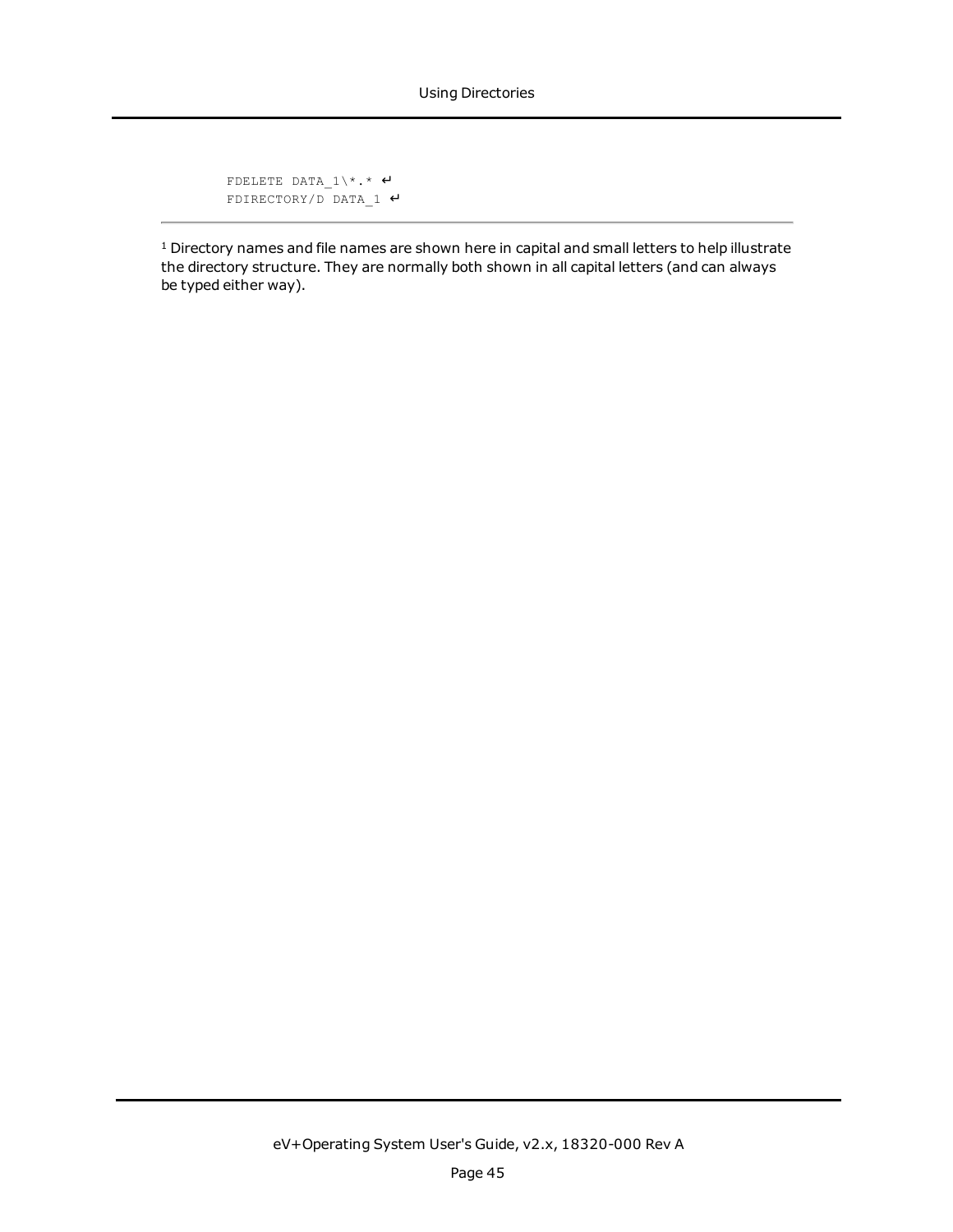## <span id="page-45-0"></span>**Executing Programs**

The following topics are described in this chapter: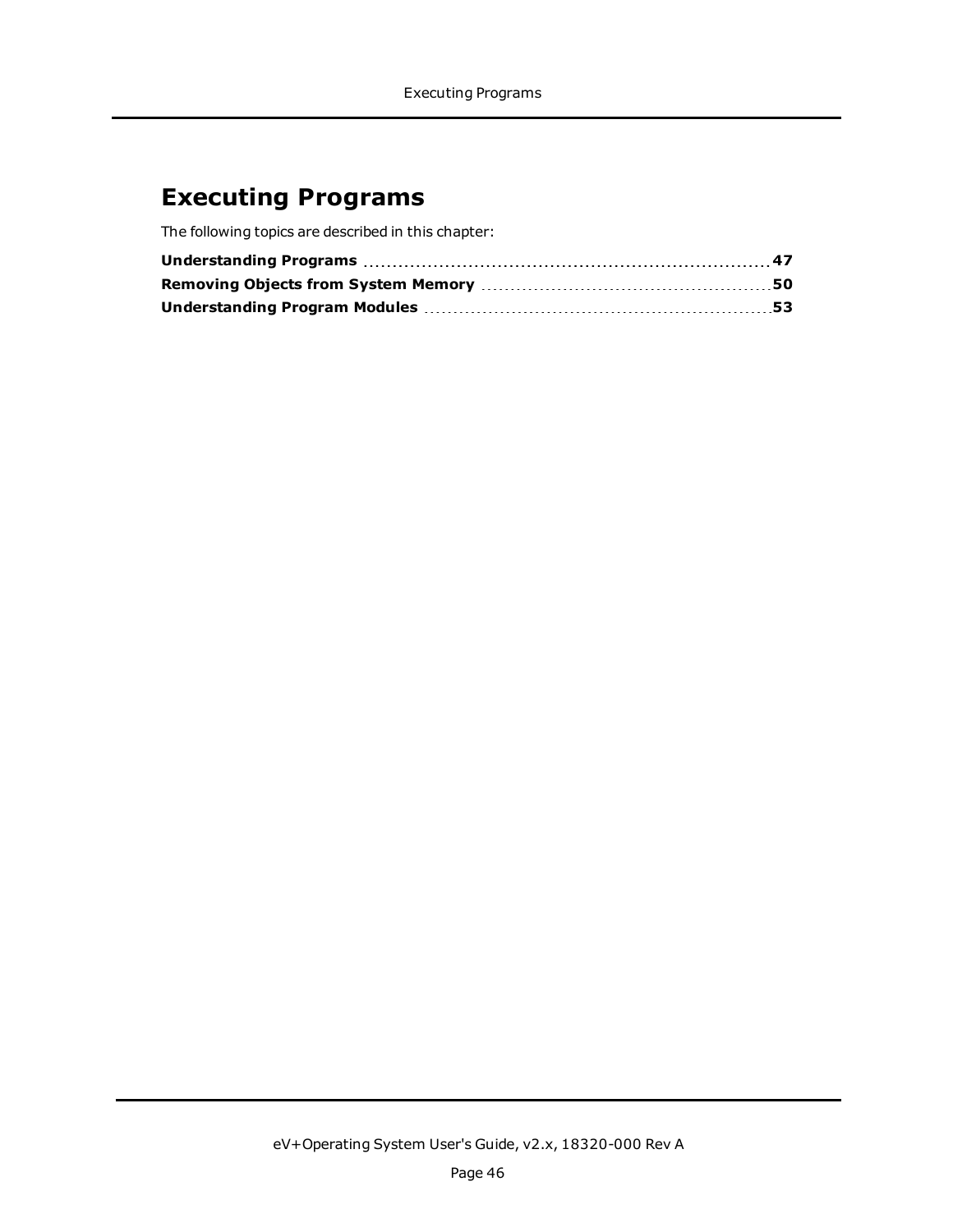## <span id="page-46-0"></span>**Understanding Programs**

Your Omron Adept controller will not perform any useful work until you "run" a program. This is a two-step process: First you LOAD a disk file that contains the eV+ program, then you EXECUTE or COMMAND one of the programs that is contained in the file.

When the ACE interface is used, the Process Manager automates much of the programming and program/file management through a point-and-click interface. For those who wish to access the eV+ system directly, the Controller Development Tools are used for program/file management and direct V+ monitor prompt operations. These tools are accessed from the

Controller Development Tools ( $\frac{m}{n}$ ) icon on the ACE toolbar. For more details, see the topic Controller Development Tools in the *ACE User's Guide*.

The remainder of this topic describes the operations when accessing the V+ system directly through the Monitor window.

### **Disk Files**

A disk file may contain either or both of two different types of programs: Monitor command programs and executable eV+ programs.

**NOTE**: Because they are handled the same way, files stored on a Secure Digital (SD) card are referred to as disk files.

Monitor command programs perform system-level functions such as loading files, changing the default path, and starting executable eV+ programs. These programs are similar to MS-DOS batch programs or UNIX scripts. The commands detailed in the rest of this manual can be put into Monitor command programs. The section [Command](#page-59-0) Programs on page 60 provides details on writing basic Monitor command programs.

Executable eV+ programs contain the logic, motion control, and vision instructions that actually control a workcell. Creating and modifying executable eV+ programs is covered in the *eV+ Language User's Guide* and *eV+ Language Reference Guide*.

The documentation for program files delivered by Omron Adept specifies which program in a disk file is the main program, and whether the main program is a Monitor command program or an executable eV+ program. The documentation for program files supplied by third parties should include this same information.

You can see what type of programs a disk file contains by entering the command:

```
FLIST file_specification ↵
```
The contents of the file will scroll up the Monitor window. Use the Scroll Lock key to pause scrolling. If a program is a Monitor command program, all the lines in the program will be preceded with "MC" (or ";", which indicates a comment). Remember, a disk file can contain many programs, including both Monitor command and executable eV+programs.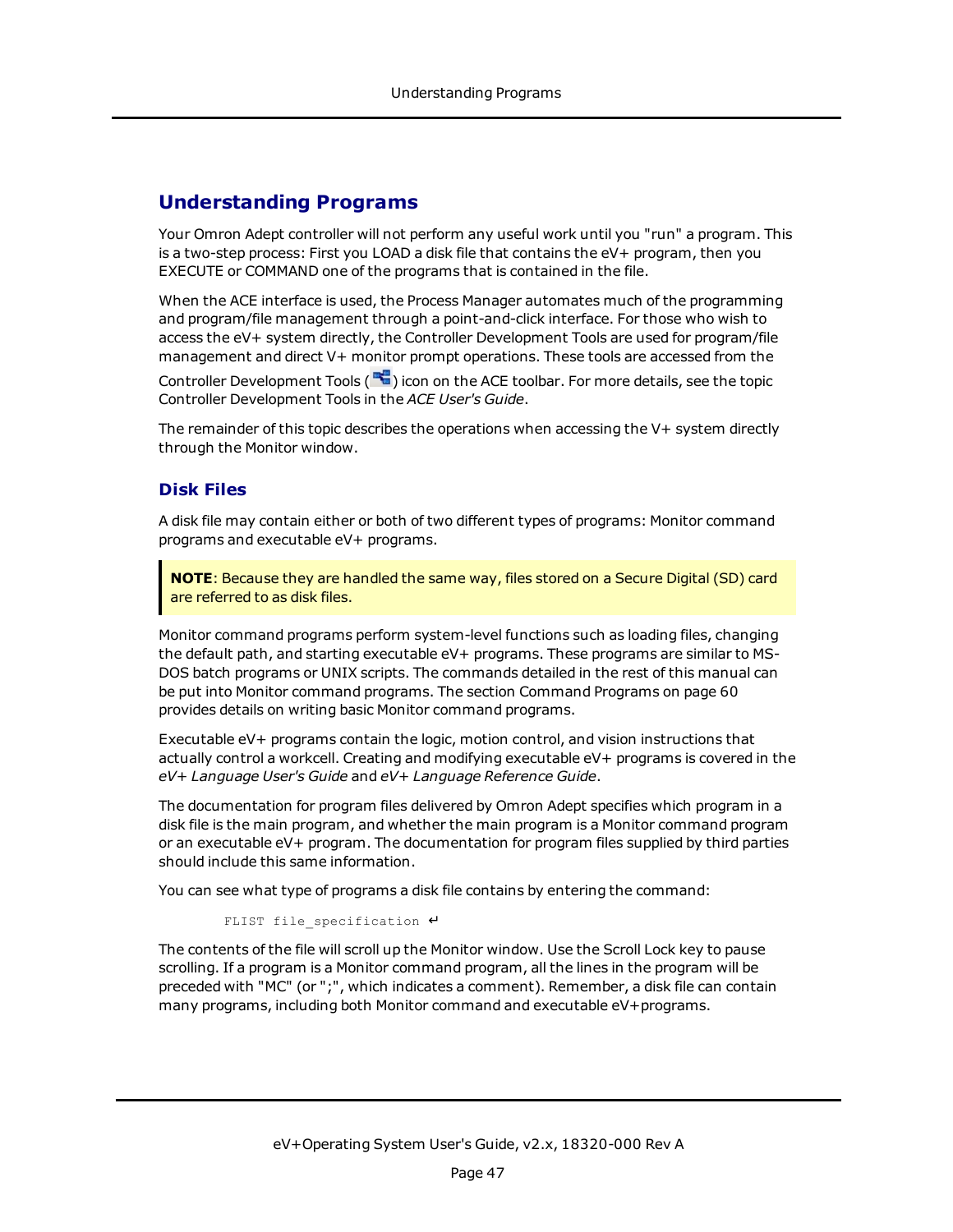## **To LOAD a Disk File**

The controller cannot use the programs and information stored in disk files until they are loaded into system memory (RAM).

A file can be loaded through the ACE graphical interface, or with the eV+ LOAD command typed at the eV+ Monitor prompt. For information on using the ACE system, refer to the Controller Development Tools topic in the *ACE User's Guide*.

The LOAD command places a copy of the contents of a disk file in RAM. The figure below shows the effect of the command:

LOAD my\_file ↵

This command places the contents of the disk file "my\_file" into RAM. "my\_file" contains two programs and the values of variables used by those programs.

The LOAD command does not actually start a program executing; it simply places a copy of the disk file contents into system RAM so additional commands can start the program, or modify the program, or modify the values of the program variables.



*LOADing a Disk File*

To see all the programs that have been loaded into memory, use the DIRECTORY command. (FDIRECTORY lists files on the SD card; DIRECTORY lists programs in RAM.)

## **To Start a Monitor Command Program**

Once a Monitor command program is resident in system memory, you can use the COMMANDS command to start the program.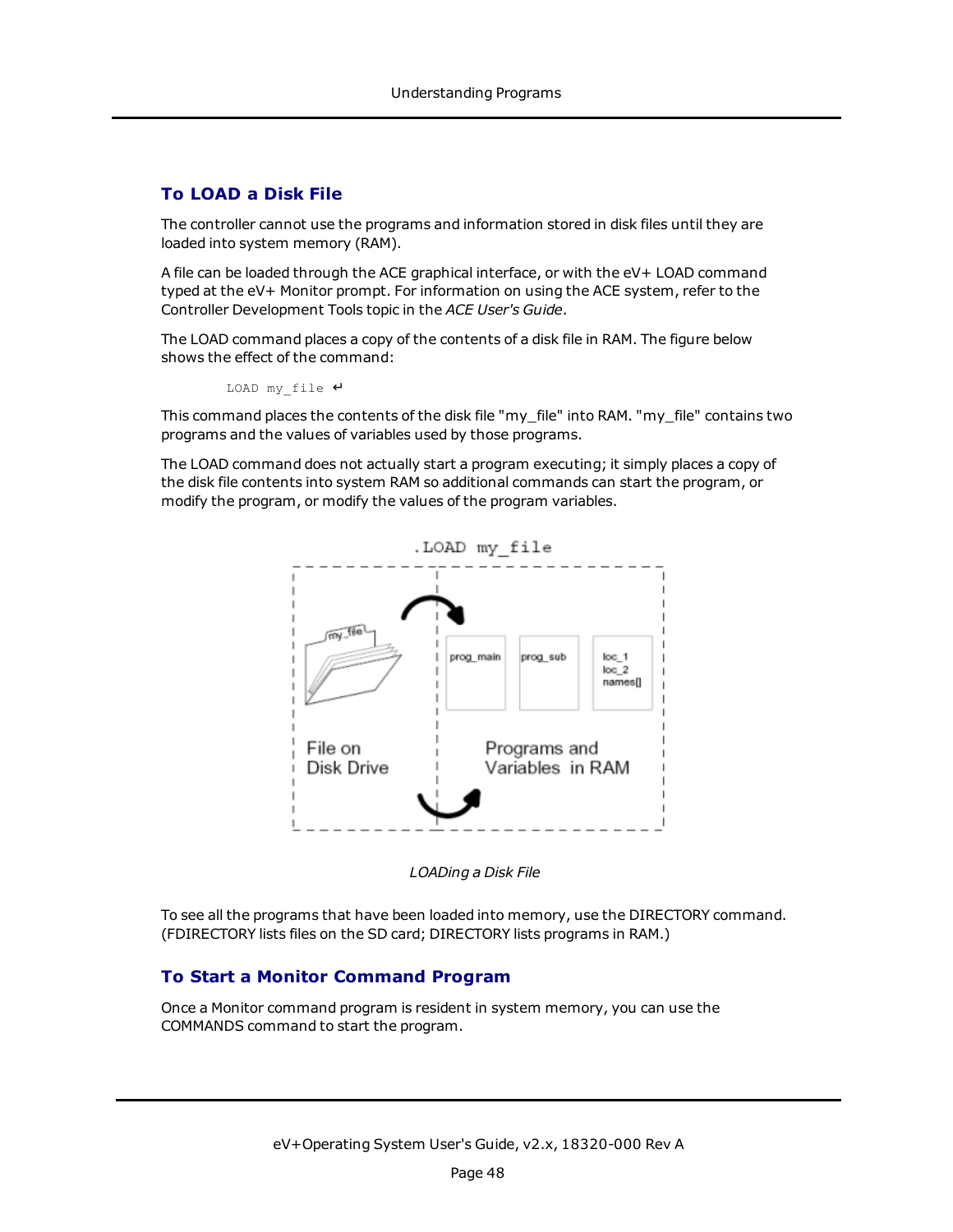If the program "init.system" is in RAM (loaded using the ACE Program Manager) and it is a Monitor command program, the command:

COMMANDS init.system ↵

will start the program. If "init.system" is an executable eV+ program, the preceding instruction will result in the error:

\*Can't mix MC & program instructions\*

#### **To Start an Executable V+ Program**

Once an executable eV+ program (and possibly its related programs and variables) has been LOADed into RAM, the EXECUTE command initiates execution of the program.

The following figure shows the effect of the command:

EXECUTE prog\_main ↵

The program "prog\_main" was loaded as part of the disk file "my\_file". When  $\overline{\text{Enter}}\downarrow$  is pressed, the program begins executing. In the course of execution, "prog\_main" makes use of "prog\_sub" and the variables that were loaded with the disk file "my\_file".



*EXECUTing eV+ Programs*

**NOTE:** If the executable program will control a motion device, the device must be powered up and calibrated before the program is executed. See To Power Up the [Motion](#page-23-0) [Device](#page-23-0) on page 24.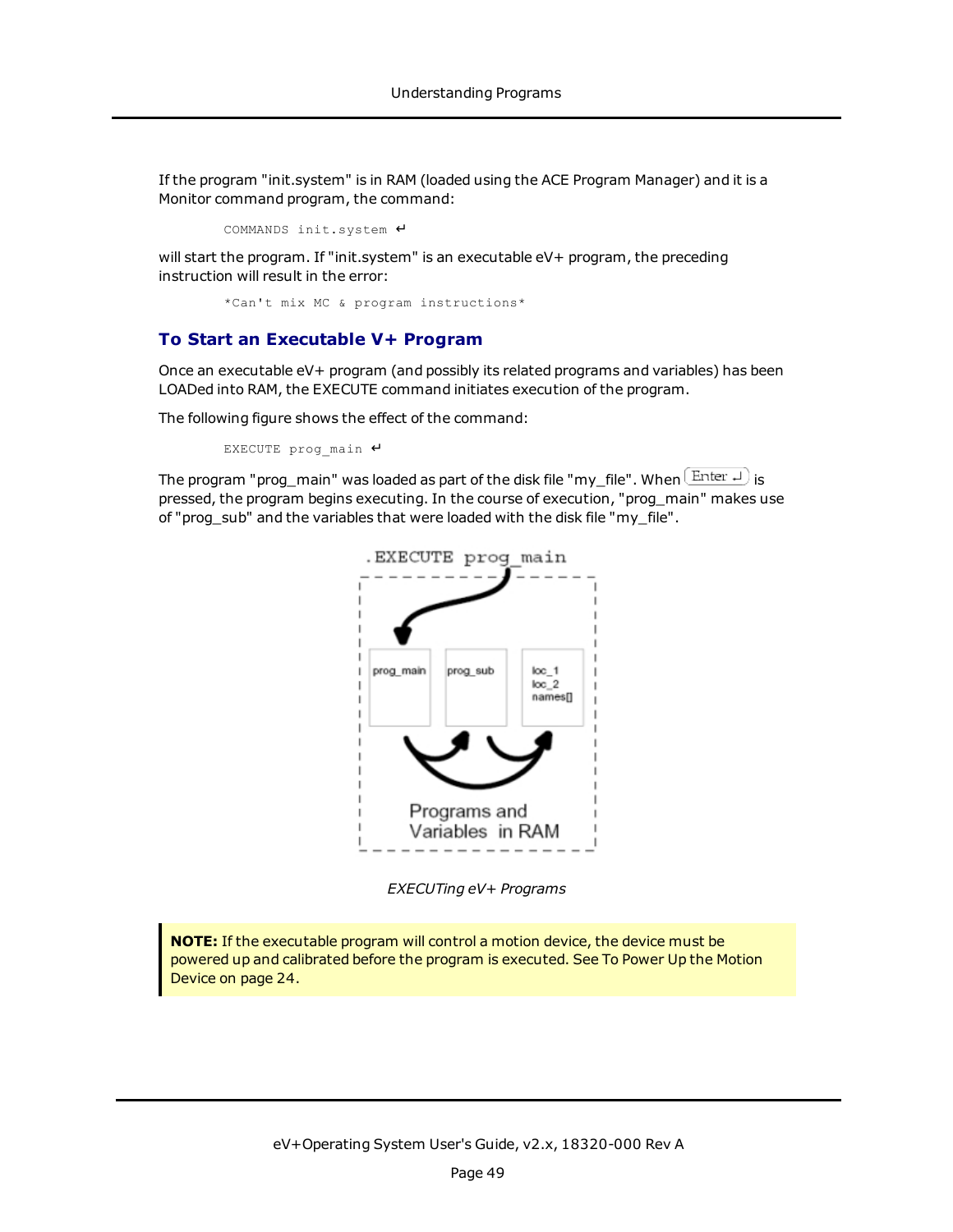#### **Which Program Should I Execute?**

Normally, a disk file containing programs will have one main program that uses the other programs in the file. All program files delivered by Omron Adept follow these conventions:

- **-** There is only one *main* program per disk file.
- I The name of the main program is the name of the disk file (without any extension) preceded by "a.". For example, the disk file that holds the program could be named "MYSAMPLE.V2". The main executable program in that file is "a.mysample".

These conventions are not requirements: Programs that are not supplied by Omron Adept may follow other conventions. See the documentation provided with the files for details on which program to execute.

#### **To Halt Execution of a Program**

#### *Emergency Stop*

To immediately halt a robot or motion device and halt execution of a program, activate any remote emergency stop connected to the system (such as the red panic button on the optional remote front panel). This will immediately turn off power to the motion device and stop the execution of any program currently attached to the robot or motion device.

#### *Early Program Termination*

To halt a program in a non-emergency situation, enter the command:

ABORT ↵

ABORT can be entered even though the normal system prompt (".") is not displayed during program execution. When you type the first letter, an "\*" will appear where the dot prompt would normally appear. This special prompt is displayed when commands are being entered while a program is executing.

**NOTE:** If a robot is in motion when the ABORT command is entered, the robot will NOT halt immediately, but will complete the current motion.

The only time you cannot enter the ABORT command is when the system is waiting for input from the keyboard. For example, suppose the following message is displayed in the Monitor window:

Are you sure Y/N?

The typing cursor at the end of the line tells you the system is waiting for you to enter a response at the keyboard. To halt program execution at this point, press CTRL+Z. Program execution will halt with an "unexpected end of file" error message.

## <span id="page-49-0"></span>**Removing Objects from System Memory**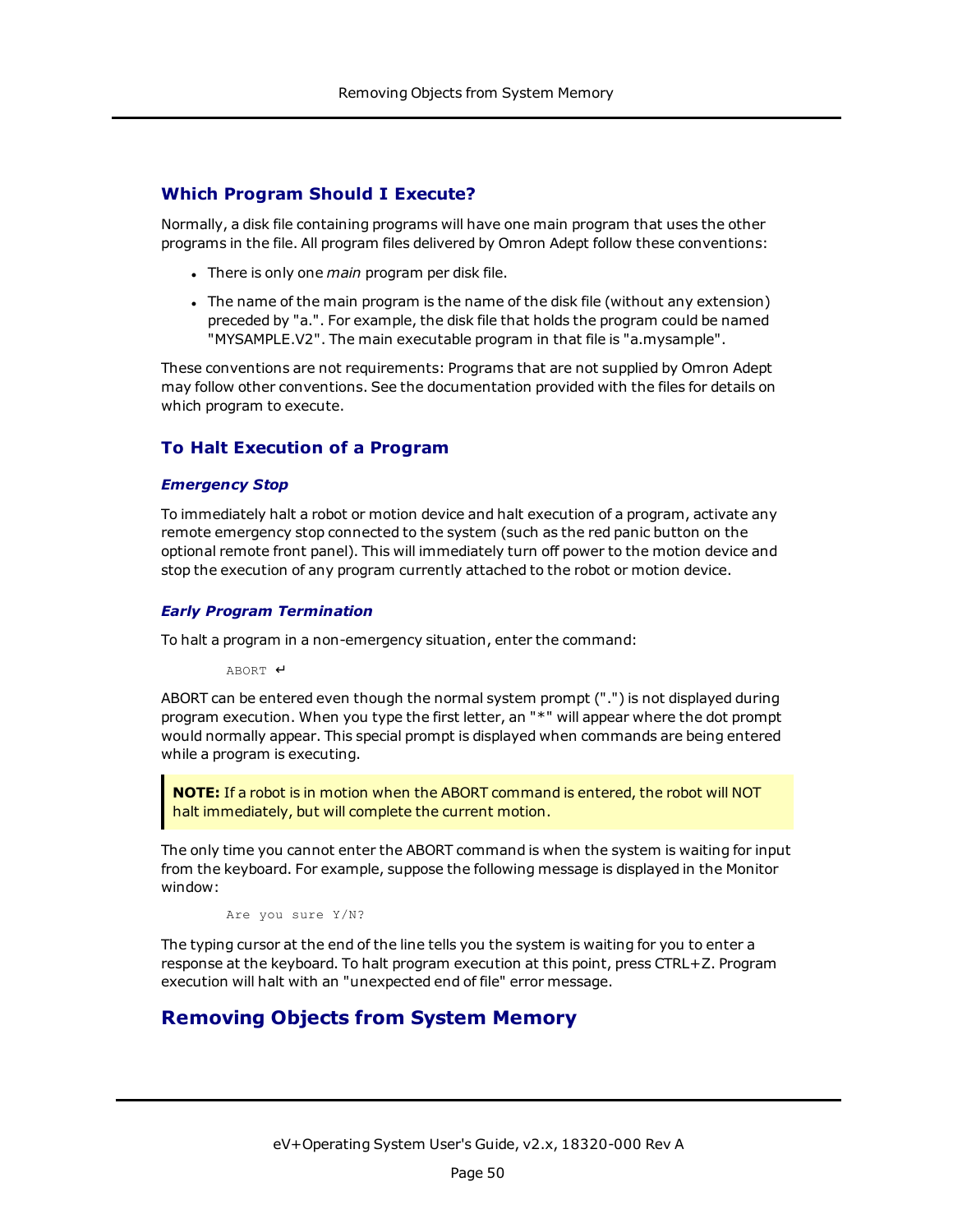When a program completes, it is not automatically removed from system memory (RAM). To free up the RAM for use by other programs and data, objects in memory must be specifically removed with a DELETE command. The LOAD command will not overwrite programs that reside in system memory. Therefore, if you want to load new programs with identical names, you must delete the programs currently in RAM.

When the ACE interface is used, the Process Manager automates much of the programming and program/file management through a point-and-click interface. For those who wish to access the eV+ system directly, the Controller Development Tools are used for program/file management and direct V+ monitor prompt operations. These tools are accessed from the

Controller Development Tools ( $\frac{m}{n}$ ) icon on the ACE toolbar. For more details, see the topic Controller Development Tools in the *ACE User's Guide*.

The remainder of this topic describes the operations when accessing the V+ system directly through the Monitor window.

## **Understanding the Delete Commands**

The following table summarizes the various delete commands.

| Command         | <b>Action</b>                                                                                                                                                                                      |
|-----------------|----------------------------------------------------------------------------------------------------------------------------------------------------------------------------------------------------|
| DEI FTE         | Deletes specified programs and any programs or variables that are<br>used in those programs (but are not used by other programs not being<br>deleted).                                             |
| <b>DEI FTEM</b> | Deletes a program module and all programs in the module. The<br>variables used by the programs, and referenced programs outside the<br>module, are not deleted. See Understanding Program Modules. |
| DEI ETEP        | Deletes specified programs from memory. Other programs used by the<br>specified programs are not deleted, and variables used by the program<br>are not deleted.                                    |
| DELETEL.        | Deletes specified location variables.                                                                                                                                                              |
| <b>DELETES</b>  | Deletes specified string variables.                                                                                                                                                                |
| <b>DELETER</b>  | Deletes numeric (real) variables.                                                                                                                                                                  |
| <b>ZERO</b>     | Deletes ALL the programs and data in system memory (the operating<br>system is not affected).                                                                                                      |

*The Delete Commands*

In normal operations, you are most likely to use the DELETE, DELETEM, and ZERO commands.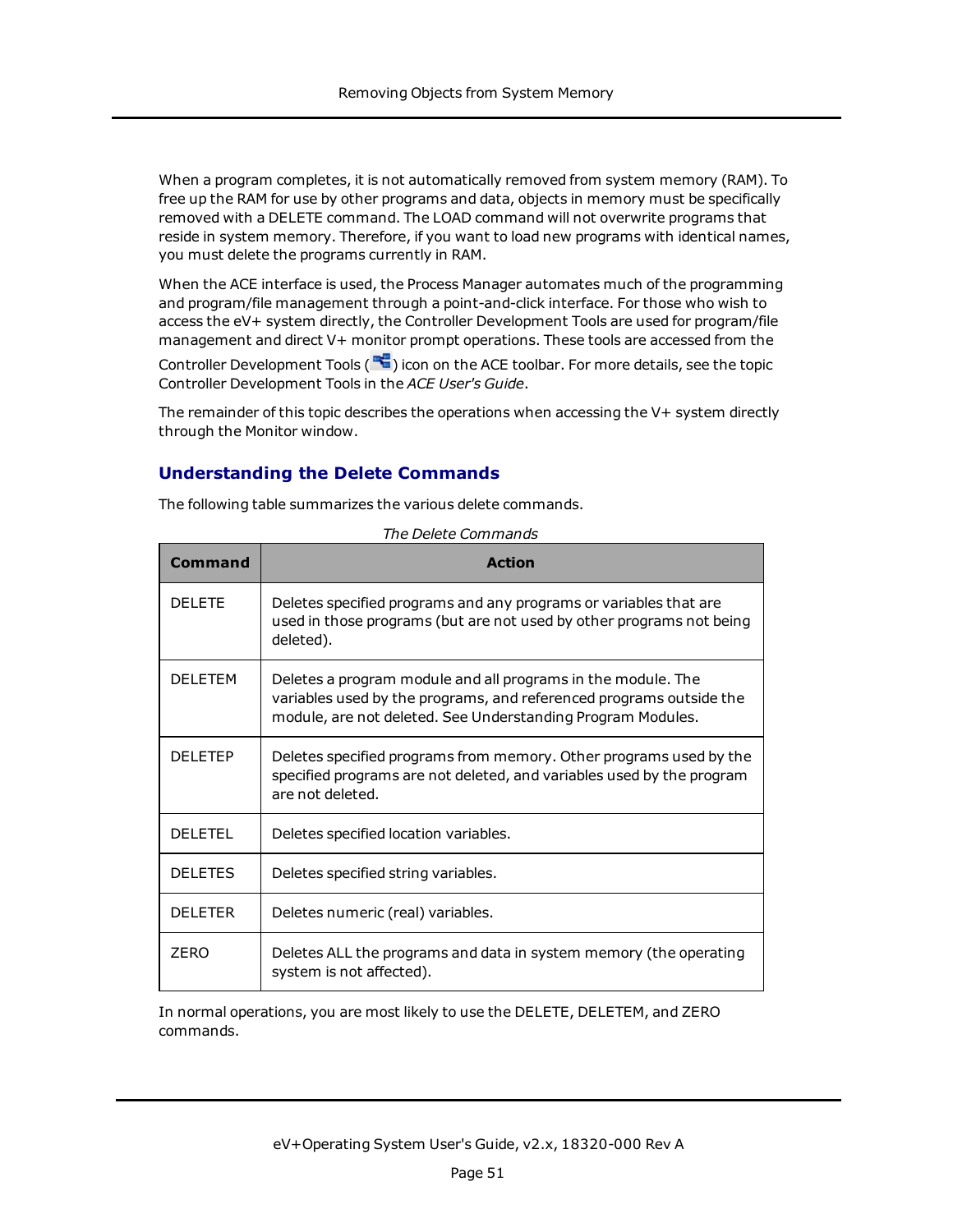Objects do not have to be removed from RAM before different disk files are loaded and other programs are executed (unless you are loading a program with the same name as one already in RAM). However, if you get an "out of memory" message while loading a disk file, the only way to complete the load operation is to delete objects from system memory.

In addition to the commands described previously, the FDELETE command removes disk files from the SD card.

**NOTE:** Once a disk file is deleted from the storage device, it cannot be recovered.

FDELETE does *not* remove objects from RAM (if they have been loaded). The DELETE commands remove objects from RAM. This does not delete a program that is being executed or is present on the stack for any execution task. These commands do not affect the disk files from which the objects were loaded. After objects have been removed from RAM, they can be reloaded using the LOAD command (but, of course, only if they are stored on disk).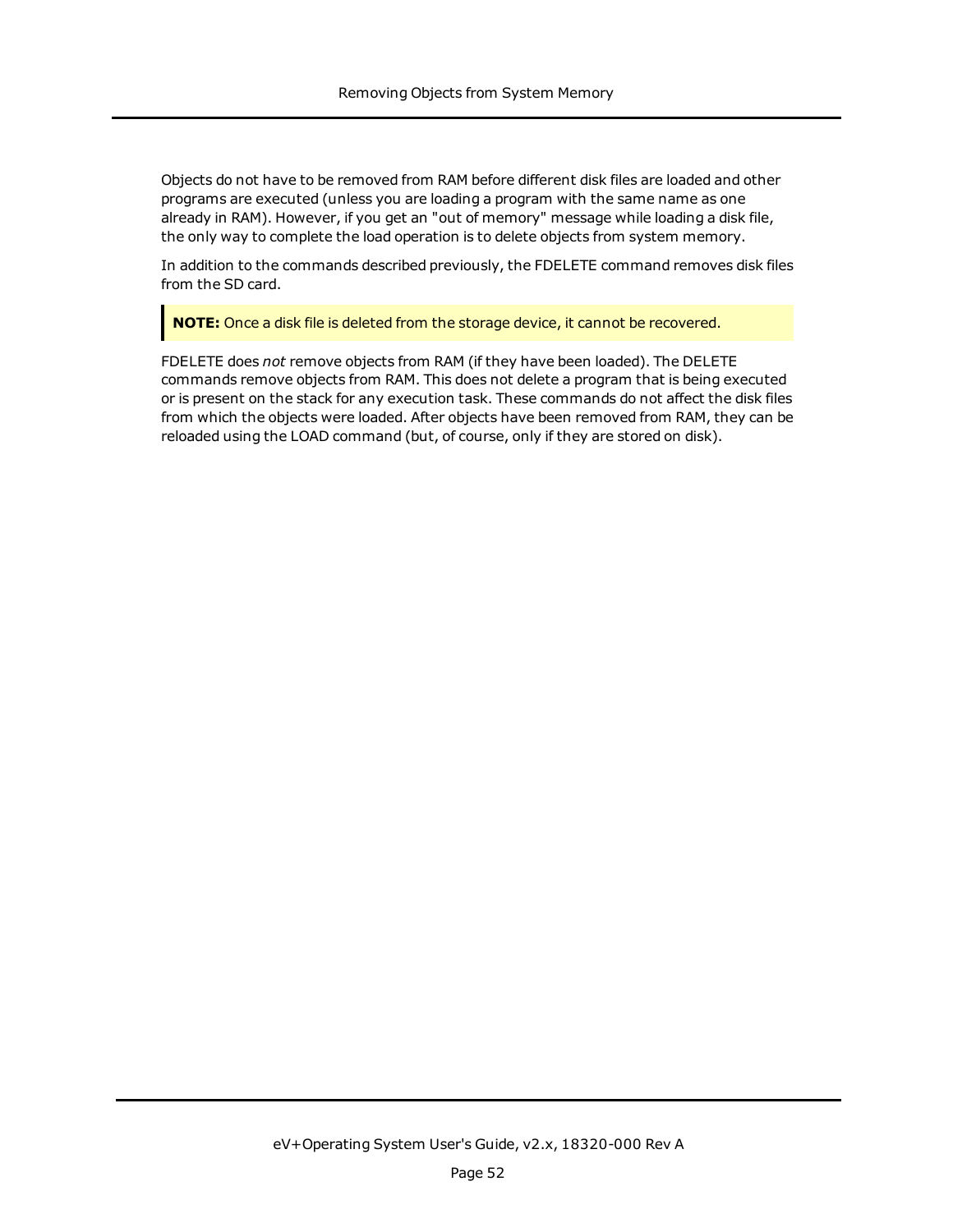## <span id="page-52-0"></span>**Understanding Program Modules**

When a disk file is loaded, a program "module" is created that holds the names of all programs loaded from that disk file. The name of the created module is the same as the first program loaded. A module allows you to remove all the programs loaded from a disk file without disturbing programs loaded from other disk files.

For example, if the command:

.LOAD my\_file.v2 ↵

loaded the following programs:

```
a.my_file
mf.check.stuff
mf.do.stuff
mf.init
```
The MDIRECTORY command will list the modules resident in system memory:

.MDIRECTORY ↵ .MODULE a.my\_file

The DELETEM command will remove the module and all the programs in the module from system memory:

```
.DELETEM a.my_file ↵
Are you sure (Y/N)? Y ↵
.MDIRECTORY ↵
.DIRECTORY ↵
```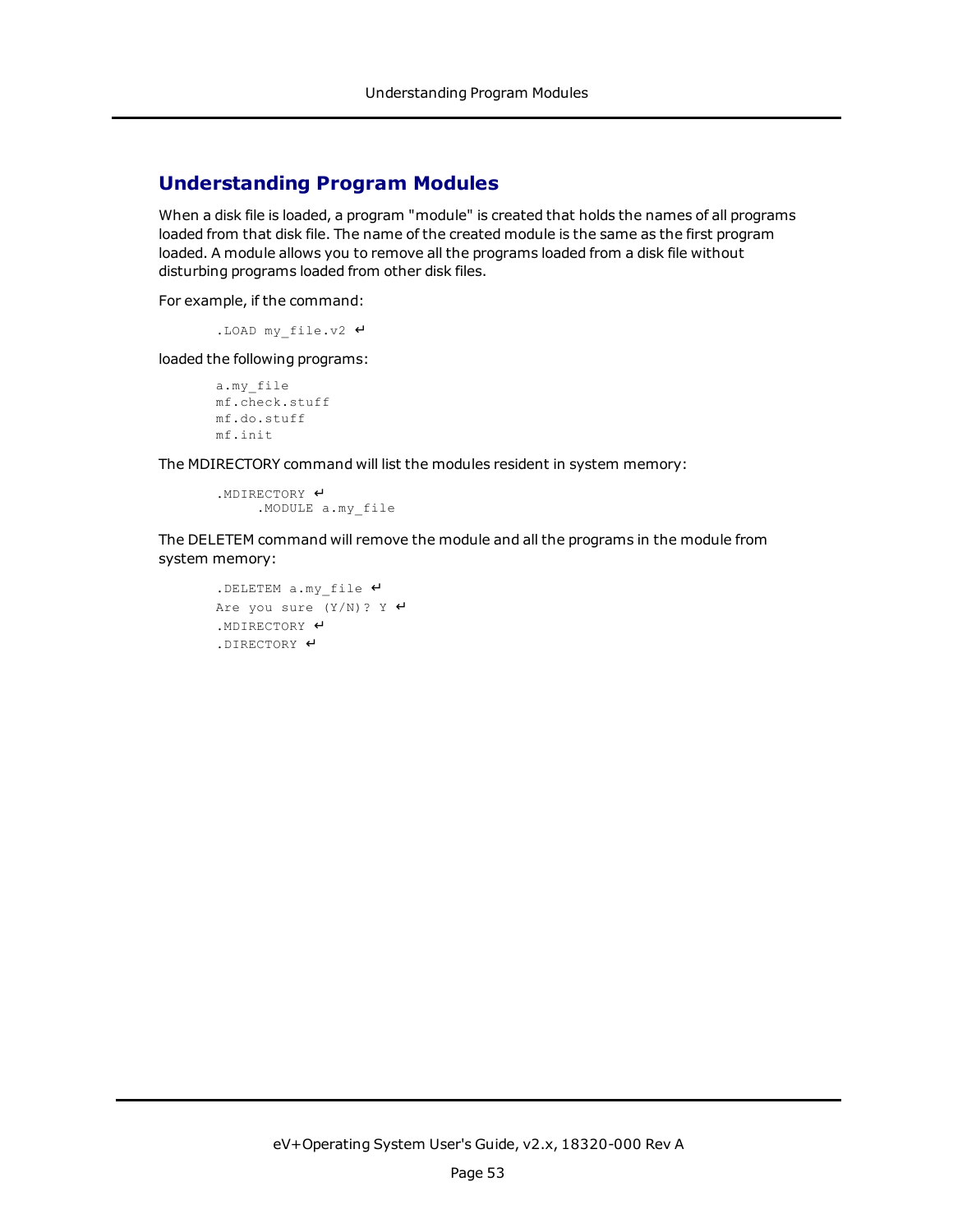## <span id="page-53-0"></span>**Using Permanent File Storage**

The following topics are described in this chapter: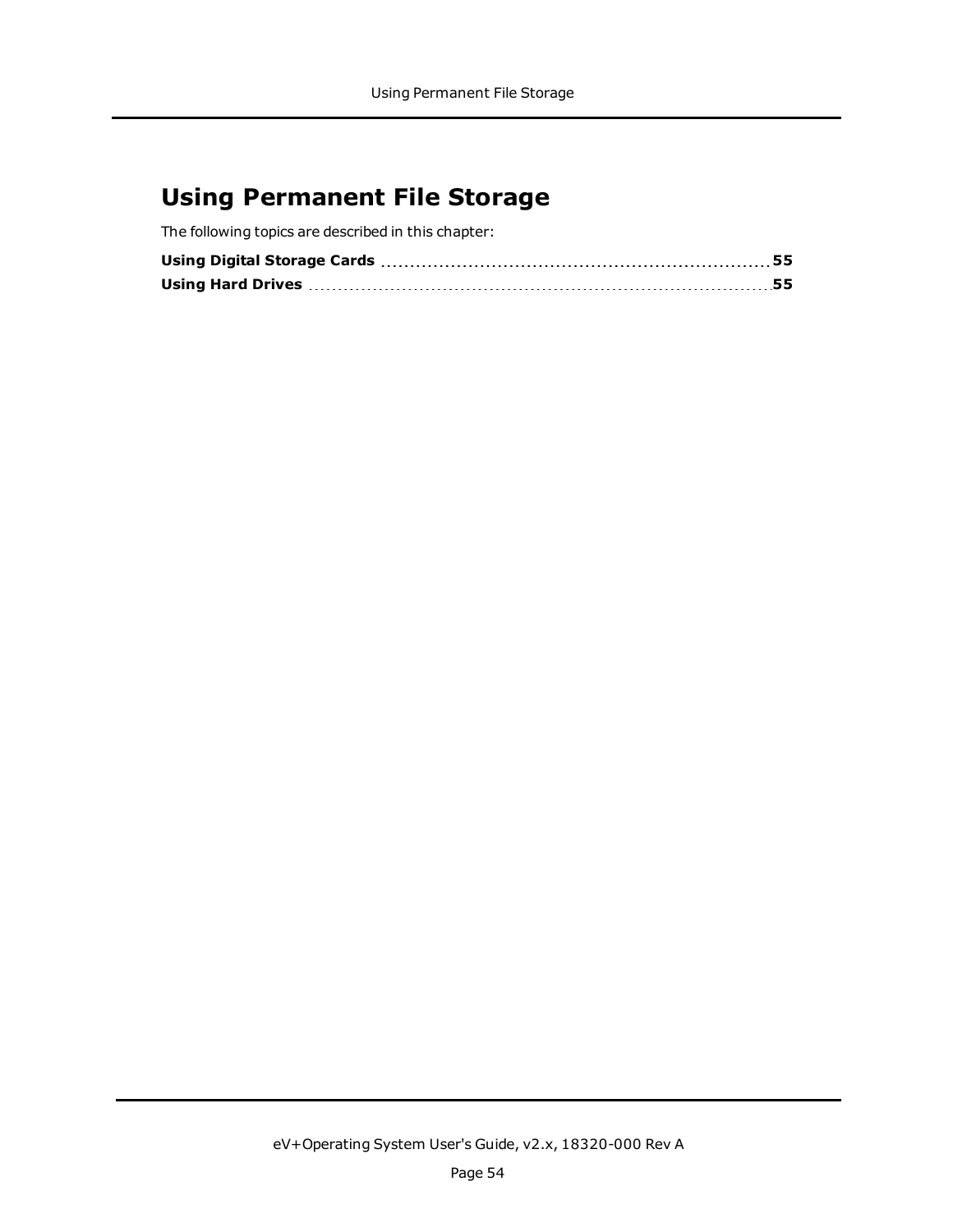## <span id="page-54-0"></span>**Using Digital Storage Cards**

In place of a traditional hard drive, the SmartController EX system uses a Secure Digital (SD) card. An SD card has no moving parts and, therefore, adds to the reliability and durability of Omron Adept's products. It is also removable and can be moved to any other SmartController EX system, should this be necessary for replacement or testing purposes.



**WARNING:** Use suitable measures for eliminating electrostatic discharge during removal and installation of the SD card. This includes, but is not limited to, use of a grounded wrist strap while performing this operation.

Because the eV+ system is very efficient, most, if not all, eV+ applications will fit onto the SD card.

The SD card is addressed as drive D.

### **Backing Up Data**

SD cards are very reliable storage devices, but they can fail. Data on a failed card may not be readable and may be completely lost. Therefore, Omron Adept strongly recommends that you make periodic backups of your card. The eV+ system and user data can be backed up using the Backup utility and File Explorer tool in the ACE software. In the event of a card failure, the backup data can be used to restore the contents to a new SD card. For details on creating a system backup and using the File Explorer to copy files, see the *ACE User's Guide*.

## **Obtaining Formatted SD Cards**

The SD card is factory-preformatted and should never need formatting, unless a failure occurs and the card must be replaced. The eV+ system requires that special formatting operations be performed before a card can be used in an Omron Adept controller.

<span id="page-54-1"></span>You can obtain additional preformatted SD cards from Omron Adept. Please contact Omron Adept Customer Service for assistance.

## **Using Hard Drives**

The ACE software allows you to use the PC hard drive, or an external hard drive that is connected to the PC, for storage of your ACE software, application programs, eV+ data and system backups, and other information. Therefore, in the ACE environment, you are not restricted to storing everything on the controller. For more information on storing information to your PC hard drive with the ACE software, see the *ACE User's Guide*.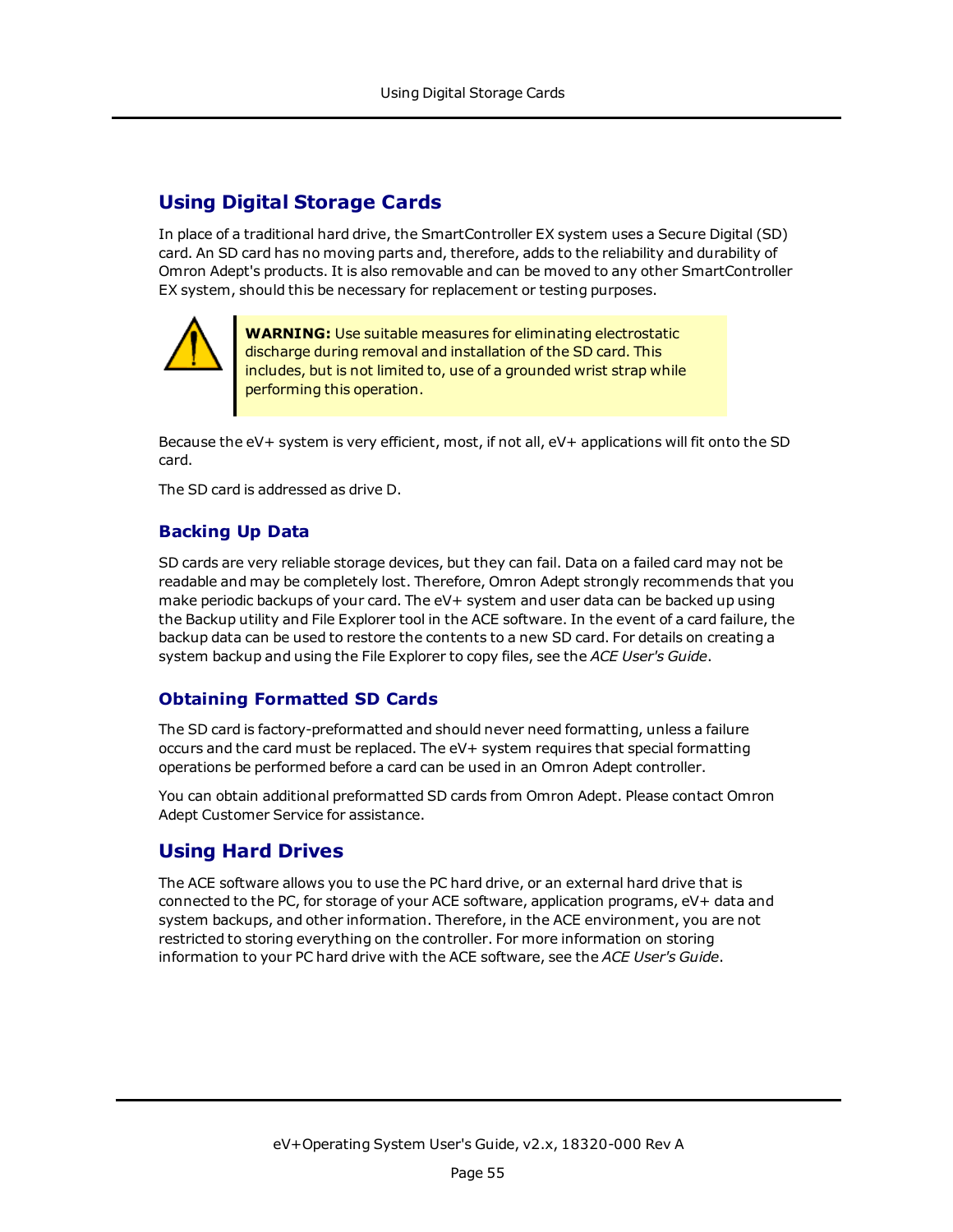## <span id="page-55-0"></span>**Customizing an Omron Adept System**

The following topics are described in this chapter: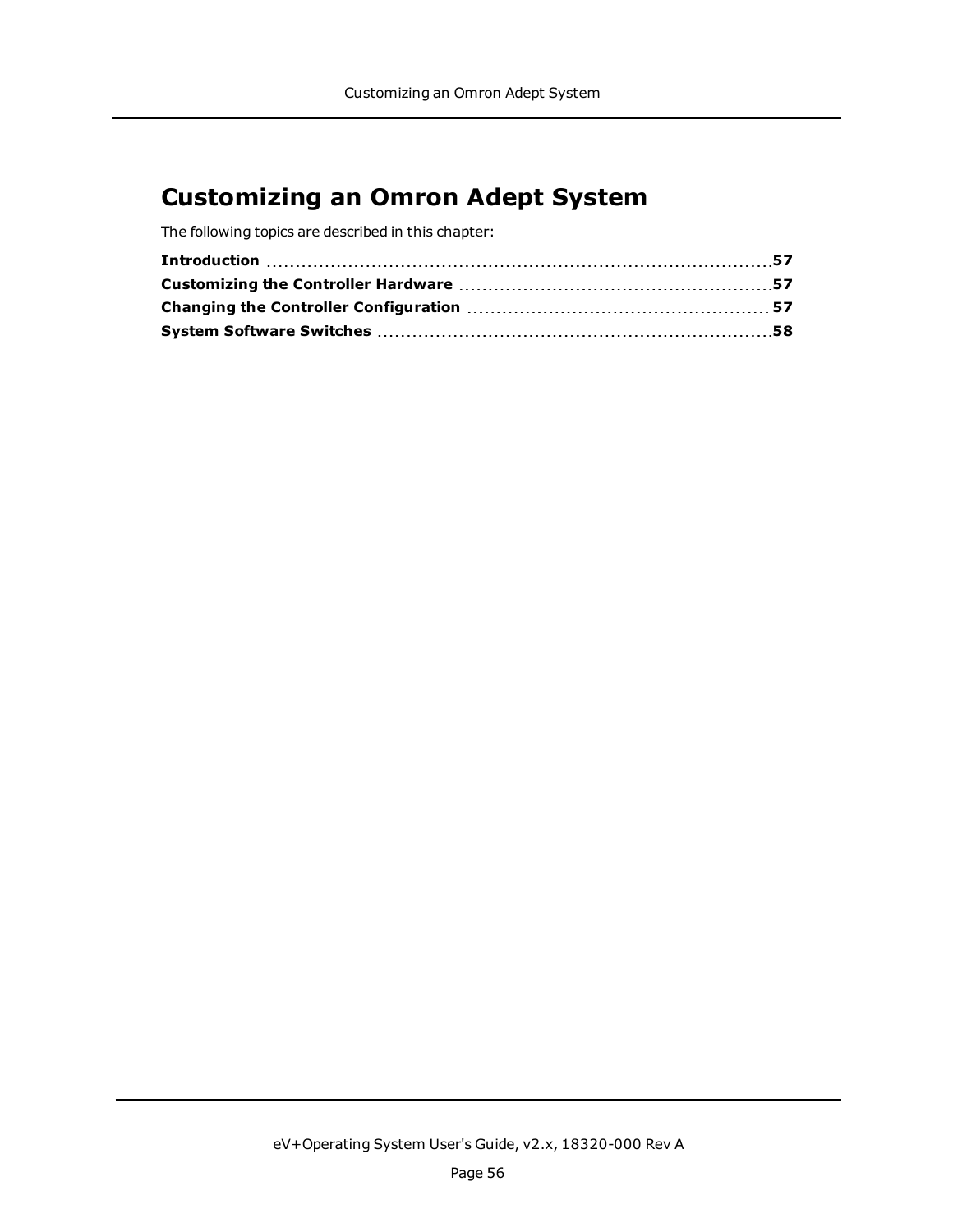## <span id="page-56-0"></span>**Introduction**

The majority of system customization operations are made through the ACE software. A few operations require setting hardware (DIP) switches on the controller. For more details, see the Configuration Tools chapter in the *ACE User's Guide*.

Most controller configuration changes will not take effect until the controller has been restarted. The ACE software automatically prompts you when a change has been made that requires a controller restart.

The changes made with the ACE software are written to the operating system SD card. Therefore, if you make changes to the configuration and then start the system with a different SD card, a different controller configuration might be in place. You can use the ACE system to make an exact copy of the operating system and its current configuration for backup. If a card failure results in the loss of your operating system, you can load the operating system directly from the backup. You can also copy the system files from that backup to restore the copy on a replacement SD card. For more details on creating a system backup, see the *ACE User's Guide*.

## <span id="page-56-1"></span>**Customizing the Controller Hardware**

When the controller is turned on, the system first looks at the settings of the configuration DIP switches. The DIP switches are located on the front of the controller. The DIP switches determine initial options the system uses during the boot procedure. See the *Adept SmartController User's Guide* for the location of the DIP switches on the front of the controller.

DIP switch #1 controls what IP address to use. If switch #1 is ON, eV+ will use the default IP address. For details on the default IP address, see the *Adept SmartController User's Guide*. If switch #1 is OFF, eV+ will use the IP address stored on the Secure Digital (SD) card.

DIP switch #2 controls the communication interface. If switch #1 is ON, eV+ will listen on the serial port labeled TERM. If switch #2 is OFF, eV+ will use the normal connection through Ethernet.

**NOTE:** All the other switches should be kept on the OFF position. They are reserved for future use.

## <span id="page-56-2"></span>**Changing the Controller Configuration**

The ACE software, contains a controller configuration tool, which is accessed through the Configure button on the Controller object editor. This configuration tool allows you to access:

- the controller configuration parameters
- the controller licenses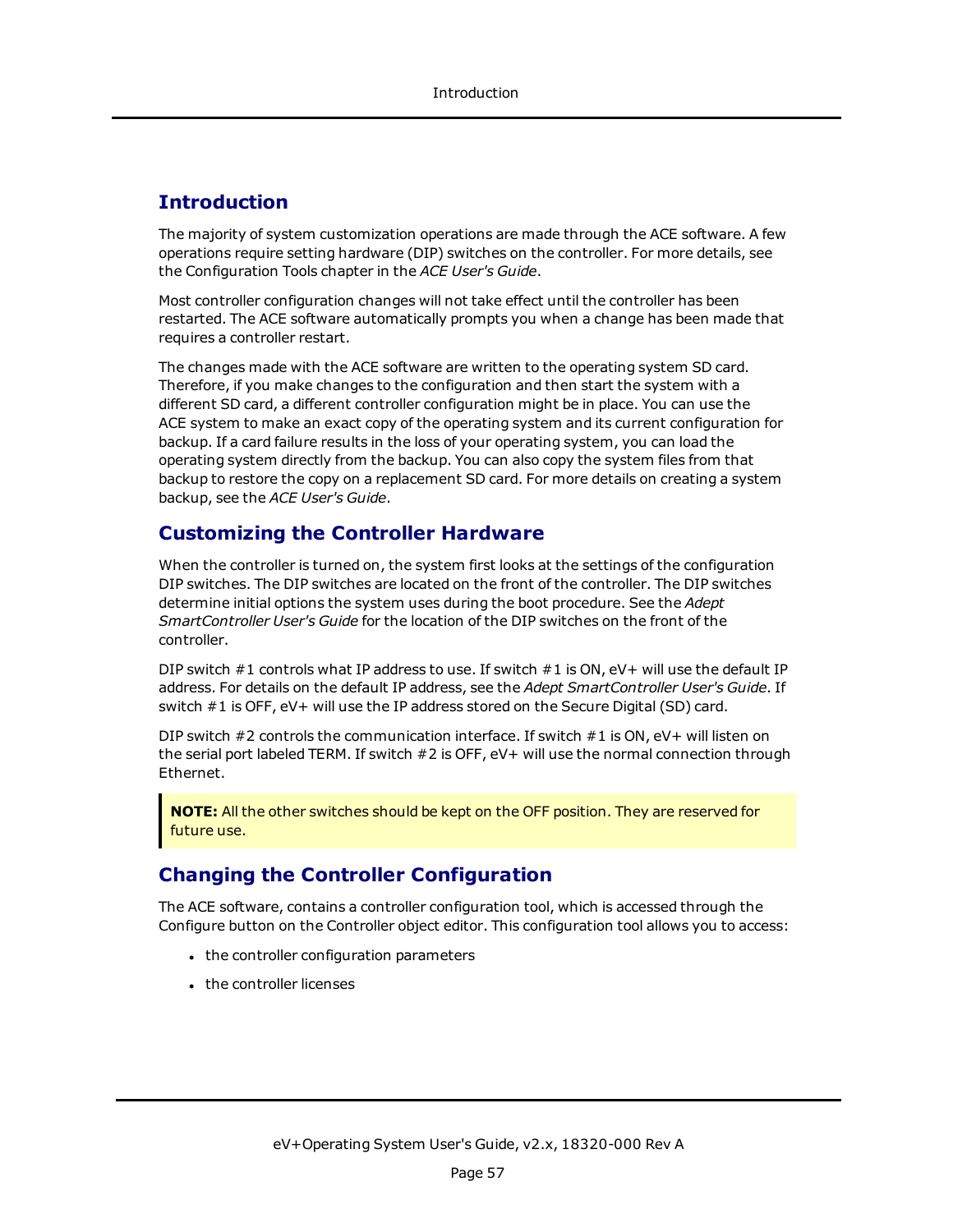For more details, see the Controller Editor topic in the *ACE User's Guide*. For information on configuring other aspects of your system, see the Configuration Tools chapter in the *ACE User's Guide*.

## <span id="page-57-0"></span>**System Software Switches**

Several controller options can be enabled/disabled with the ENABLE/DISABLE Monitor commands.

Most of these *system switches* should be controlled through the ACE interface, or by executing programs, and not changed from the Monitor prompt.

The remainder of this topic describes the operations when accessing the V+ system directly through the Monitor window.

### **Basic System Switches**

The following table shows the system switches you are most likely to change from the Monitor prompt.

| <b>Switch</b> | <b>Use</b>                                                                                                                                                                                                                                                         | <b>Default</b> |
|---------------|--------------------------------------------------------------------------------------------------------------------------------------------------------------------------------------------------------------------------------------------------------------------|----------------|
| <b>BELT</b>   | Used to turn on the conveyor tracking features of eV+ (if<br>the option is installed).                                                                                                                                                                             | <b>OFF</b>     |
|               | This switch must be enabled before any of the special<br>conveyor tracking instructions can be executed. When the<br>BELT system switch is disabled, the conveyor tracking<br>software has minimal impact on the overall performance of<br>the system.             |                |
|               | This will usually be set from the belt object editor in the ACE<br>interface.                                                                                                                                                                                      |                |
| DRY.RUN       | Enable/disable sending of motion commands to the robot.<br>Enable this switch (i.e., disable motion commands) to test<br>programs for proper logical flow and correct external<br>communication without having to worry about the robot<br>running into something. | <b>OFF</b>     |
|               | (Also see the TRACE switch, which is useful during program<br>checkout.) The pendant can still be used to move the robot<br>when DRY.RUN is enabled.                                                                                                               |                |
| <b>FORCE</b>  | Controls whether the stop-on-force feature of the eV+<br>system is active. (To be able to enable this switch, the force<br>option must be installed on your system.)                                                                                               | <b>OFF</b>     |

#### Basic System Switches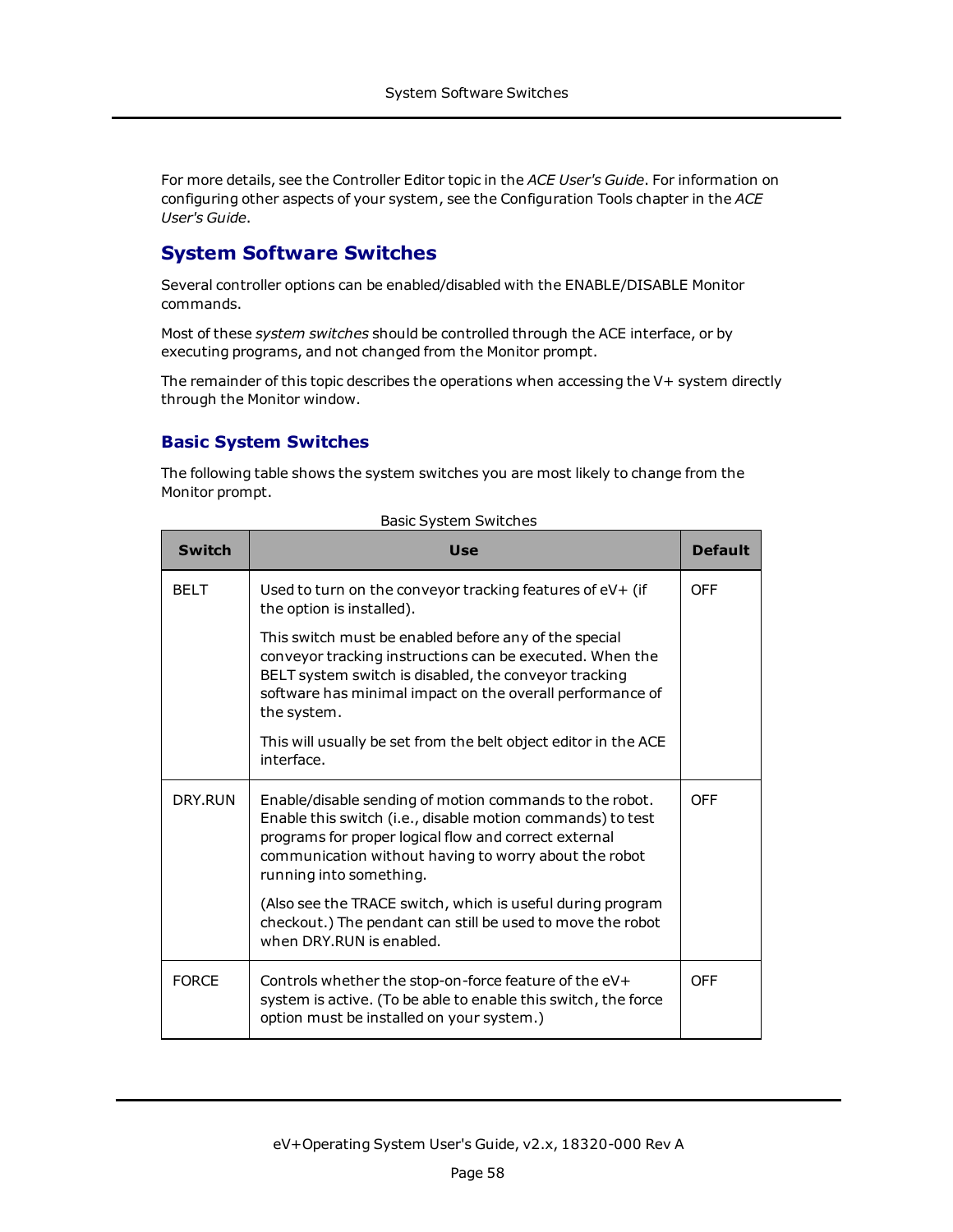| Switch       | Use                                                                                                                                                                                                                                                                                                                                                                                         | <b>Default</b> |
|--------------|---------------------------------------------------------------------------------------------------------------------------------------------------------------------------------------------------------------------------------------------------------------------------------------------------------------------------------------------------------------------------------------------|----------------|
| <b>POWER</b> | Tracks the status of Robot Power; this switch is<br>automatically enabled whenever Robot Power is turned on.<br>This switch can also be used to turn Robot Power on or off-<br>enabling the switch turns on Robot Power, and disabling the<br>switch turns off Robot Power.<br>The ACE system toolbar provides a Power $\left(\bigcirc$ ) icon that can<br>be used in place of this switch. | OFF            |

To enable a system switch, type ENABLE followed by a space and the switch name. For example:

ENABLE BELT

To disable a switch, use the DISABLE Monitor command. For example:

DISABLE BELT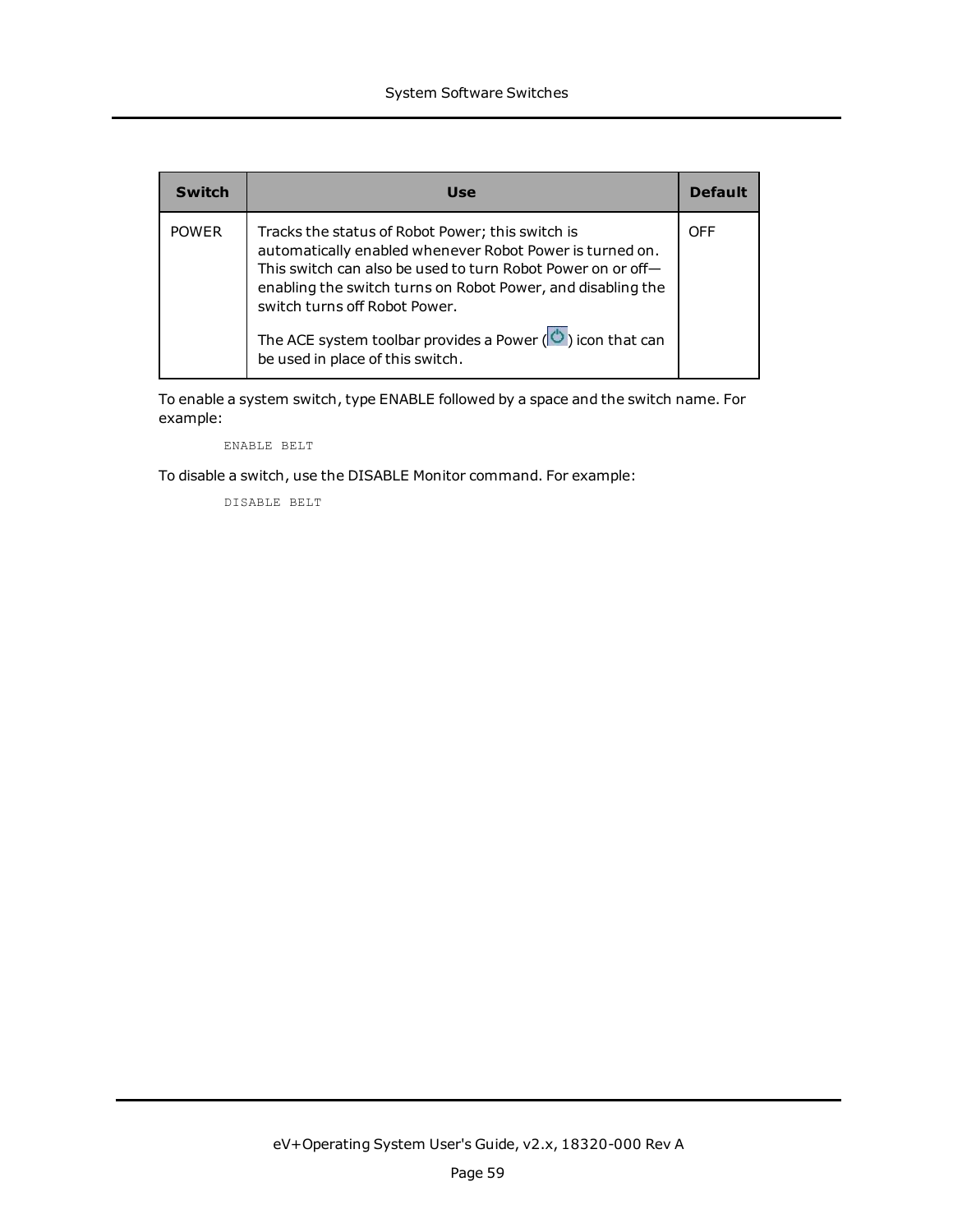## <span id="page-59-0"></span>**Command Programs**

The following topics are described in this chapter: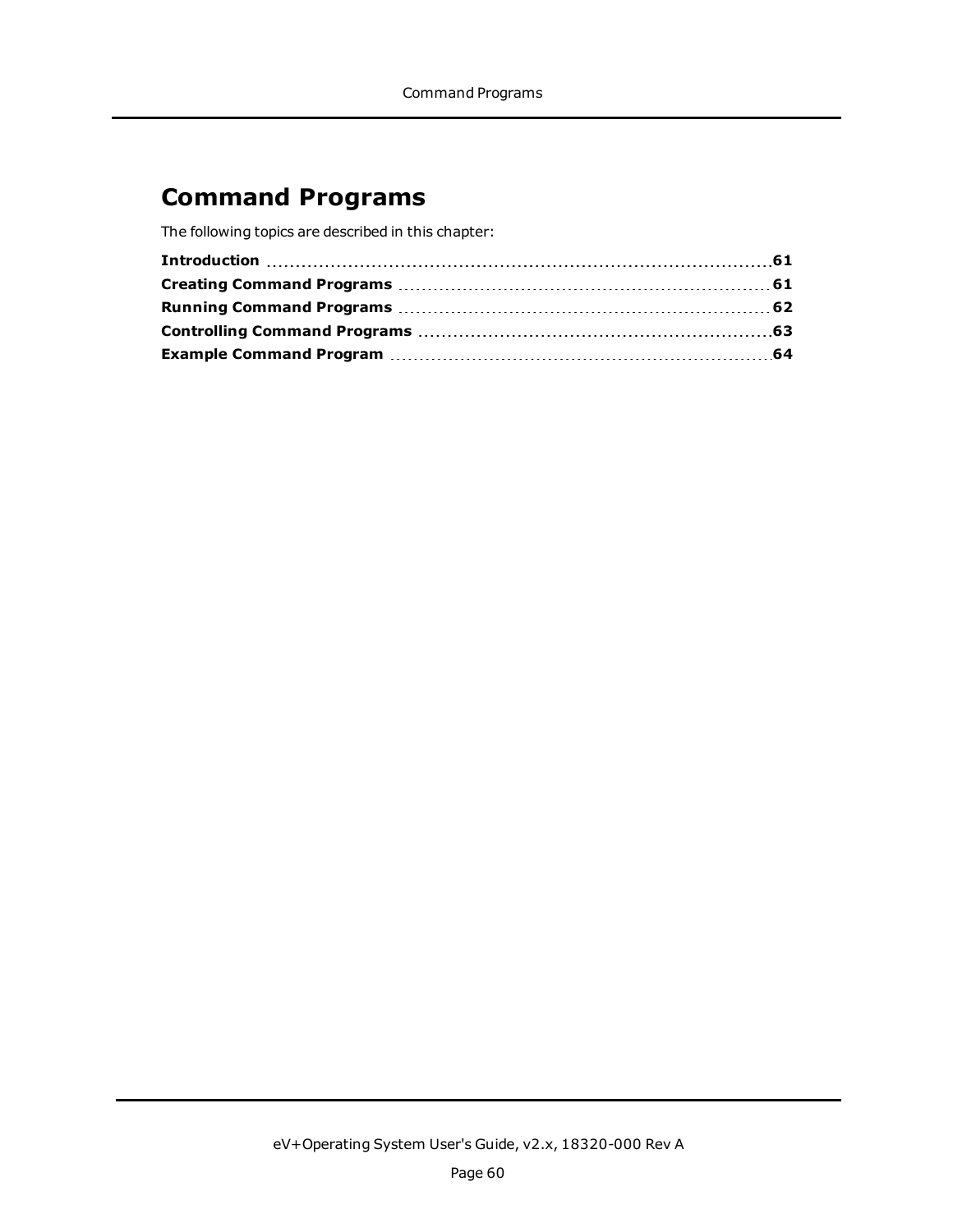## <span id="page-60-0"></span>**Introduction**

Command programs are special programs that consist of a series of Monitor commands. Command programs automate system startup and other frequently executed Monitor command sequences. Command programs can be started from the eV+ monitor prompt or from the manual control pendant. With the auto-start feature, a command program can be started automatically when the Omron Adept system is turned on.

Command programs are most commonly used in V+ based applications, as described in the following cases:

- At system startup, the Omron Adept controller autostart switch will launch the command program "auto" located in D:\AUTO.V2. For details, see [Autostarting](#page-61-1) a [Command](#page-61-1) Program on page 62.
- $\bullet$  To save a V+ module and application variables. Often, a command program will define the programs in a module and then perform a backup/save operation.

When the ACE software is used, this is not really needed, because the V+ Module object saves the programs in the workspace. The same can be said for V+ application variables contained in the V+ Global Variable Collection object. It is all saved in the workspace by simply clicking the Save button. For more details on the V+Module object and the V+ Global Variable Collection object, see the *ACE User's Guide*.

## <span id="page-60-1"></span>**Creating Command Programs**

Command programs can be created using the ACE system.

Either right-click in the Workspace Explorer pane, and select:

#### **New > Programs > V+ Module**

or select:

#### **Controller Development Tools > Program Manager > Create New Program**

a V+ program editor opens, which allows you to create and edit your V+ programs. For more details on using the program editor, see the *ACE User's Guide*.

#### **Command Program Contents**

Command programs can contain all the eV+ Monitor commands except the DONE, TEACH, and ZERO commands, and editor commands.

Several commands require subsequent input from the user. For example, CALIBRATE and DELETEP normally require confirmation, and POINT and HERE normally require responses to the query "Change?". When commands such as these are processed in a command program,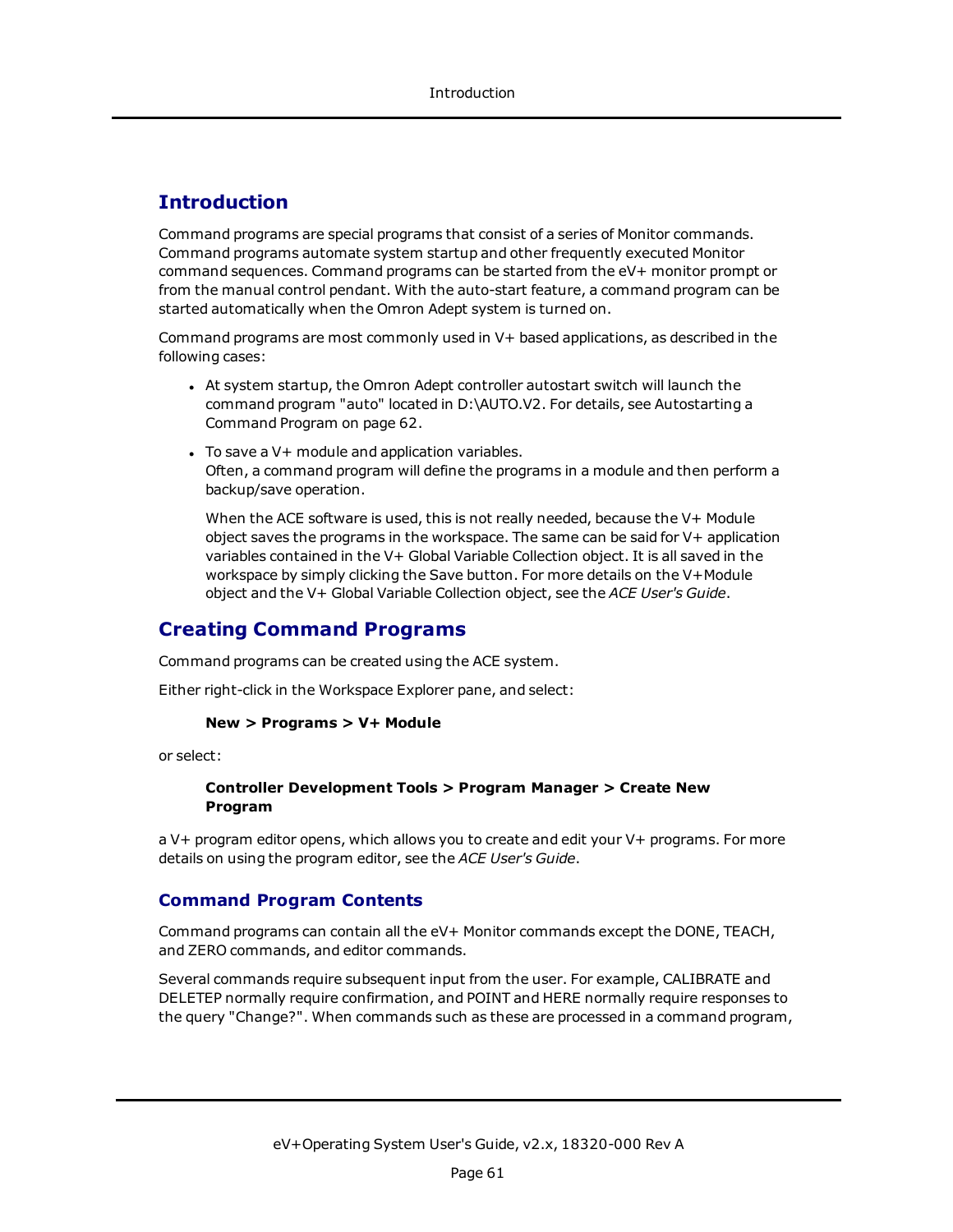the commands will be performed without any prompts being issued. Make sure your Monitor command programs can execute correctly without operator response.

Every nonblank line of a Monitor command program must contain either a Monitor command or a comment.

#### **Command Program Names**

Command program names can have up to 15 characters, must begin with a character, and can contain letters, numbers, periods, and underline characters. Command programs are stored as elements in the eV+ disk file. The disk file name, not the command program name, must conform to eV+ disk file name conventions (see [Using](#page-32-0) Files on page 33).

## <span id="page-61-0"></span>**Running Command Programs**

There are several ways to run command programs: from the eV+ monitor prompt, or automatically when the controller is turned on.

#### **Starting Command Programs From the Monitor Prompt**

The COMMANDS Monitor command starts a command program. To run the command program that was created in the previous section, enter the commands:

```
LOAD my_cmd.pg ↵
COMMANDS my.cmd.program ↵
```
**NOTE:** The EXECUTE command expects programs that contain eV+ program instructions, not Monitor commands. If you use the EXECUTE command to run a program with lines that begin with "MC", the program will abort and you will get a message indicating that you cannot mix program instructions and Monitor commands.

#### <span id="page-61-1"></span>**Autostarting a Command Program**

A Monitor command program can be loaded and started automatically when the controller is turned on, if the following conditions have been met:

- 1. The autostart option must be enabled in the controller NVRAM configuration settings.
- 2. A disk file with the name "AUTO.V2" must reside on the default disk. See The Default Disk Path for details on specifying the default disk.
- 3. The AUTO.V2 disk file must contain a program named "auto". The "auto" program must be a Monitor command program. (Other programs, and data, can be stored in the AUTO.V2 disk file.)

Then, when the controller is turned on, the operating system is loaded, the default disk specification is set, and the following commands are issued automatically: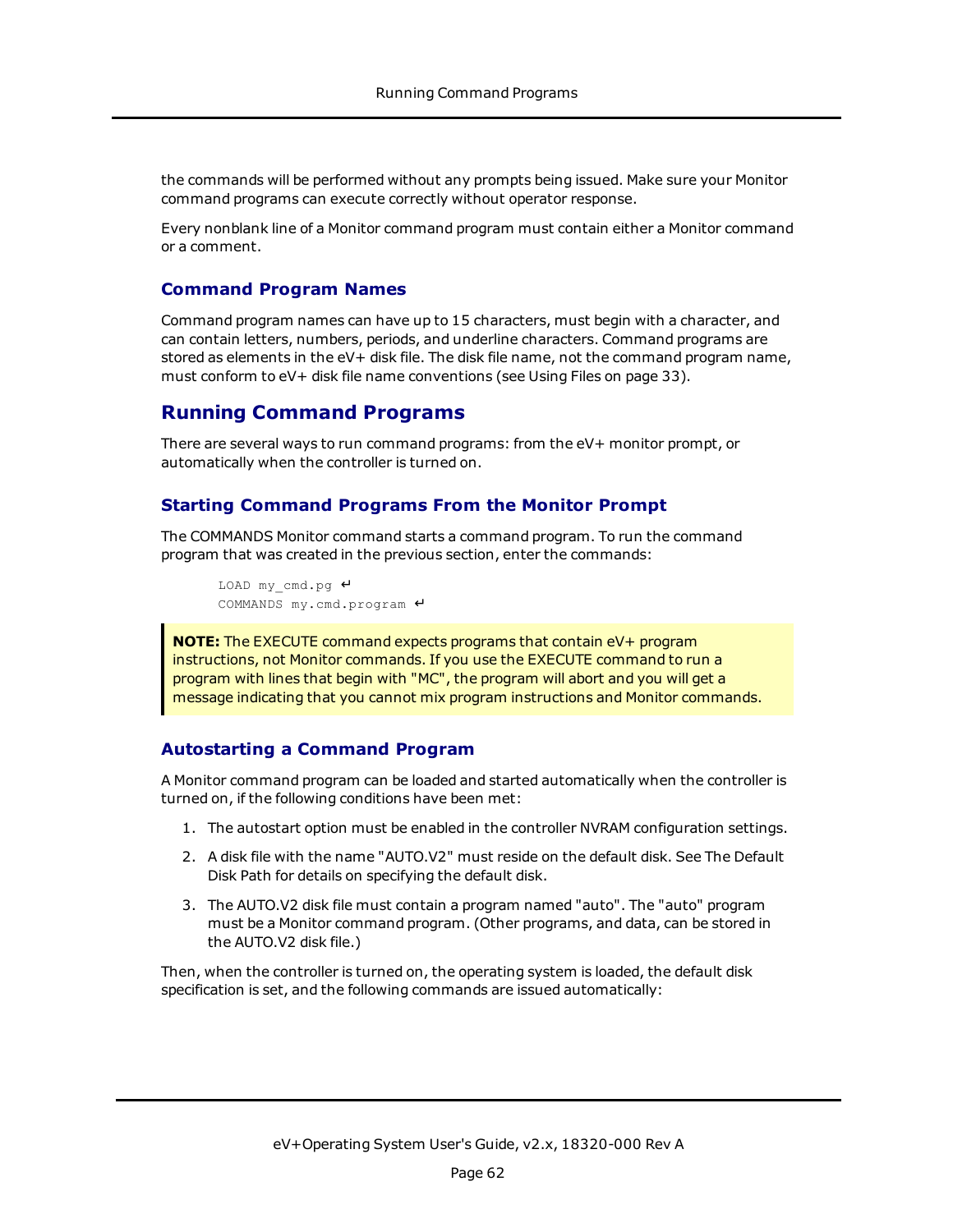LOAD auto.v2 COMMANDS auto

**NOTE:** The eV+ system does not wait for HIGH POWER to be turned on, or for any other event or condition. The autostart command program must explicitly invoke any such functions, or they must be performed by programs invoked by the command program. For example, if you want to require that the operator press the PROGRAM START button on the controller when the command program is processed, you must include a WAIT.START command in the command program.

## <span id="page-62-0"></span>**Controlling Command Programs**

After a command program is initiated, it will process all the commands in the program until one of the following events occurs:

- 1. The end of the command program is reached.
- 2. A WAIT.START command is processed in the command program. (This will suspend processing of the command program until the PROGRAM START button is pressed or until a specified condition is satisfied.)
- 3. A CYCLE.END command is processed in the command program, and the referenced program task is executing. (That will suspend processing of the command program until the referenced program task finishes executing.)

**NOTE:** A command program will not be suspended when an EXECUTE command is processed. The command program will initiate execution of the specified application program and then immediately continue with the next command. If you want the command program to wait for the application program to complete before processing the next step in the command program, a CYCLE.END command must be included in the command program after the EXECUTE command.

- 4. The CTRL key is held down while the C key is pressed. (This will terminate processing of the command program. However, the command being processed, or a program invoked by the command program, will continue to completion.)
- 5. Another command program is invoked from within the active command program. (Unlike starting an executable program, control will **not** return to the first command program when the second command program completes.)
- 6. An error condition results when a statement is processing in the command program.

## **Command Programs and Language Keywords**

The eV+ programming language is described in the *eV+ Language User's Guide* and the *eV+ Language Reference Guide*.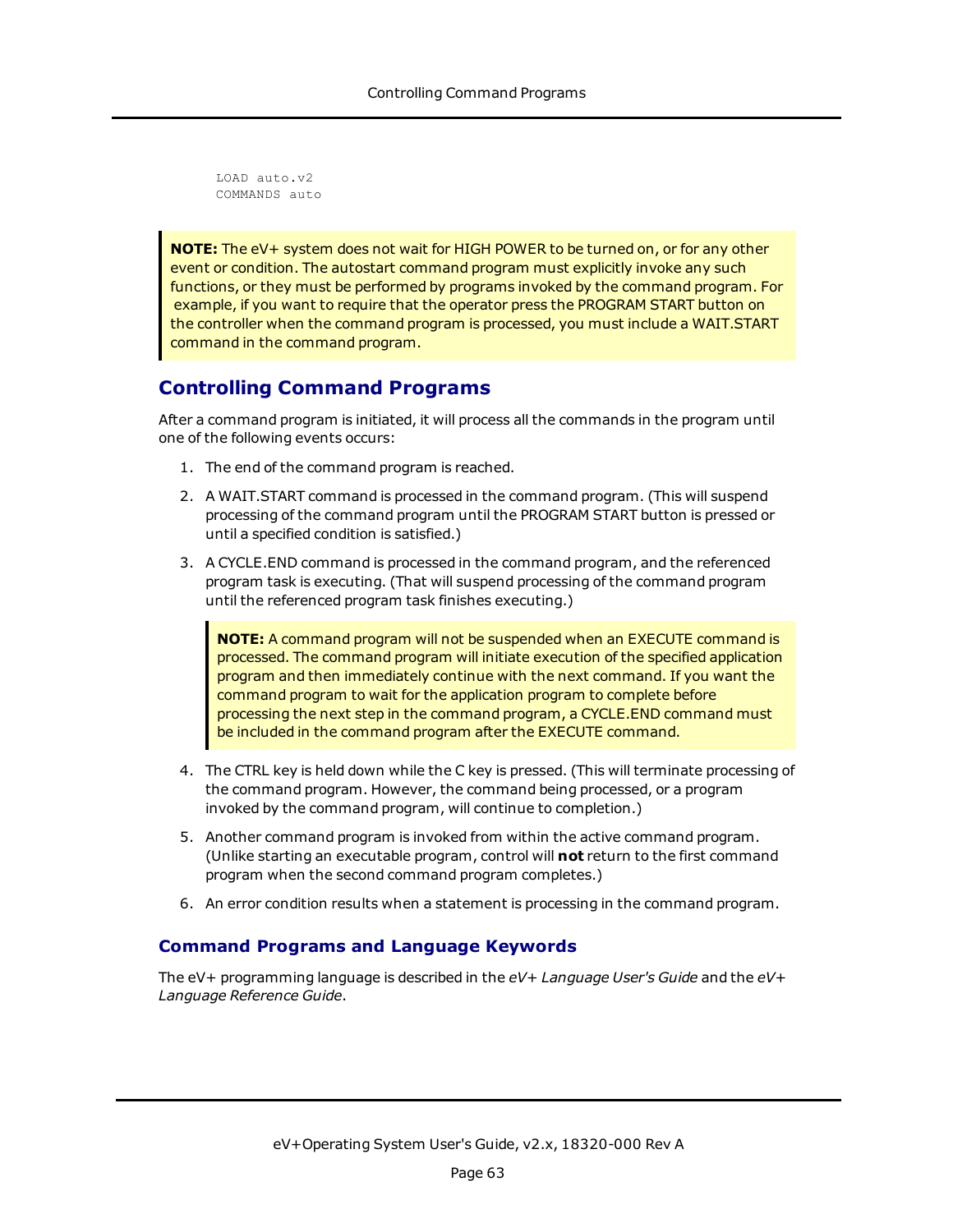Normally, a command program contains only Monitor commands. However, language keywords can be included by using the DO Monitor command. To include a language keyword in a Monitor command program, type a line with the format:

MC DO keyword parameter, ...

<span id="page-63-0"></span>eV+ control instructions (for example, GOTO and IF) are ignored in a command program. Command programs can proceed only in a top-down manner, from the first line to the last.

### **Example Command Program**

The following Monitor command program shows a simple start-up program (the line numbers refer to the descriptions below):

```
1 .PROGRAM auto()
2
3 ; This program will perform startup procedures for the
 4 ; motion device, load a program file, move the device
5 ; to a safe location, and execute the main program.
 6
7 MC WAIT.START
8 MC ENABLE POWER
9 MC CALIBRATE
10 MC LOAD main.v2
11 MC DO MOVE safe
12 MC CYCLE.END
13 MC EXECUTE motion, -1
14 .END
```
The lines in this Monitor command program are described below:

- 1. This line is entered automatically when the program is created.
- 2. This blank line is ignored during execution.
- 3. This is a comment line. Notice that each comment line begins with a semicolon (";"). Lines beginning with a semicolon (with optional leading spaces) are ignored during execution.
- 4. This is another comment line.
- 5. Another comment line.
- 6. Another blank line.
- 7. Wait for the operator to toggle the AUTOMATIC/MANUAL switch and press the START soft key on the pendant.
- 8. Turn on HIGH POWER.



**WARNING:** Before processing a command program that turns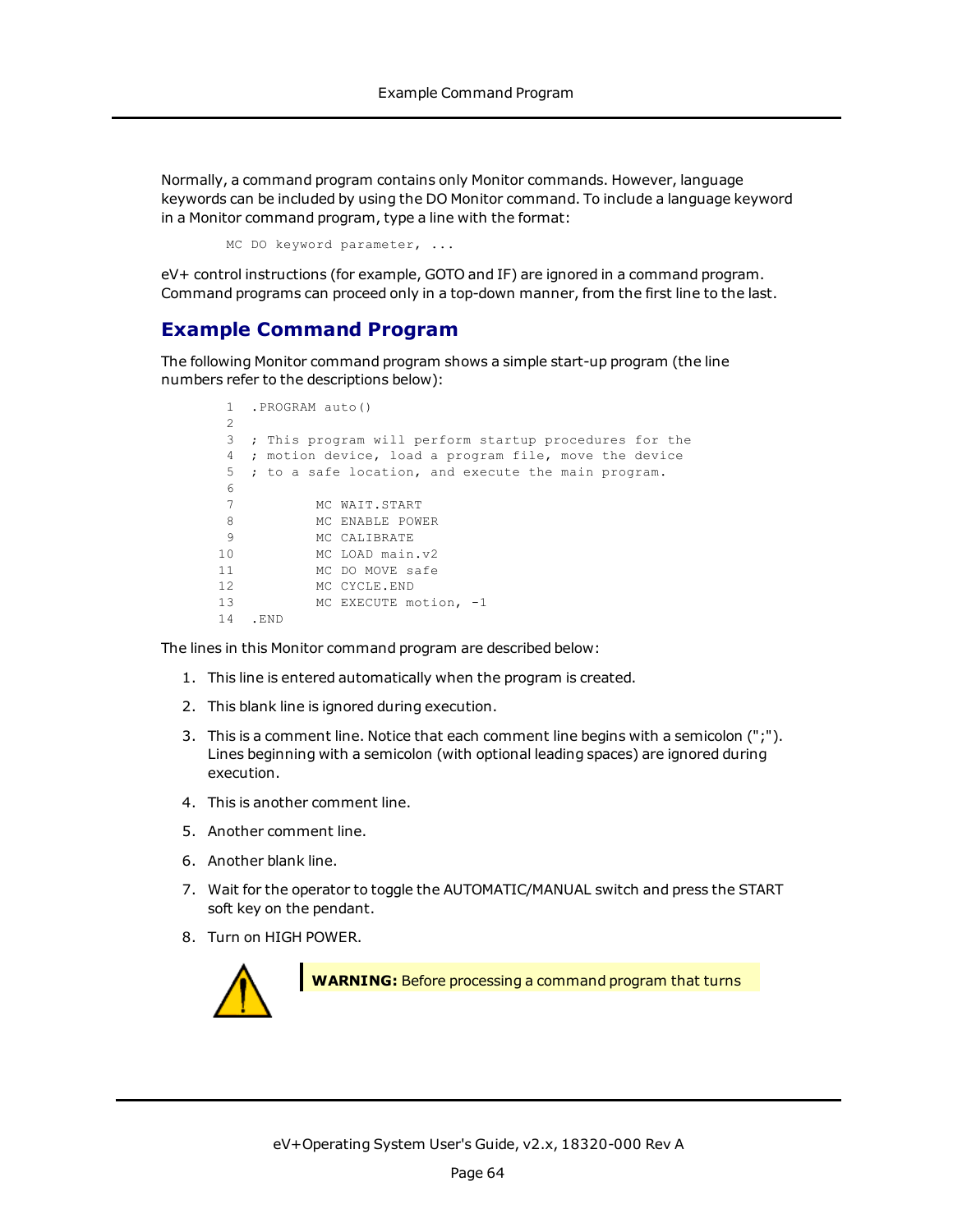on HIGH POWER, the operator must make sure the robot area is clear.

- 9. Initiate the robot CALIBRATE sequence.
- 10. Load the file "main.v2" using the default path specification.
- 11. Move the robot to the location named "safe" (assumed to be stored in "main.v2" or already in memory).
- 12. CYCLE.END is used to wait for the robot to complete the motion to "safe" prior to execution of the next line.
- 13. Initiate continuous execution of the program "motion" (assumed to have been loaded from "main.v2" or already in memory).
- 14. This line is added automatically by the editor.

This program could be initiated by the Monitor command "COMMANDS auto". The program could also be initiated automatically when the system is turned on (as described in [Running](#page-61-0) [Command](#page-61-0) Programs on page 62).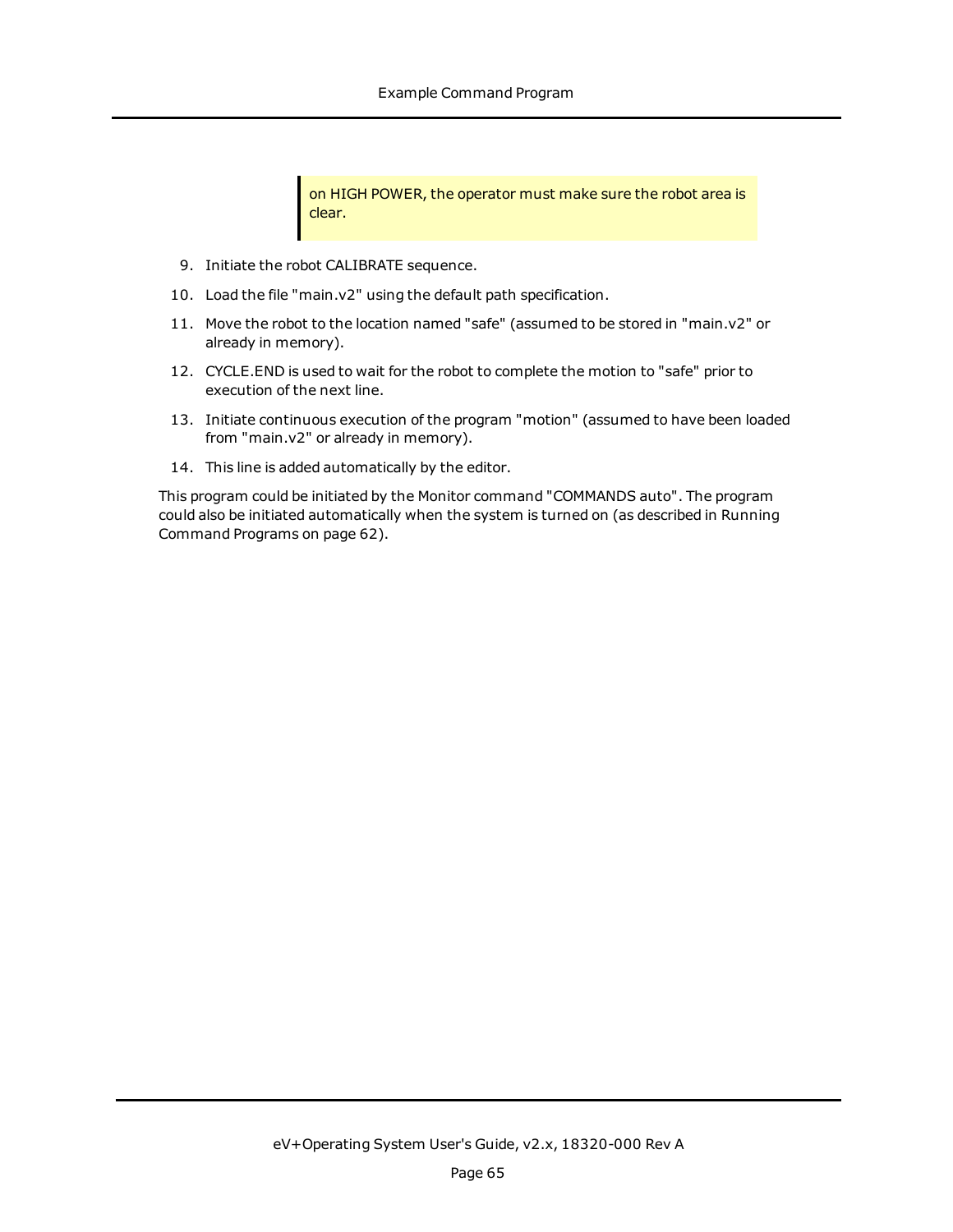## <span id="page-65-0"></span>**System Messages**

While the eV+ system is being used, it is possible for hardware and software errors to occur. For example, if commands or instructions are not entered in the correct way, the system rejects the input. The usual response is to output an error message to the system terminal indicating what is wrong so that the user can correct the error.

When using the ACE software to program and interface with the eV+ system, error messages are reported in that interface, usually in the form of pop-up windows. These windows typically contain the error message along with a Details button that can be selected for more information. The message and details can also be copied to the Windows clipboard and then pasted in an email or other document.

## <span id="page-65-1"></span>**Error Messages**

The *eV+ Language Reference Guide* contains descriptions of the eV+ error messages and suggests remedies to correct the problems.

**NOTE:** If the system has more than one robot connected and an error is associated with a specific robot, the robot number is appended to the error message in the form "(Robot #)".